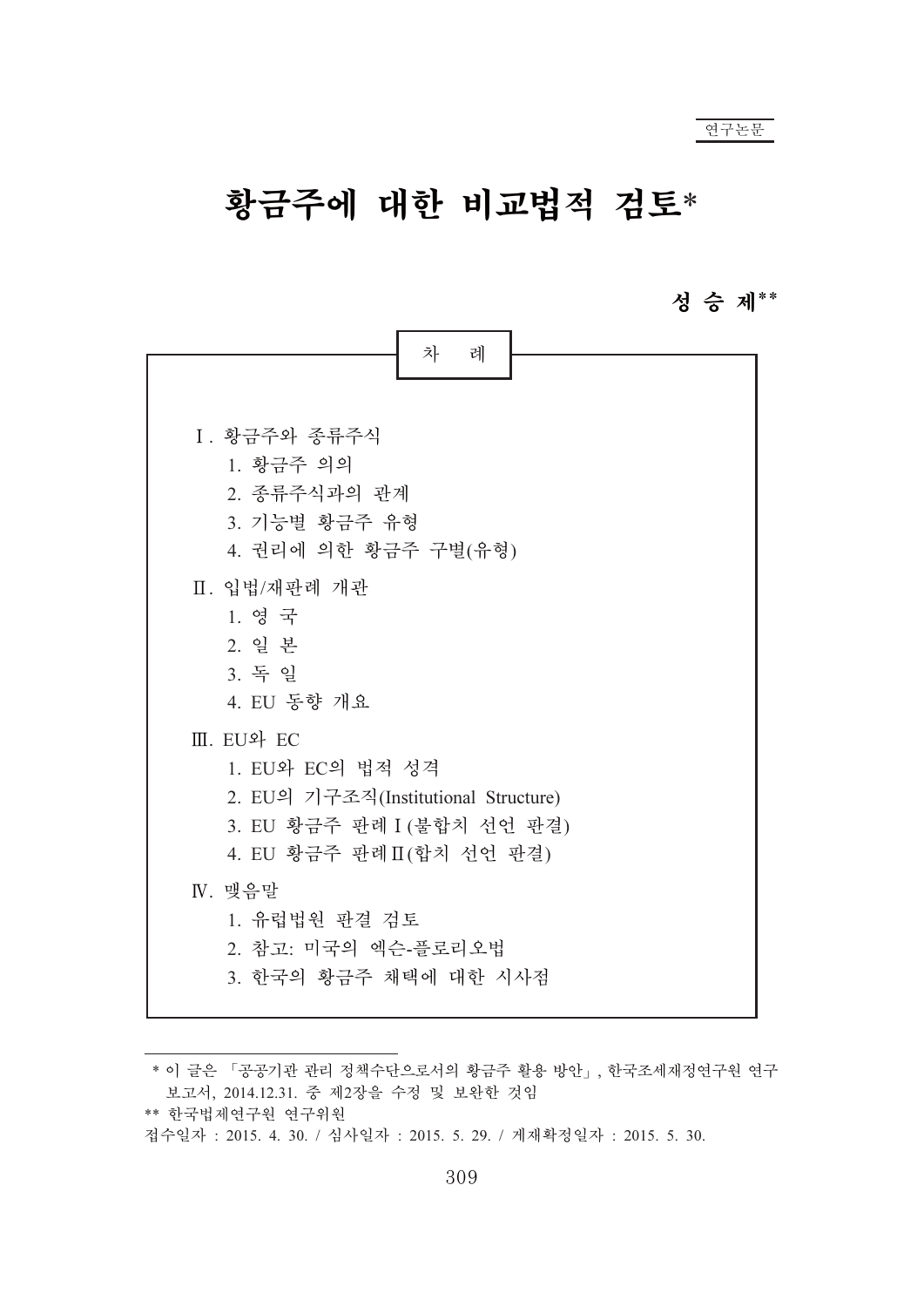# 1. 황금주와 종류주식

### 1. 황금주 의의

황금주란 국가나 공공기관(State or public entities)이 국가의 전략적 이익을 보호하고 민영화된 기업을 지배하기 위한 다양한 특별한 권리(special rights)가 내장되어 있는 수단(tool)을 의미한다.1) 이 점에서 황금주는 특정한 어느 것을 가리키는 것이라기 보다는 위와 같은 목적을 달성할 수 있도록 설계된 여러 가지 유형을 널리 가리키는 것이다.

황금주에 대한 국내 다수 문헌들이 영국에서 창설된 것으로 이해하고 있다.2) 하지만 황금주 제도는 일찍이 19세기 말 'Compagnie des Chemins de Fer de Maroc' 와 같은 프랑스 국영기업들에게서도 발견된다. 영국은 황금주 제도를 최초로 '고안' 하였다기보다는 공기업 민영화 과정에서 나타나는 공공이익에 대한 위험을 방어할 법적 tool로써 '도입' 한 것이라고 보아야 할 것 같다.3) 황금주(Golden Share)라는 용어는 주식(Share) 이라는 단어를 사용하고 있지

만, 황금주가 일반적인 주식이나 증권으로 간주될 수 있을 것인지는 불확실하 다.4) 법적 tool 이라는 점에서 그 형태는 다양하다. 회사법상 회사 경영에 대한 거부권을 갖는 주식의 형태를 취한 것도 있고, 특별한 기업법적 근거를 갖는 특별법상의 거부권이기도 하고, 행정법적 개념상 행정규칙 내지 행정지도의 한 유형에 가까운 회사 경영에 대한 거부권이 부여되기도 하였던 것으로 보인다. 영국에서는 황금주라는 명칭을 이러한 수단에 대하여 지칭하는 표현으로 사용 되었다. 유럽위원회는 정식으로는 special rights(특별권)이라는 표현을 사용하고 있다.5) 심지어 주식과 채권의 속성을 함께 지닐 수도 있다.6) 분설하자면 주식일

1) Ivan Kuznetov, The legality of Golden Shares under EC Law, Hanse L. R. Vol. 1 No. 1(2005), p.1.

2) 대부분 문헌이 이렇게 보고 있는 것 같다.

6) Andrei A. Baev, "Is There A Niche For The State In Corporate Governance? Securitization

<sup>3)</sup> KDI 국제정책대학원, '공기업 및 민영화 이후의 소유지배구조에 관한 연구』(재경부 용역보고 서), 2003.12, 96쪽 각주7(동 보고서는 KDI 연구진이 책임연구자이지만, 상법 관련 부분은 공동연구자 참여한 상법학자의 집필인 것으로 추정됨).

<sup>4)</sup> 김순석, "황금주 제도에 관한 연구", 『비교사법』(제16권 제1호), 한국비교사법학회, 2009.3, 269쪽.

<sup>5)</sup> European Commission, Special Rights in Privatised Companies in the Enlarged Union-a Decade Full of Developments(Commission Staff Working Document, 2005.7.22., p.4.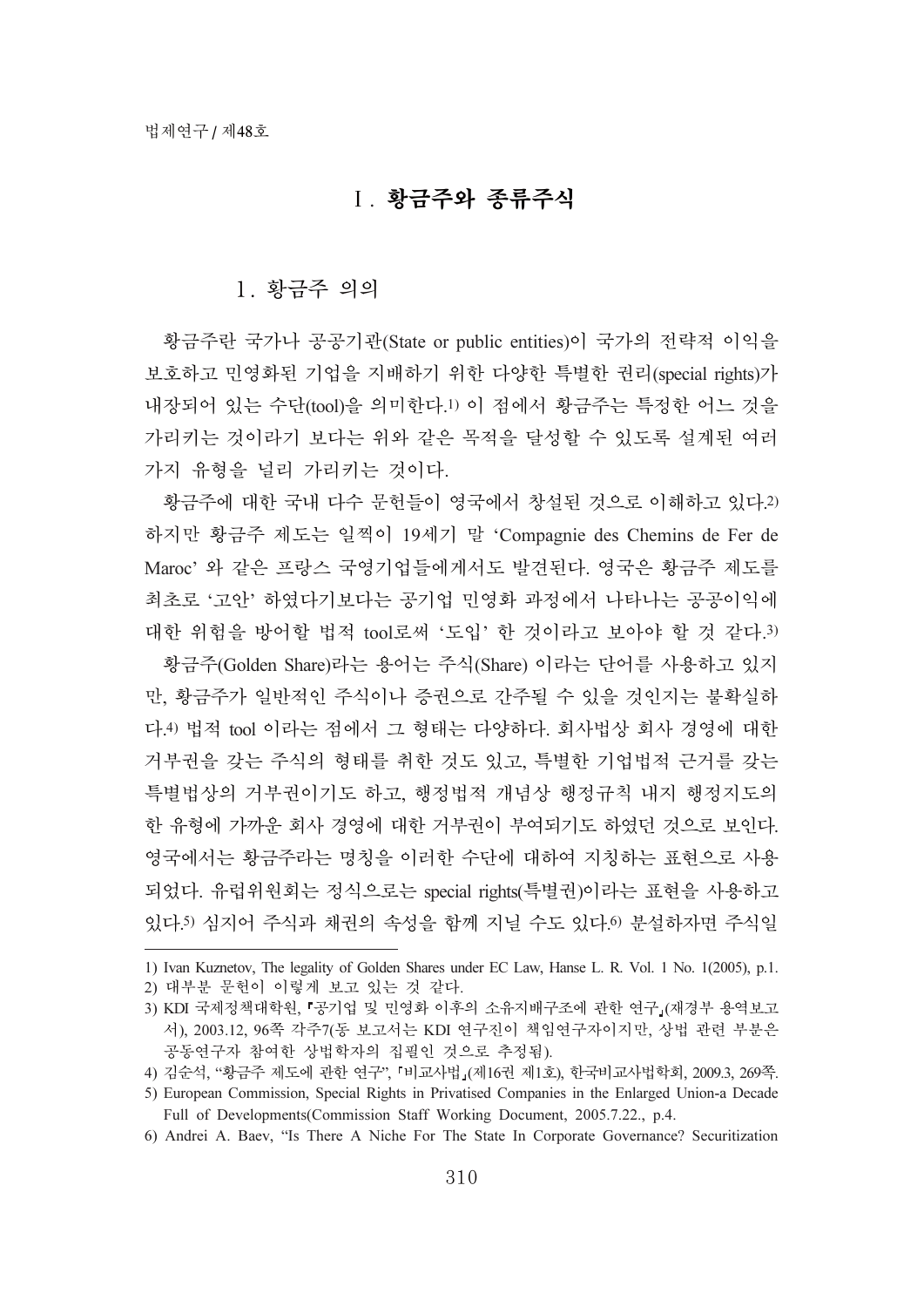수도 있고, 채권일 수도 있고, 두 가지의 형태가 같이 결합될 수도 있다. 나아가 그 중 아무것도 아니고 특별법에 근거한 행정부의 행정지도로서 행사되는 권한일 수도 있다. 후술과 같이 벨기에에서처럼 구체적인 분쟁이 발생할 경우 법원이 최종 판단을 내리게 되어 있는 제도도 갖추어져 있었다.

# 2. 종류주식과의 관계

(1)『상법』회사편(제3편)의 종류주식

2011년 상법 개정으로 보통주식의 개념과 범위가 변화가 있었다. 황금주라는 것이 회사 경영권 행사에 대한 거부권을 갖는 여러 가지 형태를 의미한다는 점을 전술하였다. 그러므로 주식의 형태를 취할 경우 거부권부 주식과 가장 유사하다. 역시 그러한 관점에서 황금주 도입을 염두에 두고 직접 검토하였으나 결국 채택은 하지 아니하였던, 2011년 상법 개정법 내용을 검토한다.

2011년 개정전 상법 제344조 제1항은 『회사는 이익이나 이자의 배당 또는 잔여재산의 분배에 관하여 내용이 다른 수종의 주식을 발행할 수 있다」라고 규정하였으므로 「주식의 종류」는 이익(또는 건설이자)의 배당 또는 잔여재산의 분배에 관하여 상이한 내용을 담고 있는 주식의 분류를 위해 사용하는 개념이었 고, 그 외연으로서 보통주식, 우선주식, 열후주식 기타 보통주식과 다른 내용을 가진 주식을 들 수 있었다.7)

2011년 개정상법 제344조8)는 그 제1항에 의하면 종류주식이란 이익배당,

② 제1항의 경우에는 정관으로 각 종류주식의 내용과 수를 정하여야 한다.

of State-Owned Enterprise And New Forums of State Ownership", Vol. 18 Houston Journal of International Law, Fall 1995- 1996. Number 1(Fall 1995), p.28 · 29. 오성근, "황금주의 유형과 영국 회사법제상 관련규정에 관한 검토", 『경제법연구』, 2013.12, 238쪽 및 그 각주4 그리고 김순석 위 비교사법 글 268쪽 및 그 각주 1 전거.

<sup>7)</sup> 이철송, 「회사법강의」(22판), 박영사, 2014, 276쪽.

<sup>8)</sup> 상법 제344조(종류주식) ① 회사는 이익의 배당, 잔여재산의 분배, 주주총회에서의 의결권의 행사, 상환 및 전환 등에 관하여 내용이 다른 종류의 주식(이하 "종류주식"이라 한다)을 발행할 수 있다.

③ 회사가 종류주식을 발행하는 때에는 정관에 다른 정함이 없는 경우에도 주식의 종류에 따라 신주의 인수, 주식의 병합 · 분할 · 소각 또는 회사의 합병 · 분할로 인한 주식의 배정에 관하여 특수하게 정할 수 있다.

<sup>4)</sup> 종류주식 주주의 종류주주총회의 결의에 관하여는 제435조제2항을 준용한다. [전문개정 2011.4.14.]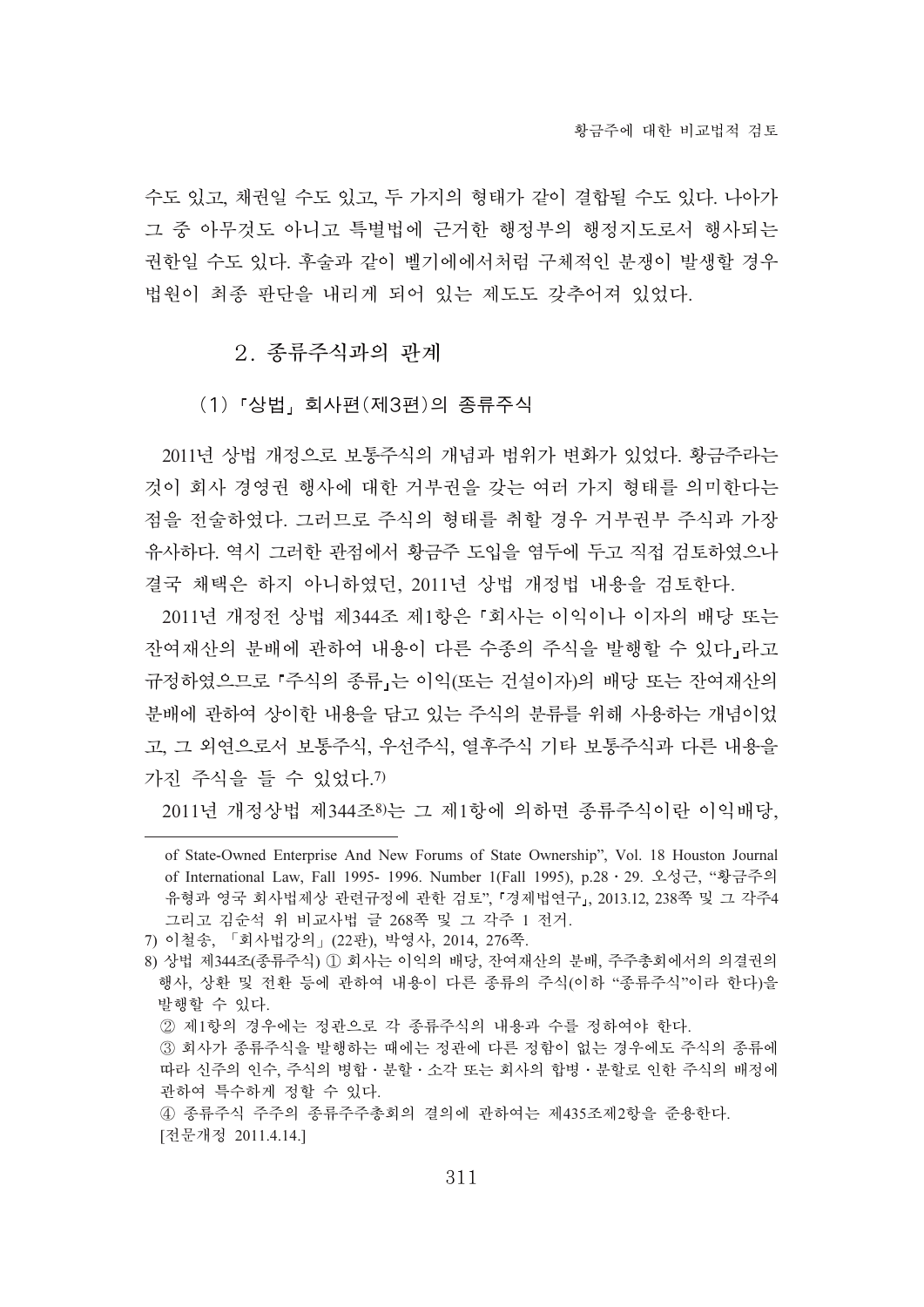장여재상의 분배, 의결권의 행사, 주식의 상화, 주식의 정화의 각각에 관한 분류를 의미하므로 이익배당에 관한 종류주식, 잔여재산분배에 관한 종류주식, 의결권의 행사에 관한 종류에 관한 종류주식, 전환에 관한 종류주식이 있고, 각각의 종류주식 수 본통주식 및 그와 내용을 달리하는 다양한 주식이 있는 것으로 읽을 소지도 있다. 그러나 제344조의39)은 의결권이 없거나 제한되 는 주식에 한하여 의결권에 관한 종류주식으로 표현하고 있고, 제345조10)는 상환가능한 주식을 종류주식으로, 제346조11)는 전환가능한 주식을 종류주식으

10) 상법 제345조(주식의 상환에 관한 종류주식) ① 회사는 정관으로 정하는 바에 따라 회사의 이익으로써 소각할 수 있는 종류주식을 발행할 수 있다. 이 경우 회사는 정관에 상환가액. 상환기간, 상환의 방법과 상환할 주식의 수를 정하여야 한다. ② 제1항의 경우 회사는 상환대상인 주식의 취득일부터 2주 전에 그 사실을 그 주식의

주주 및 주주명부에 적힌 권리자에게 따로 통지하여야 한다. 다만, 통지는 공고로 갈음할 수 있다.

③ 회사는 정관으로 정하는 바에 따라 주주가 회사에 대하여 상환을 청구할 수 있는 종류주식 을 발행할 수 있다. 이 경우 회사는 정관에 주주가 회사에 대하여 상환을 청구할 수 있다는 뜻, 상환가액, 상환청구기간, 상환의 방법을 정하여야 한다.

4) 제1항 및 제3항의 경우 회사는 주식의 취득의 대가로 현금 외에 유가증권(다른 종류주식은 제외한다)이나 그 밖의 자산을 교부할 수 있다. 다만, 이 경우에는 그 자산의 장부가액이 제462조에 따른 배당가능이익을 초과하여서는 아니 된다.

⑤ 제1항과 제3항에서 규정한 주식은 종류주식(상환과 전환에 관한 것은 제외한다)에 한정하여 발행할 수 있다.

[전문개정 2011.4.14.]

11) 상법 제346조(주식의 전환에 관한 종류주식) ① 회사가 종류주식을 발행하는 경우에는 정관으로 정하는 바에 따라 주주는 인수한 주식을 다른 종류주식으로 전환할 것을 청구할 수 있다. 이 경우 전환의 조건, 전환기간, 전환으로 인하여 발행할 주식의 수와 내용을 정하여야 한다.

② 회사가 종류주식을 발행하는 경우에는 정관에 일정한 사유가 발생할 때 회사가 주주의 인수 주식을 다른 종류주식으로 전환할 수 있음을 정할 수 있다. 이 경우 회사는 전환의 사유, 전환의 조건, 전환의 기간, 전환으로 인하여 발행할 주식의 수와 내용을 정하여야 하다.

③ 제2항의 경우에 이사회는 다음 각 호의 사항을 그 주식의 주주 및 주주명부에 적힌 권리자에게 따로 통지하여야 한다. 다만, 통지는 공고로 갈음할 수 있다. 1. 전환할 주식

<sup>9)</sup> 상법 제344조의3(의결권의 배제 · 제한에 관한 종류주식) ① 회사가 의결권이 없는 종류주식이 나 의결권이 제한되는 종류주식을 발행하는 경우에는 정관에 의결권을 행사할 수 없는 사항과, 의결권행사 또는 부활의 조건을 정한 경우에는 그 조건 등을 정하여야 한다. ② 제1항에 따른 좃류주식의 촛수는 발해주식촛수의 4분의 1을 초과하지 못하다. 이 경우 의결권이 없거나 제한되는 종류주식이 발행주식총수의 4분의 1을 초과하여 발행된 경우에는 회사는 지체 없이 그 제한을 초과하지 아니하도록 하기 위하여 필요한 조치를 하여야 한다. [전문개정 2011.4.14.]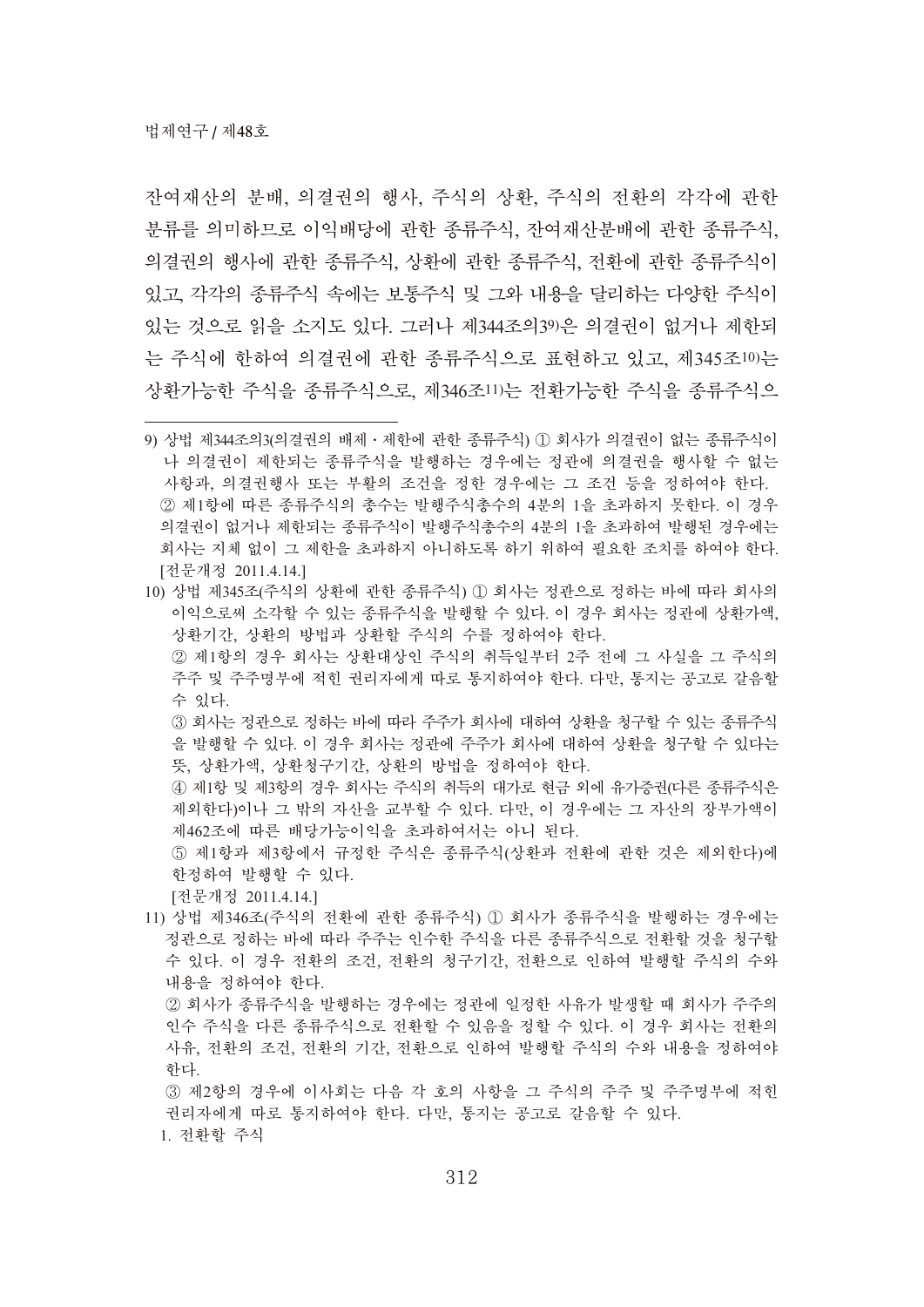로 표현하고 있다. 제344조도 이와 균형을 맞추어 이익배당. 잔여재산분배에 관한 특수한 내용이 있는 주식을 종류주식으로 표기한 것으로 읽어야 한다. 즉 개정상법은 보통주식이라는 개념을 종류주식이 아닌 주식을 지칭하는 용어 로 사용하고, 종류주식은 이익배당이나 잔여재산분배에 관해 보통주식과 내용 이 다른 주식, 의결권이 없거나 제한되는 주식, 상환주식, 전환주식을 포함하는 개념으로 사용한다고 보는 것이다.12)

# (2) 외국 회사법상 종류주식

우리 상법과는 달리 "외국은 일찍부터 다양한 종류주식을 인정하여 기업의 자금조달과 지배구조의 탄력화 및 경영권의 안정화에 기여하여 왔다" 13)는 점은 황금주 찬성론자들의 직접적 근거가 된다. 이에 외국 회사법상 종류주식 내용을 아래와 같이 조사하였다.

1) 미 국

미국은 1880년대에 이익배당 우선주를 인정한 이래 여러 형태의 우선주가 발행되어 오다가 1984년 모범사업회사법(Model Business Corporation Act; MBCA) 제6.01조가 기본정관(articles of incorporation)의 기재사항으로 ①의결권 이 제한되지 아니하는 하나 또는 그 이상의 주식의 종류(class) 또는 시리즈 (series), 2회사해산시에 잔여재산분배권을 갖는 하나 또는 그 이상의 주식의 종류 또는 시리즈를 반드시 발행하여야 한다고 강제한 것 외에는 어떠한 내용의 주식도 발행할 수 있도록 개방한 결과, 미국에서는 종류주식의 발행이 완전히 자유화되었고, 각 회사가 어떠한 내용의 주식을 발행할 것인가를 스스로 결정할 수 있게 되었다.14)

<sup>2. 2</sup>주 이상의 일정한 기간 내에 그 주권을 회사에 제출하여야 한다는 뜻

<sup>3.</sup> 그 기간 내에 주권을 제출하지 아니할 때에는 그 주권이 무효로 된다는 뜻 4) 제344조제2항에 따른 종류주식의 수 중 새로 발행할 주식의 수는 전환청구기간 또는 전환의 기간 내에는 그 발행을 유보(留保)하여야 한다. [전문개정 2011.4.14.]

<sup>12)</sup> 이철송, 위의 책 276쪽.

<sup>13)</sup> 정동윤, (제6판)상법(상), 법문사, 2012), 132쪽.

<sup>14)</sup> 정동윤, 위의 책 132쪽.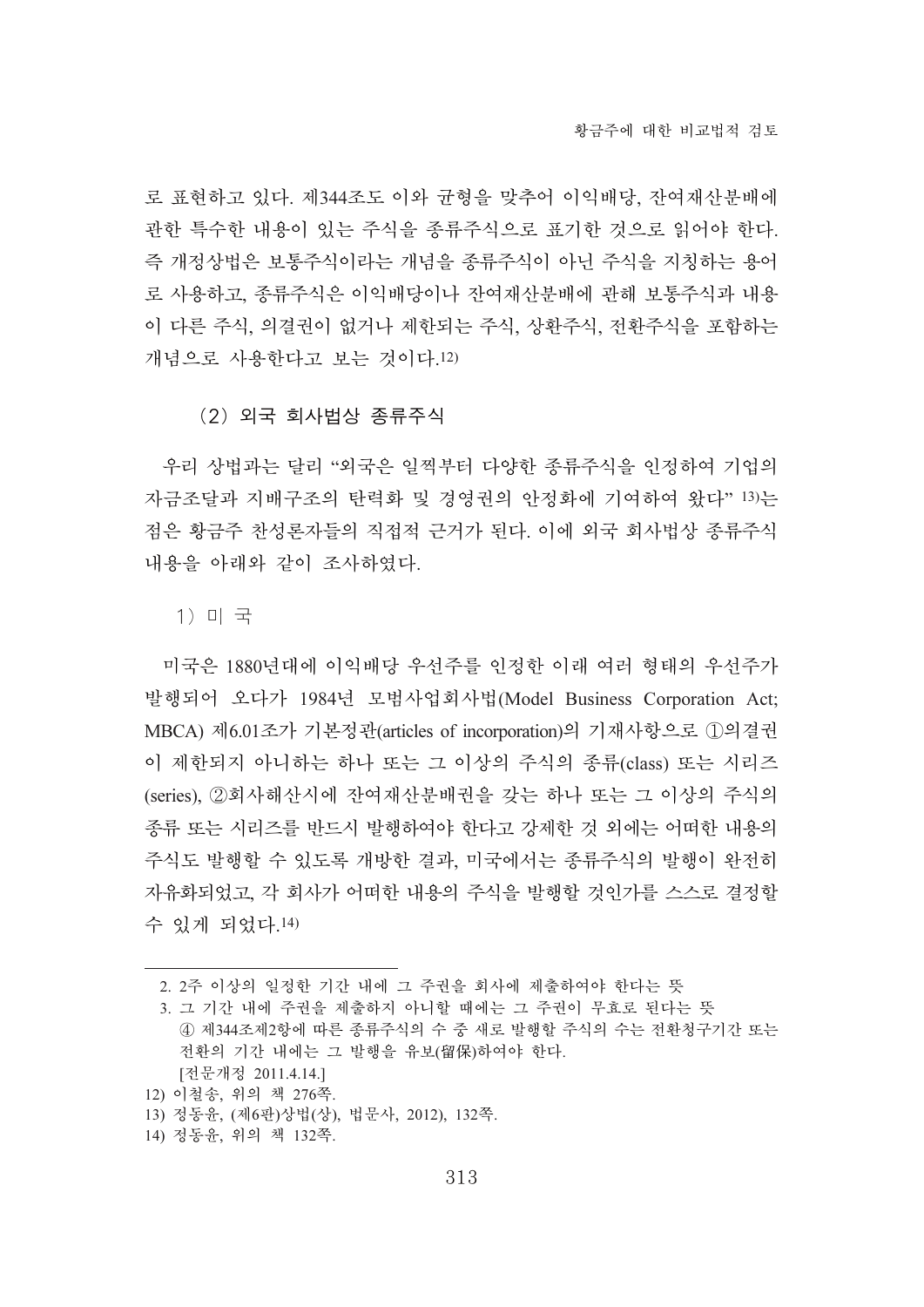- ① 이익배당 등에 관한 종류주식의 유형
- 이익배당 등에 관한 종류주식인 우선주(preferred shares)
- 참가적 우선주와 비참가적 우선주(participating or non-participating preferred shares)
- 누적적 우선주와 비누적적우선주(cumulative of non-cumulative preferred shares)
- 백지식 우선주(blank check preferred shares; blank stock; blank shares) 이상의 우선주는 보통주와 사채의 중간적 존재이다.15)
	- ② 의결권에 관한 종류주식의 유형
- 복수의결권주(multiple voting stock; stock with multiple votes; supervoting stock) 는 1주에 대하여 복수의 의결권(예컨대 10개)이 부여되는 주식인데, 모든 주주에게 복수의결권을 갖는 우선주를 발행하고 그 양도를 금지하거나 또는 이를 양도하면 1개 의결권을 갖는 보통주로 전환하는 방법도 이용될 수.
- 부부의결권주(lower voting stock; fractional voting shares)는 1주에 대하여 1 미만의 의결권이 부여되는 주식
- 상한의결권주(capped voting stock)는 주주가 갖는 주식수에 관계없이 일정한 의결권 이상은 행사할 수 없는 주식, 즉 의결권 행사의 상한이 정하여져 있는 주식
- 기간역계 의결권주식(tenure voting stock)은 모든 주식에 대하여 복수 의결권 을 부여하되, 그 주식이 양도되면 양수인은 그 복수 의결권을 상실하여 1개의 의결권만을 갖으며, 그가 일정한 기간 그 주식을 보유하여야만 본래의 의결권을 회복할 수 있게 하는 주식
- 무의결권주식(non voting shares)은 원칙적으로 주주총회가 결의하는 모든 사항에 대하여 의결권을 행사할 수 없는 주식이며, 일정한 경우에는 의결권 이 부활되는 경우(RMBCA(개정 모범사업회사법) §6.01(c)(1)).
- 의결권제한주식(limited or restricted voting shares)은 주주총회의 결의사항

<sup>15)</sup> 정동윤, 위의 책 133쪽.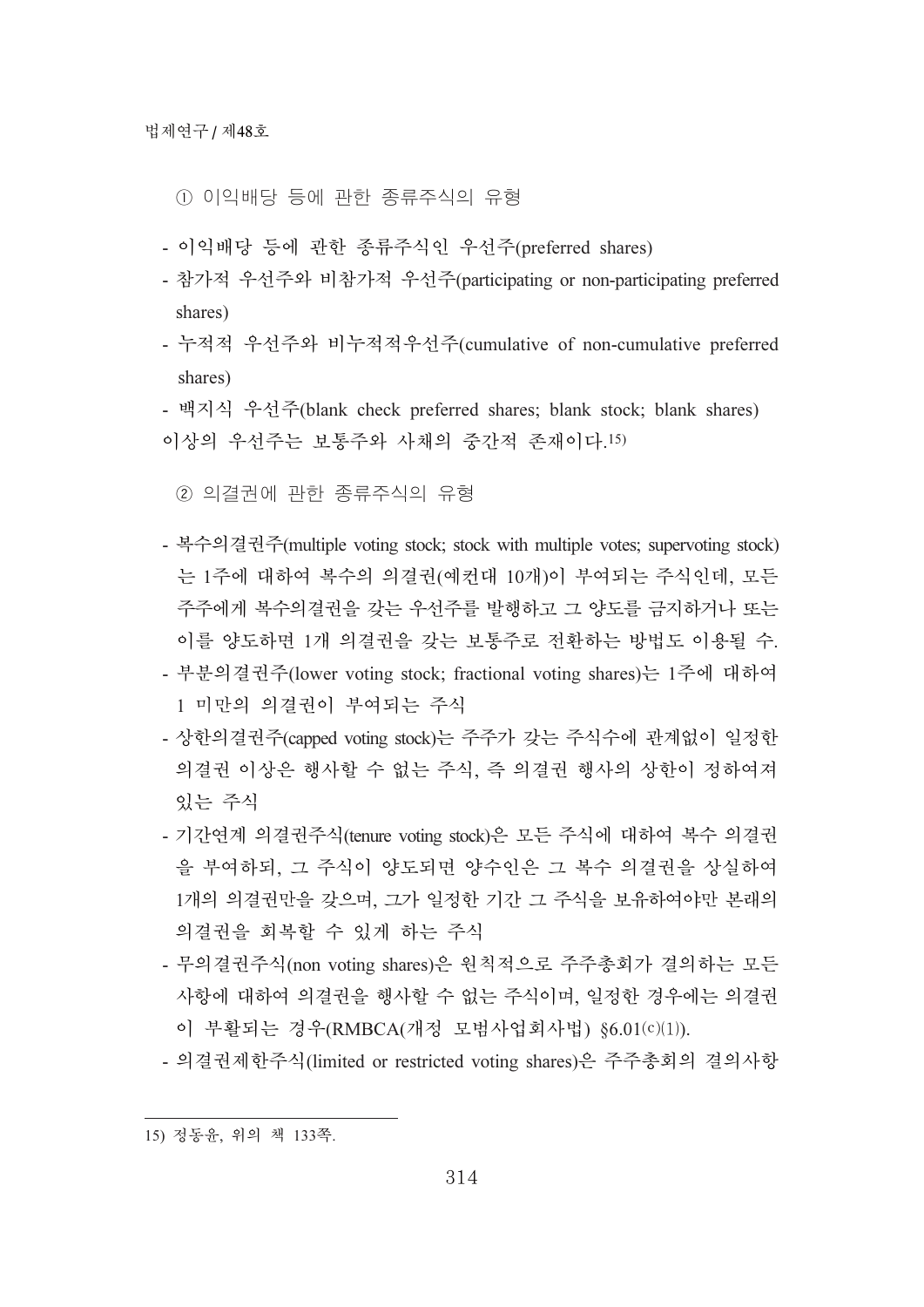중 특정한 일부 사항, 예커대 이사의 서임 · 해임에 한하여 의결권이 없는 주식 - 차등의결권주식(disparate or disproportionate voting shares)은 의결권에 차등 이 있는 주식인데, 앞서 여러 유형도 여기에 포함될 수 있다.

- 조건부 의결권주식(conditional voting stock)은 일정한 조건이 성취되면 의결 권이 발생하거나 소멸하는 주식으로서, 가령 의결권이 없는 우선주를 발행 하면서 우선배당을 하지 못하는 경우에 의결권이 부활되도록 하는 경우 이상과 같은 의결권이 없거나 제한되는 주식은 증권거래소 상장이 제한되는 경우가 있을 수 있다.16)

③ 이사임면권에 관한 종류주식의 유형

- 종류별 의결주식(class voting shares)으로서 가령 A, B 두 종류 주식으로 발행하고 A주식은 이사 5명 중 3명을, B 주식은 이사 2명을 각각 선임하고 해임할 권한을 갖도록 하는 것이며, 二種의결권주식(dual class voting shares) 내지 二元的의결권주식이라고도 하며 미국에서 많이 사용된다.17)

④ 기 타

- 특정사업연동주식(tracking shares)은 보통주이지만, 회사의 자회사 또는 특정한 사업부문의 영업실적에만 가치가 여동되도록 설계된 주식으로서. 1984년 General Motor Corporations가 발행한 것이 시초로서, 이 tracking 주식이 발행되면 주주는 이익배당은 특정자회사나 영업부문 영업실적에 따르고, 잔여재산분배나 회사가 그 주식을 취득할 경우에는 그 자회사나 영업부문 당시의 가치 상당액을 따르게 된다.
- 상환권에 관한 종류주식(redeemable shares)은 주주가 상환을 청구할 권리를 가지는 상환청구권부 주식, 회사가 상환할 권한을 갖는 상환명령주식, 일정 사유 발생시 자동상환이 되는 상환조항부 주식 등이 있다.
- 전환권에 관한 종류주식(convertile shares)도 전환청구권부 주식, 전환명령주 식, 전화조항부 주식 등으로 부류 된다.18)

<sup>16)</sup> 정동윤, 위의 책 134~135쪽.

<sup>17)</sup> 정동윤, 위의 책 135쪽.

<sup>18)</sup> 정동윤, 위의 책 136쪽.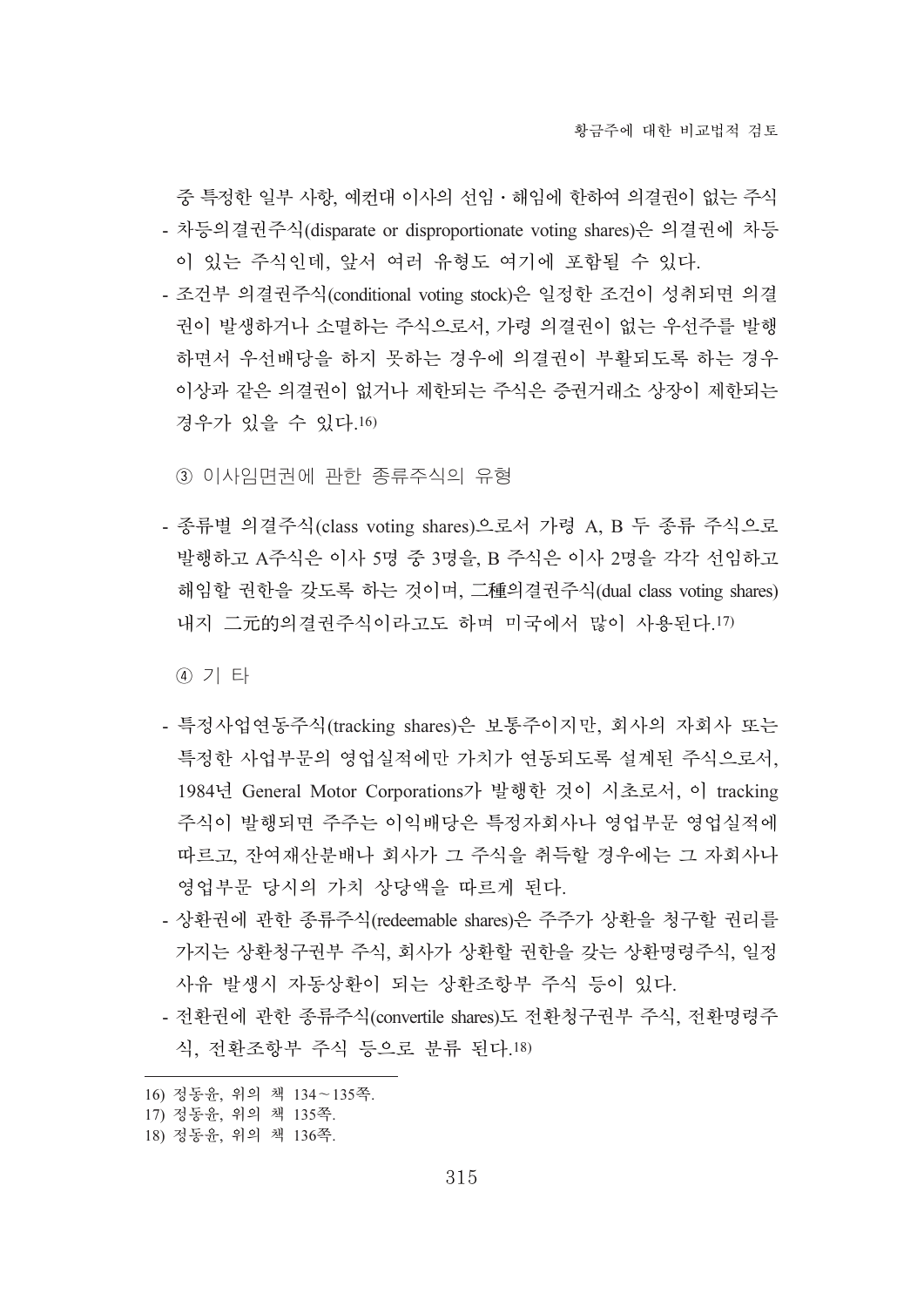2) 일 본

회사법 분야에서 1990년대 중반까지는 상당수, 우리가 입법 모범으로 삼아 온 일본도 주식의 종류가 매우 한정되어 있었으나, 2001년 일본 상법 개정에서 배당에 관하여 내용이 다른 주식, 의결권제한주식, 전환예약권부주식, 강제전환 조항부 주식 등이 새로 규정되고, 2005년 신회사법도 다시 몇 가지를 더 규정하였 으니, ① 우선주식, 열후주식, 트래킹주식(일본 회사법 제108조 제1항 제1호 · 제 2호), ② 의결권제한주식(일본 회사법 제108조 제1항 제3호)으로서 일정 사항에 만 의결권을 갖는 주식이나 모든 사항에 의결권이 없는 주식이 가능해졌으며, 3 양도제한주식(일본 회사법 제108조 제1항 제4호, 제2조 제17호), 42 주식취득 청구권에 관한 종류주식으로 취득청구권부 주식(일본 회사법 제108조 제1항 제5호, 제2조 제18호), 취득조항부주식(일본 회사법 제108조 제1항 제6호, 제2조 제19호), 전부취득조항부 종류주식(일본 회사법 제108조 제1항 제7호, 제2항 제7호), 5 거부권(right of veto)부 종류주식으로서 이것은 주주총회, 이사회 및 청산인회에서 결의할 사항에 관하여 추가로 특정 종류의 주주들로 구성되는 종류주주총회의 결의를 얻도록 하여 그 종류의 주주에게 거부권을 부여한 주식(일본 회사법 제108조 제1항 제8호, 제2항 제8호), ⑥ 임원 선임·해임에 관한 종류주식으로 임원선임권부 종류주식(일본 회사법 제108조 제1항 제9호, 제2항 제9호) 으로서 종류투표주식이라고도 한다. 이는 당해 종류의 주식을 가진 주주로 구성되는 종류주주총회에서 이사 또는 감사를 선임할 수 있게 하는 주식으로서, 이는 미국의 dual class voting stock 또는 class voting stock에 해당한다. 이와 같이 일본은 수차의 법개정을 통해 종류주식 다양화를 꾀하여 왔으며, 각각의 종류주식 발행가능 총수는 각 종류주식마다 정관으로 정한다(일 본 회사법 제108조 제2항).19)

<sup>19)</sup> 정동윤, 위의 책 138쪽.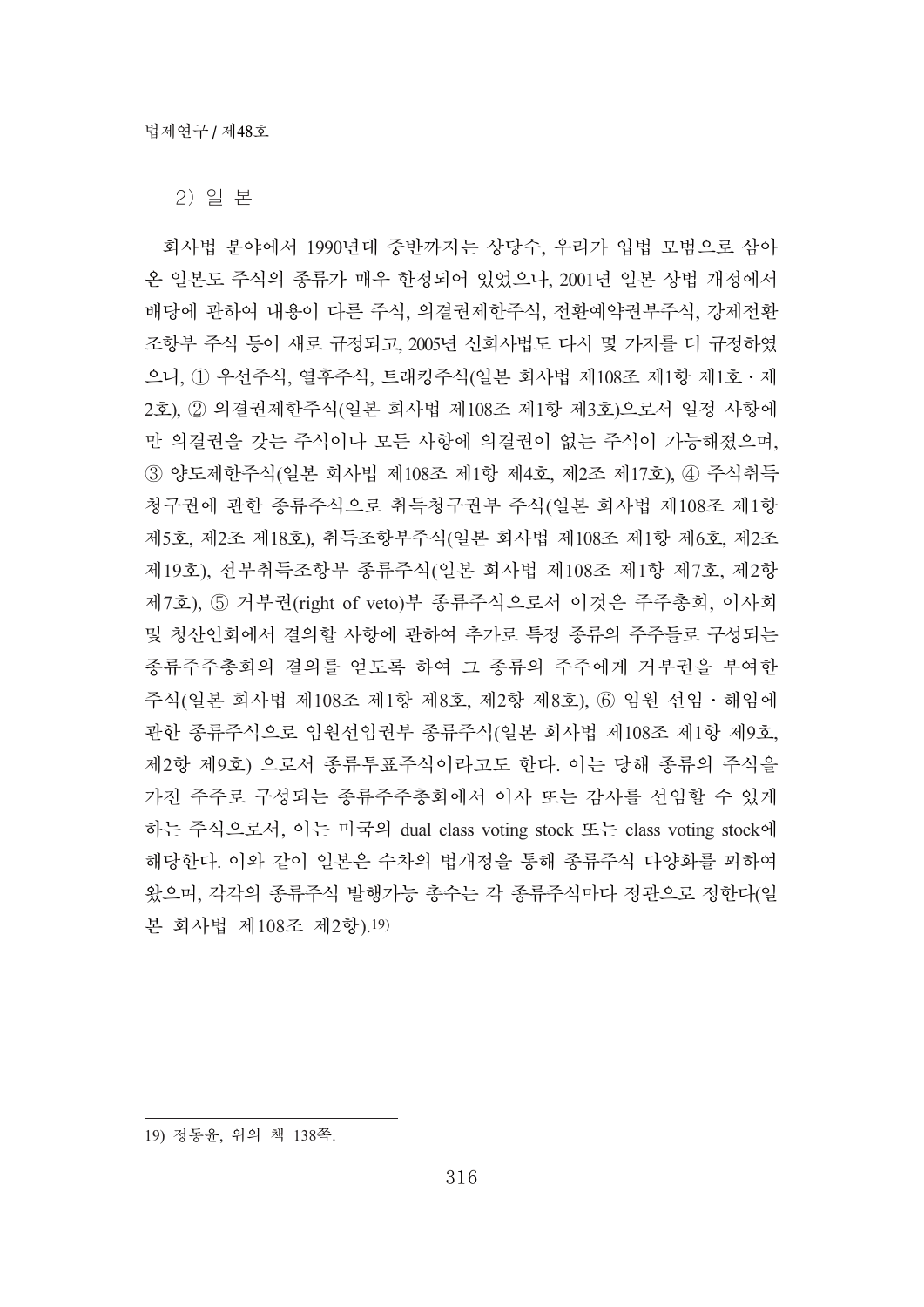# 3. 기능별 황금주 유형

(1) 국가 전략산업 보호

 $1)$  의 의

기간산업이 통상 이 '전략산업'과 상통하는 의미일 것이다. 일반적으로 기간 사업이라고 하면 국가안보와 국민경제에 핵심적 역할을 하는 산업이라고 볼 수 있다. 전력, 가스, 석유 등 에너지 분야, 식품·환경 등 보건 분야, 통신 등 네트워크 분야, 항공 · 철도 · 해운 등 운송 분야, 그리고 철강 등 소재 분야 등이 대표적인 기간산업이라 할 수 있다.20) 미국의 예를 보면 이러한 기간산업에 해당될 수 있는 개념으로서 "critical infrastructure", "critical industry", 그리고 "essential commerce" 등을 사용하는 바, 이 중 "critical infrastructure"는 광의적 개념인데 반해 "critical industry"와 "essential commerce"는 다소 협의적 개념으로 볼 수 있다.21) 광의의 개념인 "critical infrastructure"의 정확한 의미는 방위산업법 (Defense Production Act of 1950)과 9/11 테러이후 제정된 애국법(Patriot Act)<sup>22)</sup>에 서 찾아 볼 수 있는데, 방위산업법은 "국가에 필수적인 시스템이나 자산으로서 감쇄나 파괴가 되는 경우 경제적 안보와 국민보건 또는 안전을 포함한 국가안보 를 훼손할 수 있는 영향을 미칠 수 있는 것"이라고 하고 있고.23) 애국법은 "국가에 필수적인 시스템과 자산으로서 불능이나 파괴시 안보, 경제적 안보, 국민보건이나 안전에 훼손을 줄 수 있는 것"이라고 하여 양자가 거의 동일한

<sup>20)</sup> 우리나라 법령에는 기간산업에 대한 정의가 별도로 규정된 것이 없다. 이와 관련하여 김화진 교수는 기간산업의 요건으로 첫째, 정부가 전략적으로 육성한 산업으로 국민의 세금이 집중적으로 투자된 산업, 둘째, 환경관련 산업, 그리고 셋째, 국가공동체 구성원들의 공통적인 정치경제적 열망(aspiration)이 반영된 것을 들면서 특히 에너지와 해운업에 대한 관심을 촉구하였다. 김화진, [MT시평] 에너지 전쟁과 국가기간산업, 머니투데이, 2007.3.29 (인터넷판). 그리고 구체적 범위와 관련하여 방송, 금융, 정보통신, 방위산업, 에너지, 해운, 항공우주, 광업 등을 들고 있다. 김화진, 국제적 M&A와 국가기간산업, 월간 상장, 제376호, 2006.4, 22쪽. 성희활, "미국의 기간산업보호와 엑슨-플로리오법", 「법학연구』(48권 1-1호), 부산대학교 법학연구소, 2007, 위의 글 3쪽 전거.

<sup>21)</sup> 성희활, 위의 글 3쪽.

<sup>22)</sup> 애국법의 공식 명칭은 Uniting and Strengthening America by Providing Appropriate Tools Required to Intercept and Obstruct Terrorism Act of 2001이며, 9/11 테러 직후 불과 45일만인 2001.10.26. 공표되었다. P.L. 107-56. 성희활. 위의 글 3쪽 전거.

<sup>23) 50</sup> U.S.C. App. § 2152(3). 성희활, 위의 글 3쪽 전거.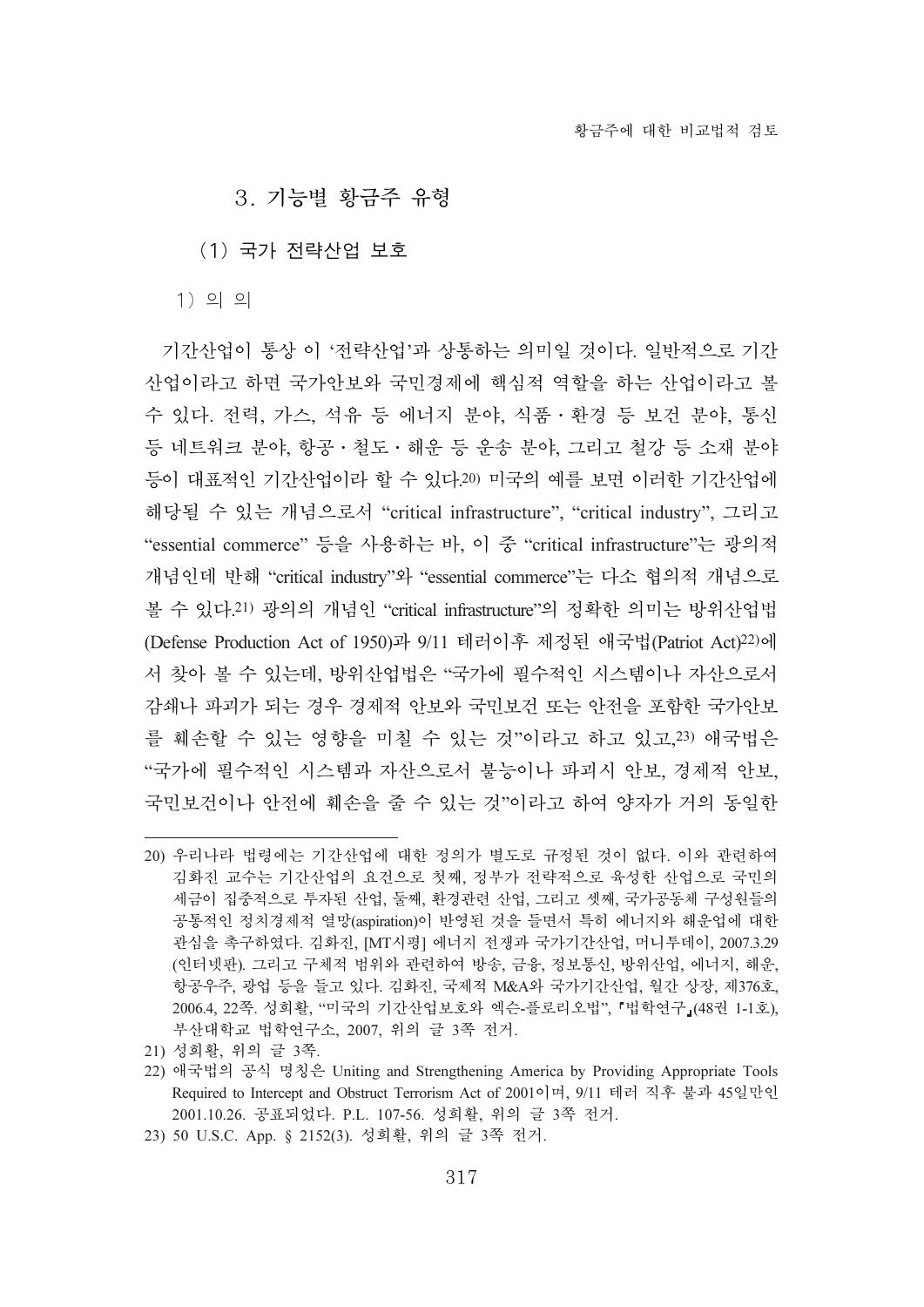정의를 하고 있다.24)

"critical infrastructure"의 구체적 범위와 관련하여, 클린턴 행정부 시절에 비록 사이버 테러에 대한 대응방안이 초점이었으나 "critical infrastructure" 보호 대책 에서 제시된 적이 있었다. 1998.5월에 공표된 대통령결정지침 No.63(Presidential Decision Directive No. 63 (PDD-63))<sup>25)</sup>은 국가적 차원의 보호가 필요한 "critical infrastructure"로 정보통신, 금융, 수도, 항공, 고속도로, 공공여객운송, 파이프라 인, 철도, 수상산업, 긴급구조와 사법서비스, 공공보건, 전기, 석유와 가스 등을 들고 있다. 한편 9/11 테러이후 발족한 국토안보부는 2003.2월 대통령에게 제출 한 보고서에서 종합적 관점에서 접근하여 "critical infrastructure"를 12개로 분류 하고 있다.26) 즉, 농업과 식품, 수도, 공공보건, 긴급구조, 방위산업, 통신, 에너지, 교통, 금융, 화학산업, 우편, 해운이다.

협의의 기간산업 개념으로는 광의의 기간산업 개념인 "critical infrastructure" 를 성격에 따라 보다 세부적으로 분류하여, 국가안보적 관점에서 방위산업에 해당하는 "critical industry"와27) 국민경제적 관점에서 중요한 산업에 해당하는 "essential commerce"가 있다. 다시 말하면 "critical industry"는 전통적 의미에서의 국가안보에 직접적으로 영향을 미칠 수 있는 방위관련 산업과 기술을 말하고, "essential commerce"는 좁은 의미에서의 국가안보에는 직접적 영향을 미치지 않지만 국민경제에서의 핵심적 역할을 고려할 때 경제적 안보 내지 총체적 의미에서의 국가안보에 영향을 미칠 수 있는 중요산업을 말한다고 할 수 있다.28)

<sup>24) 42</sup> U.S.C. § 5195c(e). Critical Infrastructures Protection Act of 2001. 성희활, 위의 글 4쪽 ...

<sup>25)</sup> http://www.fas.org/irp/offdocs/pdd/pdd-63.htm 참고. 성희활, 위의 글 4쪽 전거.

<sup>26)</sup> White House, The National Strategy for the Physical Protection of Critical Infrastructure and Key Assets, 12쪽. http://www.mipt.org/pdf/natlstratphysprotcritinfra.pdf 참고. 성희활, 위의 글 4쪽 전거.

<sup>27) 50</sup> U.S.C. App. § 2152(2)의 Critical industry for national security는 Critical industry의 개념을 "국가안보 수행에 필요한 산업자원을 공급하는 핵심적 산업"이라고 하고 있다. 성희활, 위의 글 4쪽 전거.

<sup>28)</sup> 성희활, 위의 글 4쪽.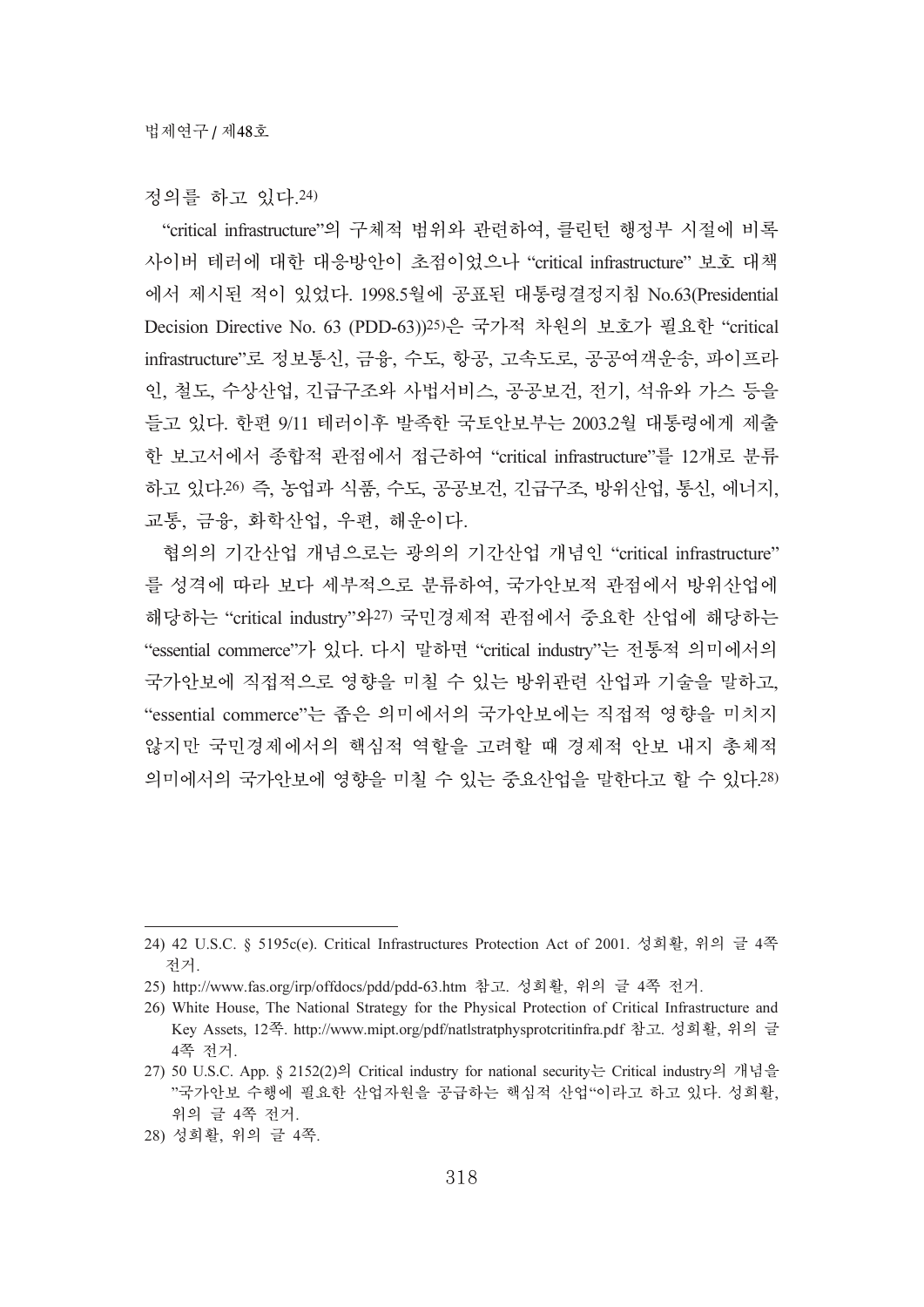2) 경제적 주권을 위한 전략산업 통제·보호

황금주를 통해 전략적 산업에 대한 정부의 통제를 유지한다는 것은 국가의 정치적 주권을 보호하기 위해서는 경제적 자립이 필요하다는 인식에 기초한 것이며, 국가는 내정에 대한 외국의 영향과 극단적인 경우 식민지화 가능성을 제거하기 위해 전략 산업을 보호ㆍ유지하여야 한다는 명제를 전제로 하고 있다. 이러한 전략적 국가산업에는 일반적으로 방위산업 · 에너지 · 우송 · 통 신 · 광업 · 은행 등이 포함되며, 정부는 이러한 산업과 관련된 기업에 대하여 황금주를 보유하고자 한다.29)

3) 은행산업의 경우

가령 헝가리와 같은 체제전환국은 물론 노르웨이, 이스라엘 등의 국가들도 은행민영화 초기 단계에는 민영화 이후에도 정부가 대형은행의 전략적 결정과 정에 거부권(Veto)을 행사하거나 경영진의 의사결정에 참여할 수 있는 일정수준 의 지분, 즉 황금주(golden share)를 보유하도록 규정하고 있었던 것이다. 헝가리 는 최대 국유저축은행이었던 OTP를 민영화하면서 정부가 동 은행의 감사 1인과 집행임원 1인의 임명에 대한 거부권(veto)을 행사할 지분을 유지하게 하였고, 이스라엘도 정부가 1980년대말 민영화된 대형 은행그룹 2개의 은행장선 출회의를 구성할 권한을 확보하였다.30)

4) 기타 전략산업

① 전략산업의 국내기반을 유지를 꾀하는데, 예컨대 이스라엘 정부는 황금주 의 보유를 통하여 이스라엘의 제조업체에 대한 광물 원재료의 공급중단을 하지 못하도록 하거나, 국가 비상시에 운송장비를 징발하기 위하여 불리한 노동환경, 조세나 관세 등으로 인한 우송업자들의 국적변경이나 임의적 국내외 운행정지를 허가하지 않도록 정하고 있다.31)

<sup>29)</sup> 허항진 "황금주 제도에 대한 입법론적 소고", 『기업법연구』(제23권 제2호), 한국기업법학회, 2009.6, 101碪.

<sup>30)</sup> 나동민/함상문/김현욱, 「출자금융기관의 민영화 전략」, 한국개발연구원, 2002, 152~153쪽.

<sup>31)</sup> Charles Vuylsteke, Techniques of Privatization of State-Owned Enterprises, xi-xii, World Bank Technical Paper No. 88, 1988, pp. 167., 허항진, 위의 글 101쪽 및 그 각주 22 전거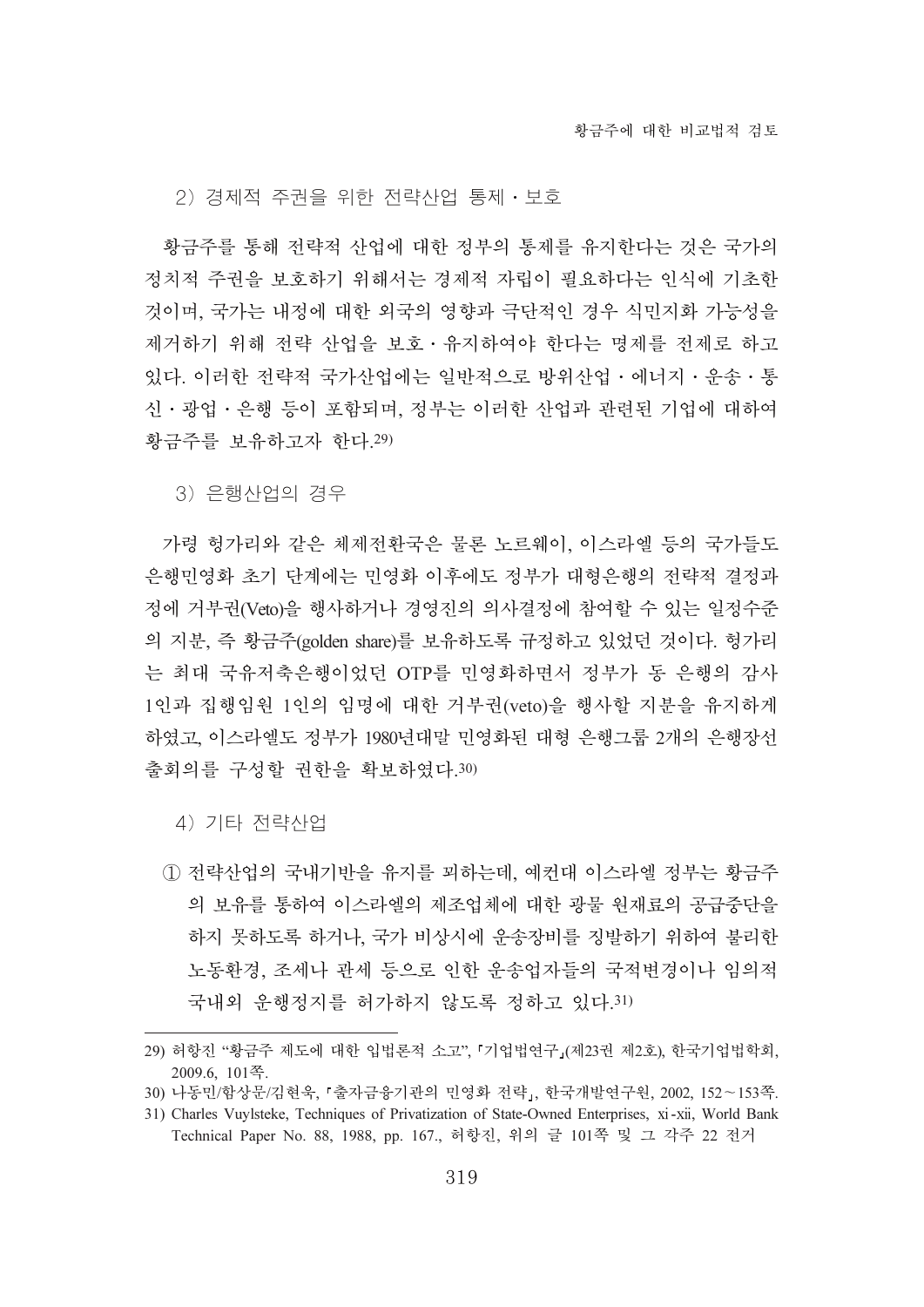- ② 민영화된 기업의 기존 생산라인 유지를 도모하며. 예를 들어 러시아는 방위산업이 수익성 기타의 이유로 사라지는 것을 막고자 방위산업체에 대하여 정부가 황금주를 보유하고 있다.32)
- 3 외국인이 국가전략 산업을 인수하는 것을 저지하고자 하는 바, 가령 프랑스 민영화법은 황금주를 보유함으로써 외국인이 중요한 국가방위산업체 지 분의 20% 이상을 참여하는 것을 제한(EC 투자자에게는 비적용) 하고, 정부가 10% 이상의 지분을 처분하는 행위를 통제할 수 있도록 규정하고 畵惑.33)
- 4) 민영화된 기업으로 하여금 국가이익에 필요한 특정 프로그램이나 프로젝 트를 수행시킬 수 있으니, 예를 들면 말레이시자 정부는 국익에 필요하다고 판단하여 4십억 RM(Ringgit Malaysia)이 소요되는 역외 유조선 프로젝트 (Offshore Petrol Vessel Project)를 새로운 수요자가 수행하게 하고자, 해군 조선소 프로젝트(Naval Dockyard Project)에 황금주를 보유한 바 있다.34)

(2) 정치적으로 민감한 경제적 이익의 보호

민영화된 기업에 대하여 정부가 황금주를 보유하는 이유 중 하나는 특정기업 의 민영화가 사회적 불안정이나 정치적 변동을 초래할 수 있는 민감한 경제적 영역에 해당하기 때문이고, 이러한 영역에는 민영화 대상기업의 기존 고용상태 를 유지할 필요가 있거나, 저렴한 공공서비스를 유지할 필요가 있거나, 국민에 대한 평등한 정보접근권을 보장할 필요가 있다거나 등 다양한 정치적 사항과 관련되는 사항들이 포함될 수 있다. 우선 정부는 외국재벌이나 정치적으로 부적당한 자 등 바람직하지 않은 투자자에 의한 민영화된 특정기업의 소유를 제학하거나 새로운 소유자와 경영진에게 특정한 의무를 부여하기 위하여 황금 주를 사용할 수 있다. 또한 정부는 황금주의 메커니즘을 통하여 민영화된 회사의 새로운 고용주에게 근로자의 고용을 유지할 것을 의무화할 수 있다.35) 그 밖에

<sup>32)</sup> Jullian Cooper, Transformation of the Russian Defense Industry, Jane's Intelligence Rev, 1994. 10. p.445., 허항진, 위의 글 101쪽 및 그 각주 23 전거.

<sup>33)</sup> Phillippe Sarraihe Privatization in 1993, 7 Int'l L. Practicum 28. 1994. p.31., 허항진, 위의 글 101쪽 및 그 각주 24 전거

<sup>34)</sup> Kartini Abd Kadir, Malaysia, Independent Party to Decide Naval Dockyard's Price, Bus Times(Malaysia), 1994.10, p.1, 허항진, 위의 글 102쪽 및 그 각주 25 전거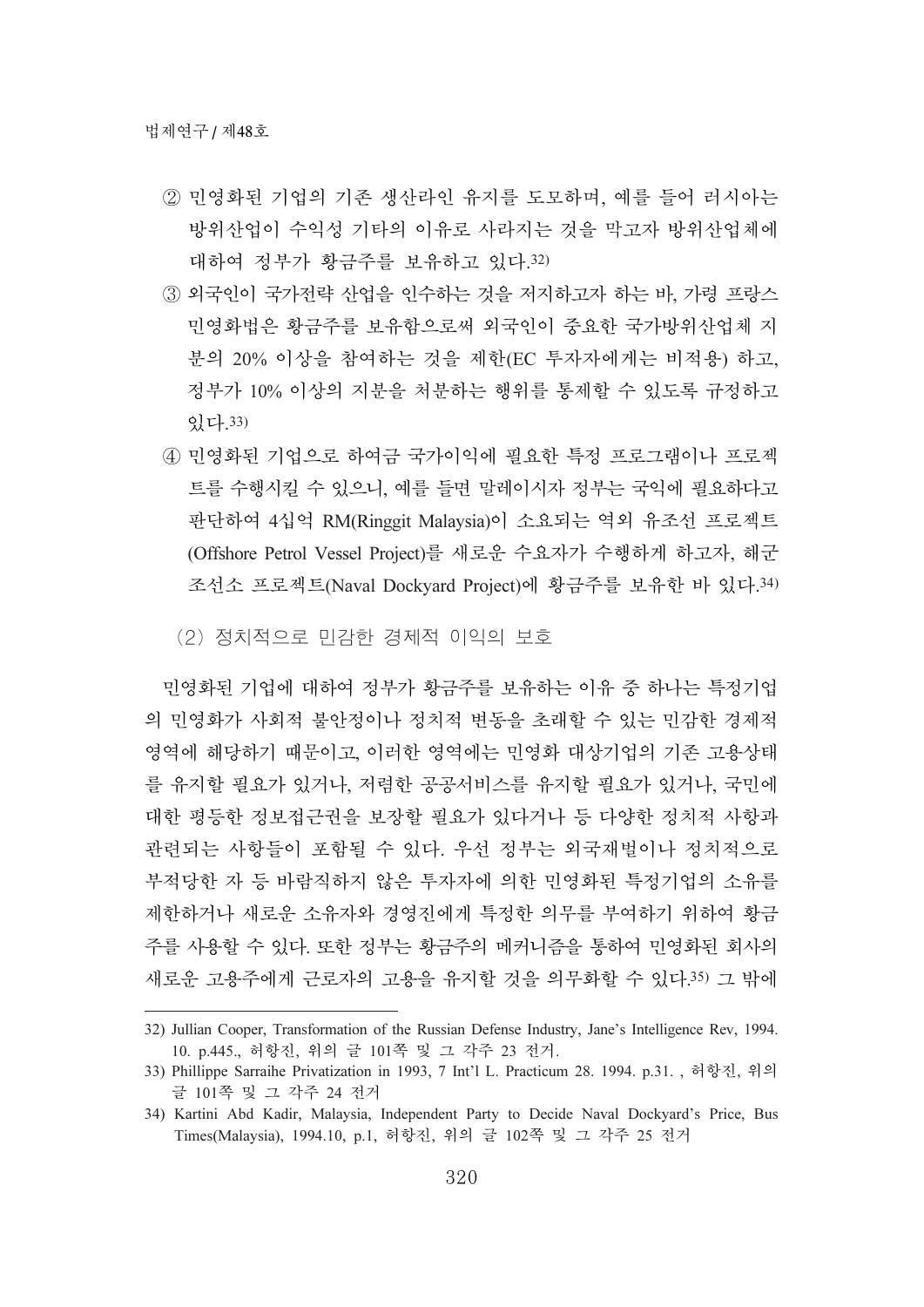일부 국가는 정치적 사유로 정부가 물공급 및 하수처리 회사나 언론사, 통신회사 등에 대하여 황금주를 보유하는 경우가 있는데, 이는 해당 회사들의 영업이 국가안전과 직결되는 것은 아니지만 공공서비스의 조건이나 수수료 등의 급격 한 변동을 막고, 특정부분에서의 경쟁을 유지하고자 정부가 공공정책적 차원에 서 황금주를 보유하는 경우라 할 것이다.36)

(3) 상징적 국가산업의 보호

모든 나라는 수세기 또는 그 이상에 걸쳐 보호되어 온 고유한 유물과 유산을 갖고 있고, 또한 세계적으로 널리 알려진 일부 기업은 특정한 나라와 연관이 있는데, 이러한 기업들은 국가적 자부심, 문화적 특징 등과도 밀접한 관계에 놓여 있다는 점에서 이들을 유지하는 것은 공공이익에 포함될 수 있다. 가령 러시아는 보드카 제조회사에 대하여 황금주를 보유한 바 있고, 이탈리아도 국가적 유산으로 여겨지는 13개의 스파 회사에 대하여 황금주를 보유한 바 畵惑.37)

# 4. 권리에 의한 황금주 구별(유형)

황금주를 그것이 보유한 권리에 따라 구별하면 크게 두가지로 대별된다.

(1) 회사 의사결정 권리(decision powers within parts of the company) $38$ 

이 유형의 황금주는 차등의결권주식과 절대적거부권부주식 정도로 구별될 수 있다.

1) 차능의결권주식 유형

차등화된 의결권, 즉 민영화된 주주총회에서 회사의 중요사항을 결정하는

<sup>35)</sup> 허항진, 위의 글 102쪽.

<sup>36)</sup> Andrei A. Baev. op. cit., p.37, 허항진, 위의 글 101쪽 및 그 각주 22 전거

<sup>37)</sup> Andrei A. Baev. op. cit., p.37, 허항진, 위의 글 101쪽 및 그 각주 22 전거

<sup>38)</sup> 이 부분은 오성근 위 경제법연구 240쪽 이하 참고 및 정리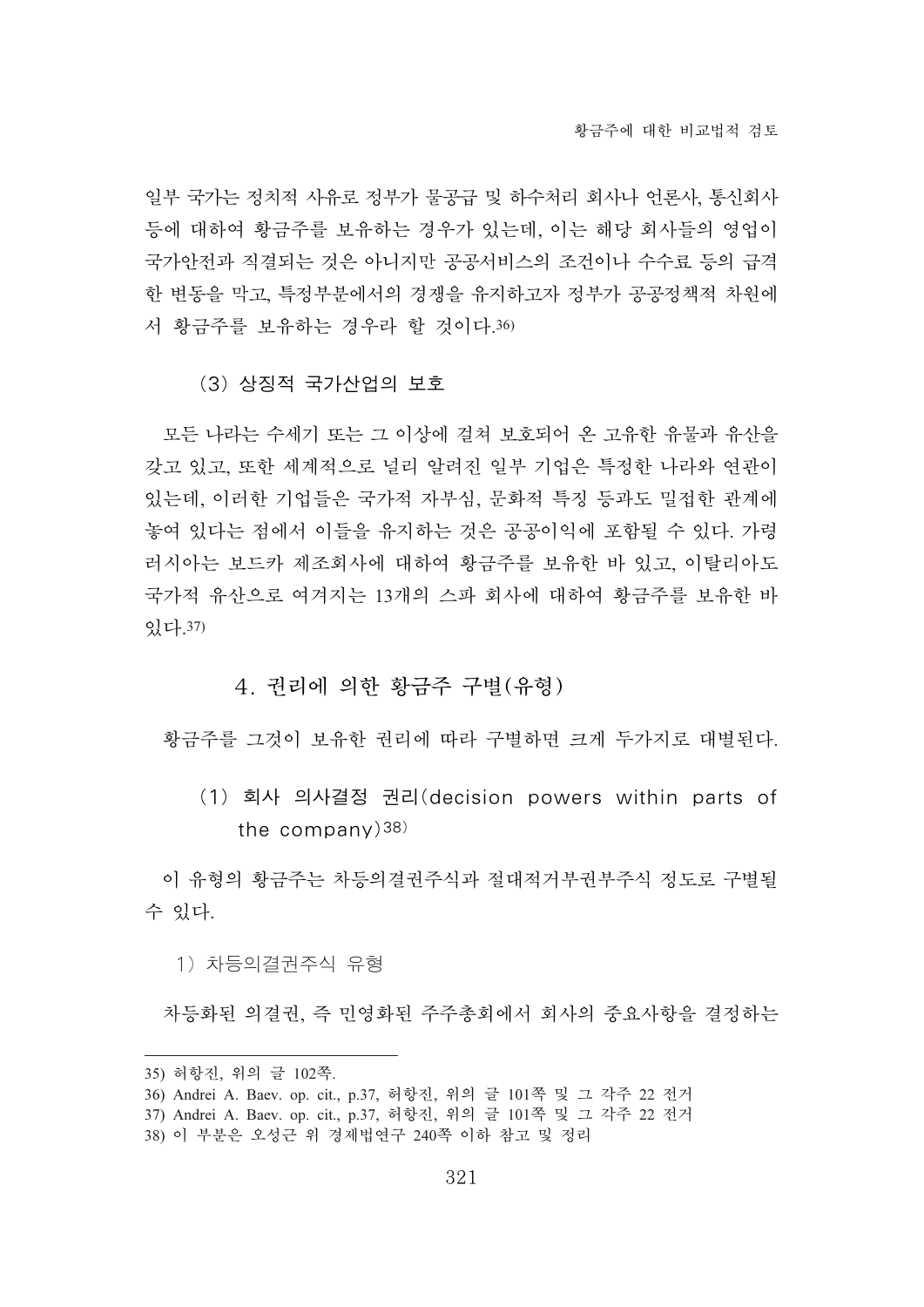경우에 다른 의결권부주식총수를 상회하는 의결권을 처음부터 부여함으로써 국가가 당해 회사의 지배권을 유지할 수 있도록 하는 황금주의 유형이다.

2) 절대적거부권부주식 유형

절대적 거부권이 있는 의결권, 즉 주주총회가 회사의 중요사항을 결정할 때 거부권을 행사할 수 있는 황금주로서 주로 네덜란드와 영국이 활용한 것으로 서, 다시 세 가지로 세분된다.

① 의사결정권자가 이사회(The Board as Decision-maker)인 경우,

② 의사결정권자가 정부(The State as Decision-maker)인 경우,

3 핵심주주군(noyaux durs) 정책을 취하는 경우의 황금주

위 1)과 2) 모두 정부가 사전에 민영화된 기업의 주식을 소유하고 있었을 때, 민영화 후 황금주 주주의 자격으로서 권리를 행사할 수 있도록 설계하는 것이 통상적이다. 두 유형의 황금주 모두 특성상 극히 예외적인 경우를 제외하고 는 양도되거나 담보의 목적물(hypothecrated)이 될 수 없다.

3) 송 합

① 차등의결권(복수의결권) 또는 절대적거부권부 주식

이 의사결정 권리형 황금주는 이사의 선임 또는 이익배당 등 회사의 주요한 의사결정사항에 관하여 통상의 의사결정과는 다른 의결권이 있는 특별한 종류 주식(specific class of shares)을 특정주주에게 발행하는 형태이다.

따라서 1파운드의 황금주 1주를 발행할 수도 있다. 1파운드의 황금주를 발행 한 회사로는 영국공항공단주식회사(The British Airports Authority, BAA), TRC(Radio Chemical Centre), Enterprises Oil 槼珮孚羢烍溙(British Telecom) 등이 있다.

이 유형은 특정주주 즉 황금주 주주의 소유주식수 자체는 일반주식의 발행주 식총수보다 적지만 실질적인 기업지배권을 특정 주주(황금주 주주)에게 집중시 켜 행사하게 되며 주로 전 의결권의 과반수를 초과하는 형태를 취한다. 나아가 그것보다도 더 회사를 적극 지배하고자 하는 때에는 회사법상 주주총회 특별결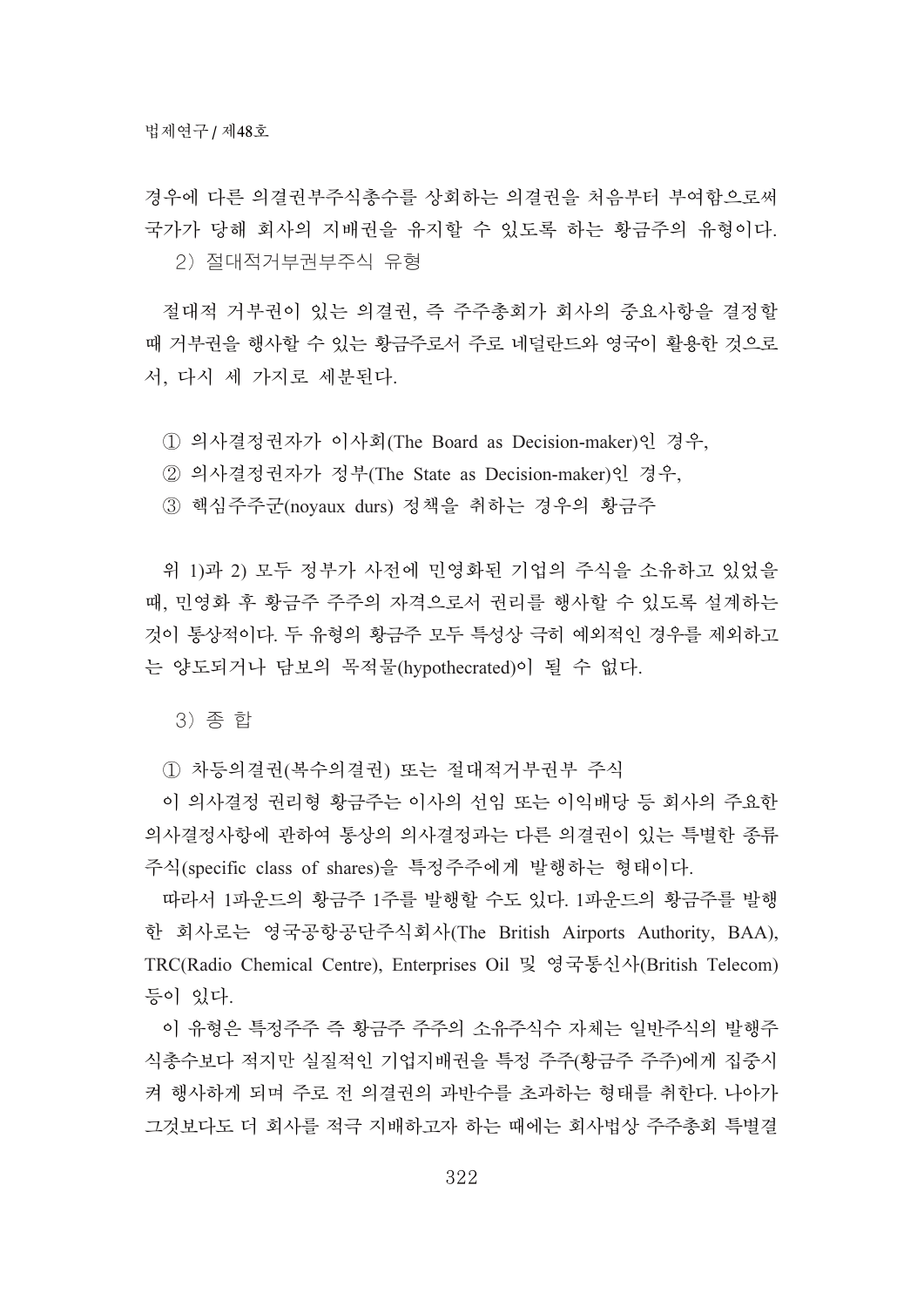의에 필요한 의결권을 황금주 주주가 행사할 수 있도록 설계되기도 한다. 영국과 네덜란드의 회사법은 이러한 유형의 황금주 발행이 인정되었지만, 그 이외의 국가에서는 제한적으로 인정되거나 금지되었다.

② 무의결권주식 대량발행형

무의결권주식(shares without voting)은 일반인에게 매각하고, 의결권 있는 주식은 국가가 소유하는 형태이다. 황금주는 통상 복수의결권 또는 절대적거부 권부 주식을 지칭하는 경우가 많다. 그러나 실제로는 의결권주식은 소량 발행하 고, 나머지는 무의결권주식을 발행하여 유통시키는 방식이 많이 이용되었다.

가령 프랑스는 다른 대륙법 국가처럼 주식보유와 의결권의 비례원칙(principle of proportionality)의 적용을 받았다.39) 이로 인하여 1983년부터 1985년까지 공기업 민영화시에는 투자증권(certificats d'investissements)이라는 무의결권부 투자지분은 시중에 매각하였고, 의결권부 투자증권(certificats de droit de vote)이 라는 의결권부 투자지분은 정부가 소유하는 방식을 채택하였다. 다만 여기서의 무의결권부투자증권은 일반적인 우선주(preferrence shares)가 아니었다. 왜냐하 면 무의결권부투자증권간 배당권이 같은 때문이다. 그리 고 의결권부투자증권은 원칙적으로 양도할 수 없었으나, 1985년과 1988년의 수정을 통하여 양도가 허용되었다. 다만 이때에도 투자증권과 함께 양도하거나 투자증권의 소유자에게 양도하여야 하는 제한이 있다.

③ 의결권제학(voting cap) 주식

이 유형은 주식보유와 의결권의 비례원칙을 우회하고자 활용한 것으로서, 주로 덴마크, 스페인, 포르투갈 및 독일에서 활용되었다.

(2) 주주구조(shareholder structure) 변화형 황금주

1) 이사회가 의사결정권자

영국의 황금주제도는 이사회로 하여금 주주구조에 대한 의사결정을 하도록 하는 바, 이사회는 15% 이상의 의결권을 보유한 자에게 일정기간(통상 21일 이내)에 그 초과분을 처분하도록 요구할 수 있으며, 해당기간 동안 초과분의

<sup>39)</sup> 우리 상법은 주식평등의 원칙이라 부른다.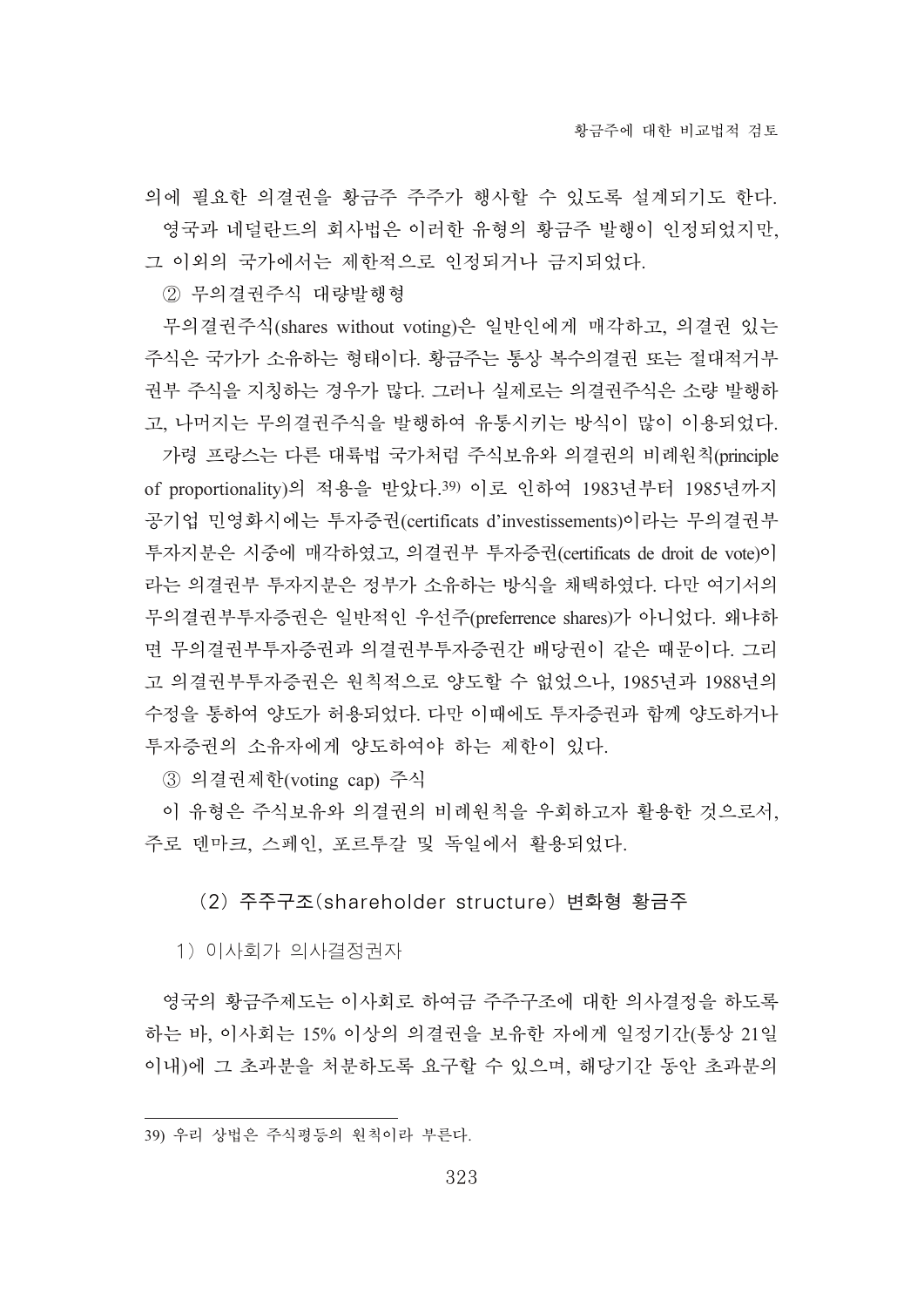권리는 정지된다. 이러한 처부의무를 따르지 아니하면 추가 통지 이후 이사회가 직접 해당 초과분 주식을 매각할 수 있다. 한편 회사에 지급된 초과주식 매각대금 은 그 이전 소유자에게 지급되는데, 초과주식소유자는 주식매각의 무효 또는 철회를 할 권한은 물론 주식매각으로 인한 손해배상청구권도 없으며, 이사회도 책임이 없으며, 그 결과 너무 가혹한 권한이 이사회에게 부여된 것이며, 전통적 회사법과도 조화를 이루지 아니한다는 비판이 제기된다.40)

2) 국가가 의사결정권자

프랑스의 황금주 제도는 주주구조에 대한 의사결정권을 주주가 아닌 규제당 국인 관할부처 장관이 보유하며, 스페인도 주주구조에 대한 통제권은 주식과 별개로 이루어지며, 그 결과 이 법제들은 10%를 초과하는 직 · 간접지분 취득을 위해서는 사전에 관할부처 장관의 승인을 요하고 있다. 그 외 1993년 이후의 프랑스와 같이 법령상 그 한도를 고정하거나 이탈리아처럼 불이행 규칙에 따라 주식보유한도를 5%로 설정하는 경우도 있다.41) 이에 비하여 포르투갈의 경우 관련법령이 규정한 바에 따라 한도초과분에 대한 매각의무가 부여되거나 의결권정지 또는 취득무효가 된다는 일반적금지규정을 두고 있고, 반면 이상과 같이 사전규제를 가하는 나라들과 달리 벨기에 민영화법은 일정요건이 준수되 지 않는 경우 과할부처장관이 사후에 이를 거부할 수 있도록 하고 있다.42) 2000년 이후 EU 법원은 황금주에 대하여 EU 조약과 일치하지 않는다는

판결을 이어오고 있었다. 그런데 전술과 같이 일정한 요건을 두어서 절차적 정당성을 확보하였다고 파단된, 벨기에의 경우 벨기에의 황금주는 EU 조약과 합치한다는 판결을 내린 바 있다.

- 40) 허항진, 위의 글 107쪽.
- 41) 허항진, 위의 글 107~108쪽.
- 42) 허항진, 위의 글 108쪽.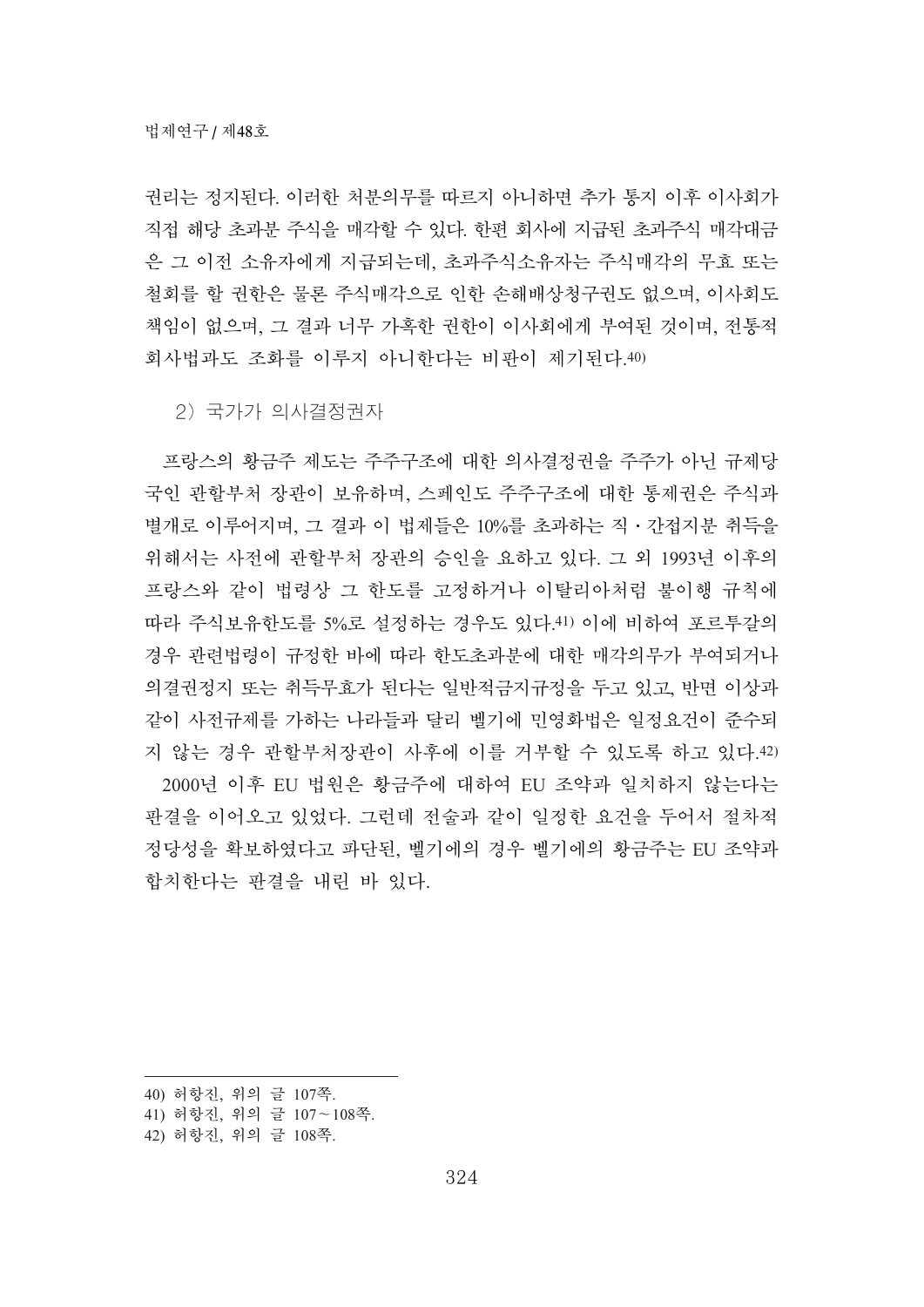# Ⅱ. 입법/재판례 개관

황금주 제도는 여러 나라에 의하여 도입되었지만 황금주에 부여된 권한의 정도, 적용시한, 적용범위 등은 국가 및 산업 별로 다양하게 나타나고 있다.

# 1. 영국

### (1) 서

영국은 앞서 언급했다시피 1960년대 1970년대에 걸쳐 유럽의 병자로 일컬어 지기도 하고, 심지어 영국병(British Disease)이라는 조롱까지도 들은 끝에 1970년 대 초반 세계적으로 몰아닥친 심각한 석유위기와 더불어 그 증상이 더욱 심각해 졌다. 급기야 1976년에는 53억달러 규모의 IMF 구제금융까지 받아야 하였다. 그 대가로 공공부문 지출과 예산 삭감 등의 조건을 받아들여야 하였다. 그 경제위기를 탈출하는 과정에서 적당한 정책적 수단이었는지는 다양한 논의가 존재하지만, 요컨대 새로이 집권한 당시 영국 정부는 여러 가지 해법 중 하나로서 공기업 부문의 민영화 정책을 시행하였다.

영국은 1982년 2월 The Radiochemical Centre(TRC) 민영화시 처음으로 황금주 제도를 활용하게 되었고, 이후 황금주 제도는 민영화가 확산되면서 세계 여러나 라로 확산된 바 있다.43) 민영화 초기인 1980년대에 British Airways, Britoil, British Telecom 등의 공기업에 대하여 황금주 제도를 도입하였으며, 대략 2000년 대 초반까지 26개의 황금주 협정을 유지하였다.44) 황금주 제도의 요지는 황금주 주주는 황금주식 1개에 해당하는 주주총회 의결권을 가지고 있으며, 주주총회에 서 발언할 권리가 주어져 있었지만 평상시 기업경영에는 관여하지 아니한 상태로 존재하고 있었으나, 경영상의 갑작스러운 변동 및 국가안보와 직결되는 상황이 발생할 경우 황금주주는 2명의 이사를 추천하거나 임명할 수 있었고, 이들 이사들은 이사회에서 의결권을 행사하는 것 그리고 15%의 동일인지분제 한에 관계된 지분한도 변경이나 외국인 대표이사 취임 등의 주요사항에 정부의 사전서명동의를 요구할 권한이 부여되어 있었다.45)

<sup>43)</sup> 오성근, 위 경제법연구 글, 239쪽.

<sup>44)</sup> KDI 보고서(상법학자 집필부분) 96쪽.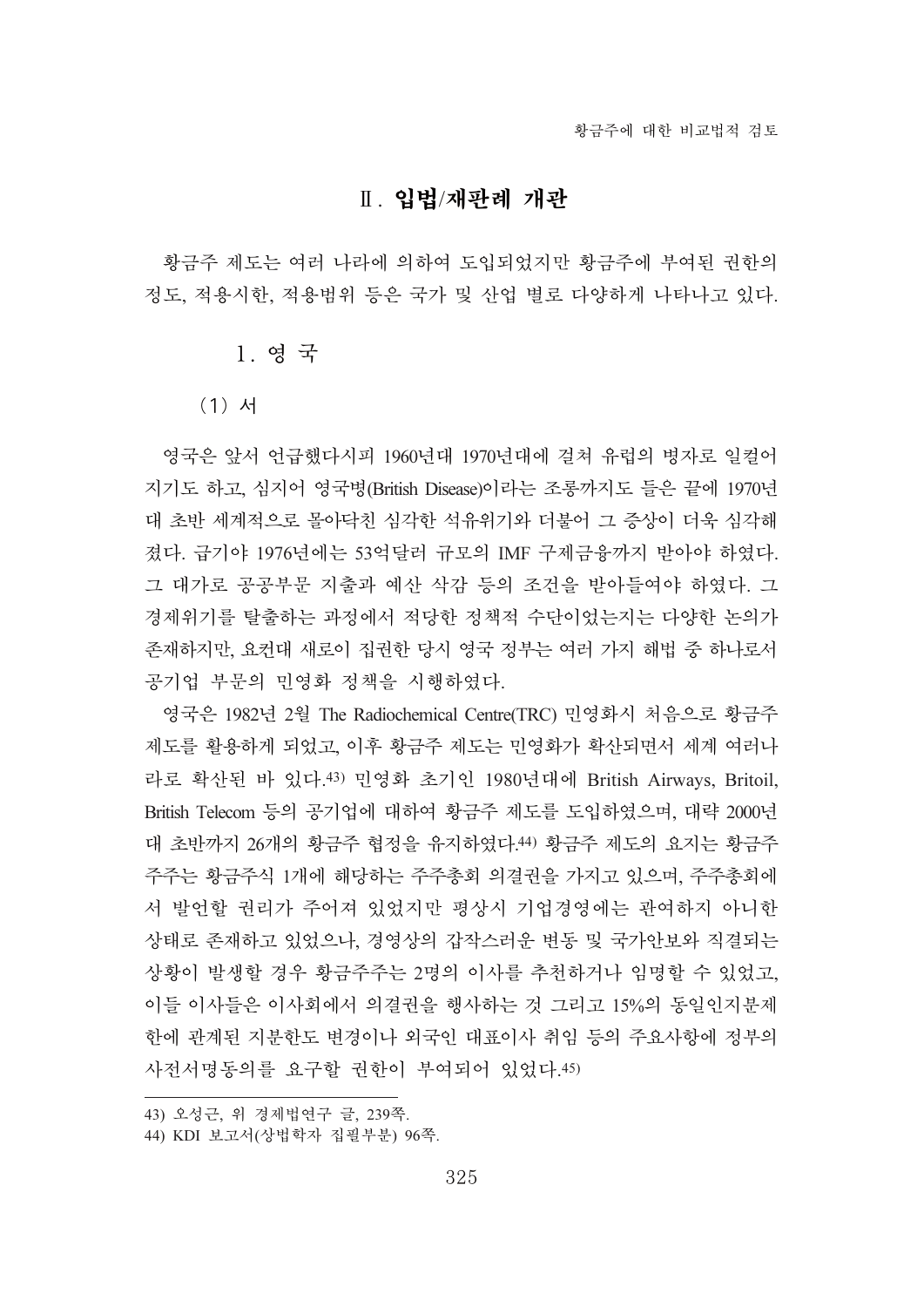### (2) 영국 회사법과 적용상황

영국의 회사법은 과거(1862년 회사법 제12조)부터 종류주식(classes of shares) 또는 부속정관(article of association)이 정하는 바에 따라 회사의 주식자본을 잉여금의 배당(dividends), 잔여재산의 분배, 의결권에 관한 상이한 권리부여 또는 상이한 액면가격(nominal value)이 부여되는 발행종류주식의 수는 수권주 식촉수에 의하여만 제한할 수 있었다(limited only by the total number of shares). 이러한 영국회사법제는 정관자치의 원칙과 더불어 황금주가 존재할 수 있는 토대가 되었다고 한다.46)

영국 회사법상 황금주에 표창된 권리는, 실질적으로는 영국 회사법상 광범위 하게 인정되어 온 정관자치 원칙에 의거 합법화되었고, 형식적으로는 회사법상 종류주식의 일종으로 입법화되었다. 즉 영국은 1862년 회사법 제12조에서 종류 주식(classes of shares)을 발행할 수 있도록 한 회사법 규정(현행 2006년 회사법 제629조 내지 제634조)에 따라 활용해 왔다. 종류주식에는 다양한 부대권리 (various incidents)가 부여되어 있었기 때문에 그 발행주식 수는 수권주식 총수로 서 제한할 수 있었다.47) 즉 영국 회사법상 황금주 발행이 회사법에 반하는 것이 아니며, 영국에서 황금주가 회사법 원칙에 위반된다는 논의는 없었으며, 다만 황금주 도입자체에 대한 찬반양론이 다소 있었을 뿐이다.48)

# (3) 황금주에 부여된 권리의 유형

1) 15% 초과 의결권부주식취득의 제한

부속정관에 의하여 특정된 자 이외의 자가 의결권 주식을 취득하고자 할 때에는 그 상학선을 15% 이하로 설정하고, 그 비율을 초과하는 때에는 이사가 그 초과 취득분을 강제로 박탈할 수 있는 것이다. 이는 15%를 초과하여 의결권 주식을 취득하는 경우에 다른 지배주주의 출현을 거부하는 방어수단의 기능을 할 수 있다.49)

- 47) 오성근, "상법상 황금주 도입의 효용성 검토", 「선진상사법률연구」, 2014.1, 142쪽.
- 48) 오성근, 위 선진상사법률연구 글, 143쪽.

<sup>45)</sup> KDI 보고서 96쪽.

<sup>46)</sup> 오성근, 위 경제법연구 글, 248쪽.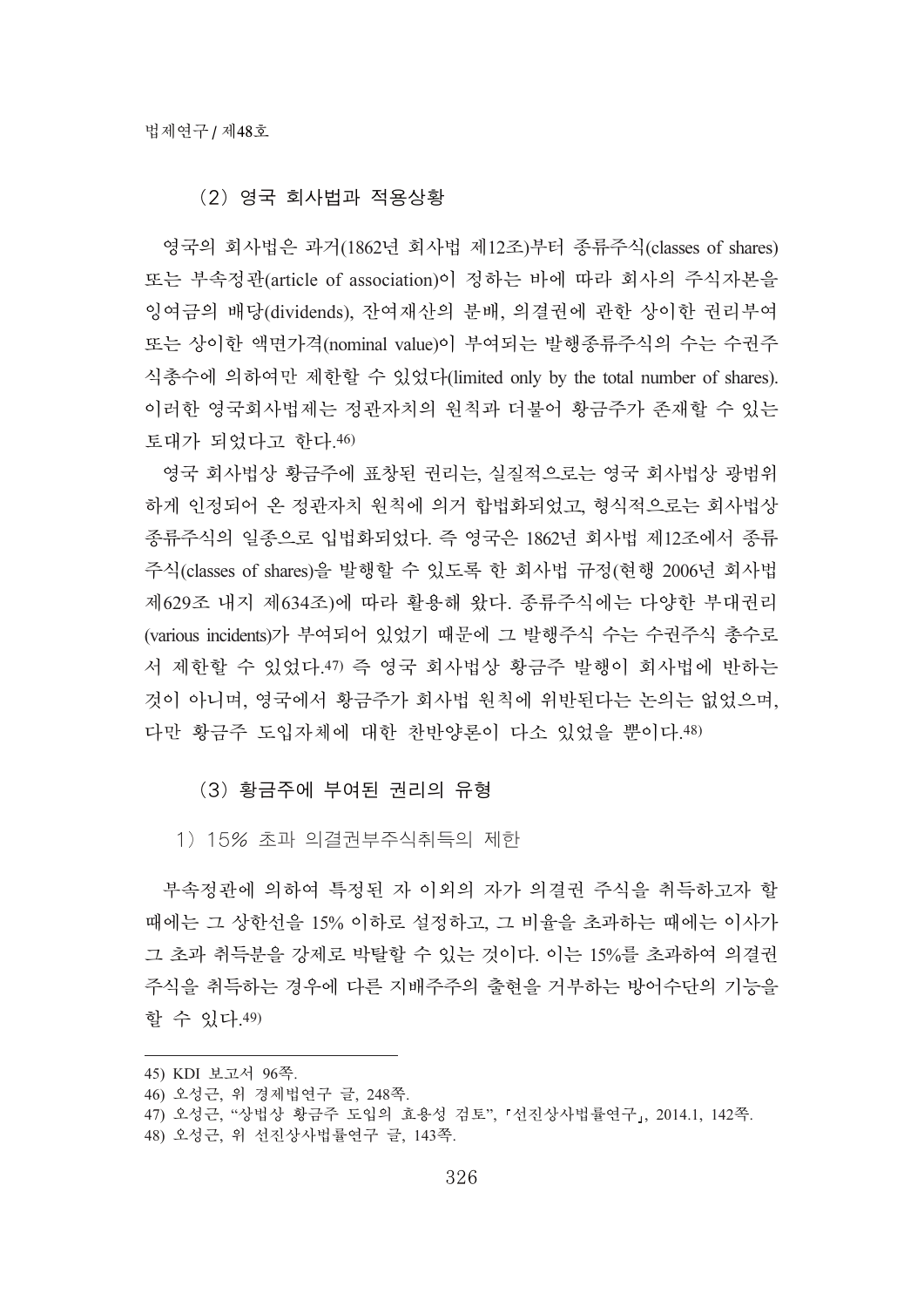2) 특수의결권(special voting rights) 행사

50%를 초과하여 의결권주식을 소유하는 주주가 나타나는 때, 황금주 주주가 일반주주의 의결권 행사의 효력을 일부 제한할 수 있는 의결권이다. 이는 50% 이상의 의결권을 행사할 수 있는 주주의 결정에 대하여 황금주 주주가 행사할 수 있는 거부권이 된다.

3) 신주발행 동의권

황금주를 발행한 회사가 황금주의 거부권을 회피할 목적으로 보통주와 다른 권리가 부여된 주식을 신주발행하는 것을 황금주 권리의 변경(variation of rights) 으로 보고, 부속정관으로 황금주 주주의 동의를 얻도록 하는 것이다. 이 역시 거부권으로서 기능하다.

4) 정부 이사지명권

이는 정부가 민영화된 회사의 황금주를 소유하는 경우 해당회사의 이사 1~2인을 지명할 권리를 갖는 것이다. 이 역시 정부가 이사회 결정사항에 대하여 정부 이사를 활용하여 황금주 주주로서 행사할 수 있는 거부권 기능을 발휘한다.

5) 회사 중요사항의 결정에 관한 동의권

회사의 임의청산 또는 중요 자산 처분 등과 같이 회사의 중요사항 결정에 대하여 황금주 주주의 동의를 얻도록 하는 것이다. 이 또한 그 스스로 거부권의 역할을 하다.

이상을 종합할 때, 황금주 제도 자체는 성격상 거부권부 주식이라고 할 수 畵惑.50)

<sup>49)</sup> 오성근, 위 선진상사법률연구 글, 144 · 145쪽.

<sup>50)</sup> 이상은 오성근, 위 선진상사법률연구 글, 144~145쪽.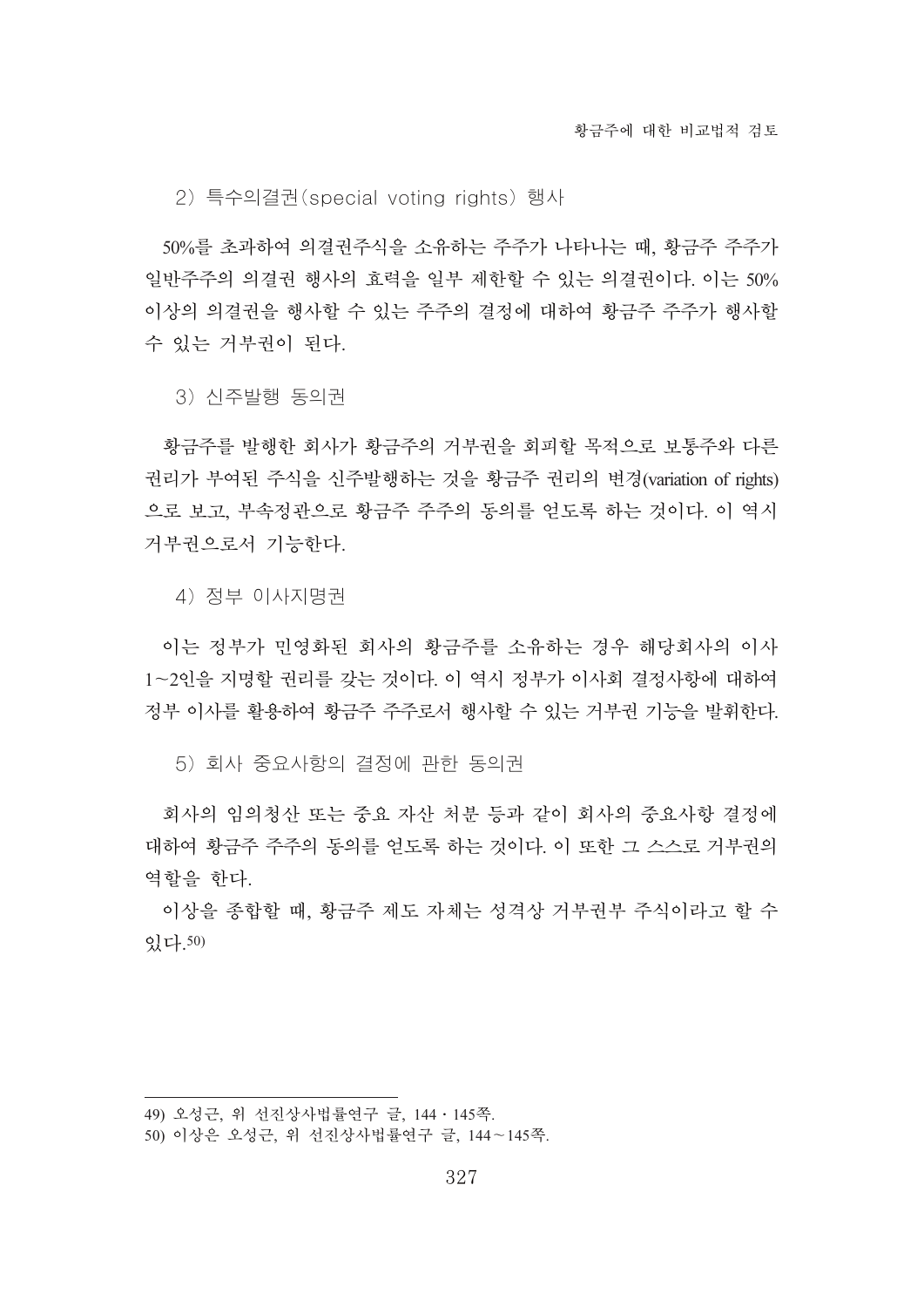### 2. 일 본

황금주 제도가 확산된 영향에 따라 일본에서도 2005년 제정된 신회사법 제108조를 통하여 황금주의 일종으로 볼 수 있는 거부권부 주식을 도입하였 다.51) 일본 2005년 신회사법 제108조 제1항은 ① 잉여금의 배당(1호), ②잔여재산 의 분배(2호), 3)주주총회에서 의결권을 행사할 수 있는 사항(3호, 의결권제한주 식), ④주식의 양도에 관하여 회사의 승인을 요하는 것(4호, 양도제한주식), 5주주가 회사에 대하여 주식의 취득을 청구하는 것(5호, 취득청구권부주식), ⑥회사가 일정한 사유의 발생을 조건으로 하여 주식을 강제취득할 수 있는 것(6호, 취득조항부주식), ⑦회사가 주주총회 결의에 의거 주식 전부를 강제취득 할 수 있는 것(7호, 전부취득조항부종류주식), 8주주총회 · 이사회 등의 결의사 항 중 당해 결의 외에 특정 종류주주의 종류주주총회의 결의가 필요한 것(8호, 거부권부종류주식), ⑨종류주주총회에서 이사 · 감사를 선임하는 것(9호 임원 선ㆍ해임권부종류주식) 등 9개의 사항에 관하여 내용이 다른 주식의 종류를 형성하고 있다.52)

일본이 도입한 거부권부 종류주식은 전형적인 황금주에 해당하는 것으로서 한국 법무부도 2006년 상법전에 황금주 도입을 검토하면서 참고하였던 것으로 알려지고 있다.

# 3. 독일

독일은 폭스바겐법(Volkswagen Act)과 덴마크의 코펜하겐 항공(Copenhagen Airports)등의 사례가 있었다. 살펴보면 독일의 폭스바겐사의 민영화를 위하여 제정된 폭스바겐법은 주식의 의결권에 상한선을 설정하는 방식으로 민영화를 추진하였으니, 어떤 주주의 주식수가 전체의 20%를 넘는다 하더라도 최대 20%까지만 의결권을 행사하도록 하였고, 정부 등이 주주가 되는 기업의 경우 연방정부와 해당 주는 2명의 이사의 지명권을 행사하였으며, 정관 개정이나 회사 주요사항 결정은 정기주주총회에서 전체의결권행사비율의 80%의 찬성과

<sup>51)</sup> 오성근, 위 경제법연구 글, 239쪽.

<sup>52)</sup> 오성근, 위 선진상사법률연구 글, 158쪽.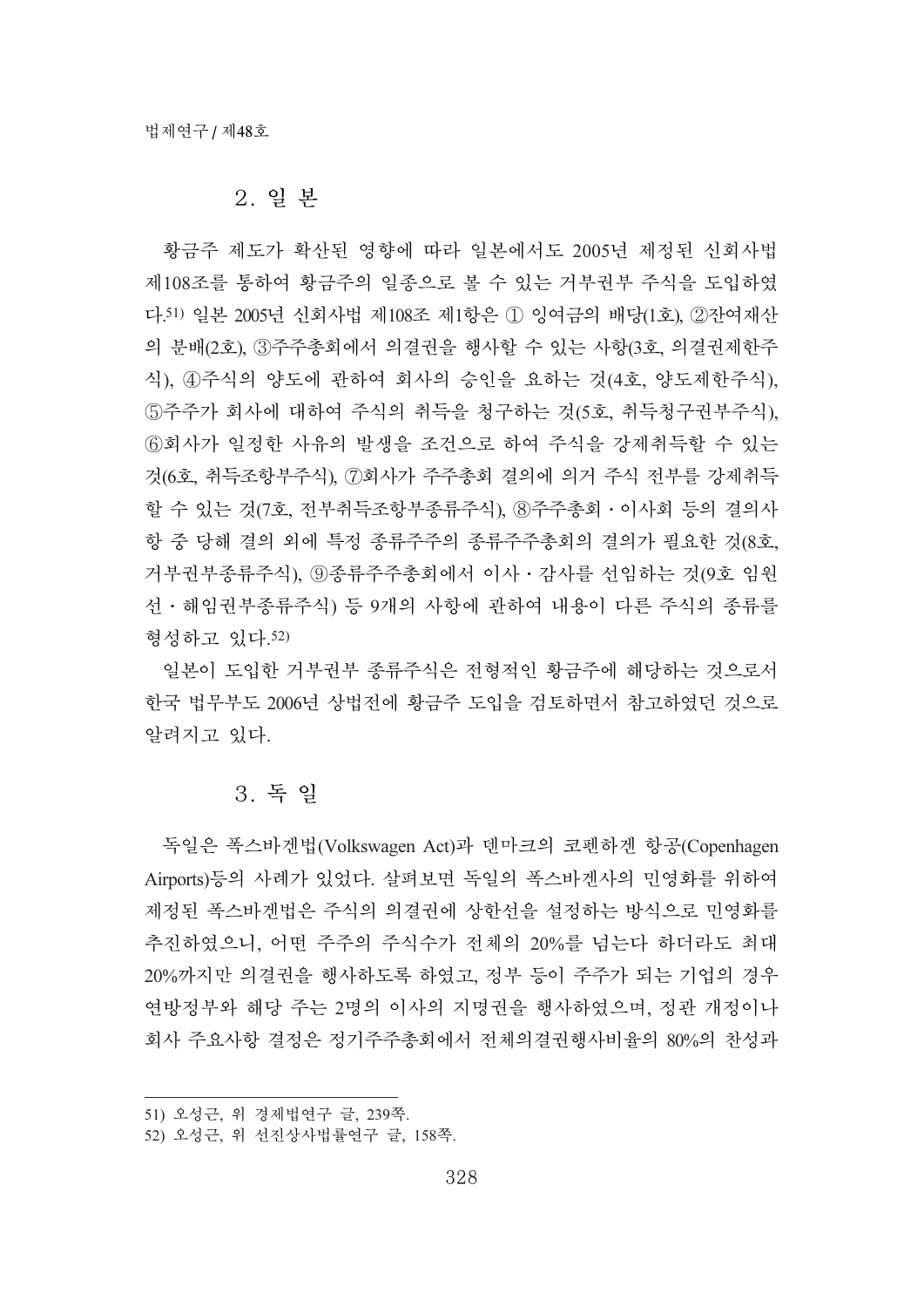이사 3분의2 이상의 동의를 얻도록 하였는데, 이와 같은 규정들은 주로 외국이에 의한 적대적 매수(foreign take-overs)를 방지하고자 하는 목적을 가지고 있었 다.53) 이하 후술한다.

### 4. EU 동향 개요

EU 역내의 자본시장통합을 추진하는 EU 위원회는 황금주가 EU 역내의 투자장벽이 되고 있다고 판단하여 황금주가 EC 조약(EC Treaty)을 위반하는 것이라고 주장하고 동 조약 제226조에 의거 유럽법원(European Court of Justice) 에 제소하기에 이르렀다.54)

그 주요한 판결로는

- $(I)$  Commission v. Portugal(C-367/98),  $[2002]$  ECR I-4731,
- ② Commission v. France(C-483/99), [2002] ECR I-4781,
- Commission v. Belgium(C-503/99), ৈ2002 ECR ۙ-4809,
- Commission v. Spain(C-463/00), ৈ2003 ECR ۙ-4581,
- **(5) Commission v. United Kingdom(C-98/01), [2003] ECR I-4641,**
- $\odot$  Commission v. Italy(C-174/04),  $[2005]$  ECR I-4933,

ࡠ Commission v. The Netherlands(C-282/04 & C-283/04), ৈ2006 ECR ۙ-9141 ⑧ Commission v. Germany(C-112/05), [2007] ECR I-8995 등이 있다. 55) EU집행위원회는 1997년 7월 EU 역내투자의 법적 측면에 관한 통신 (Communication of commission on legal aspects concerning intra-EU investment(97/C 220/06)을 공표하였는데, 그 목적은 EU 단일시장(Single Market) 의 창설이라 하며, 따라서 이 통신은 ① 회원국의 국가기관(national authorities)과 경제주체(economic operatior)들에게 자본이동의 자유와 영업소 설치에 관한 해석기준을 제공하고, ② 법 해석상 차이(divergent legal interpretation)에서 발생 하는 위험을 줄여서, 3 EU법에 대한 투명성과 상호신뢰구조를 구축하여 회원국

<sup>53)</sup> 오성근, 위 경제법연구 글, 244쪽.

<sup>54)</sup> European Commission, "Special Rights in Privatised Companies in the Enlarged Union-a Decade Full of Developments(Commission Staff Working Document),"(2005.7.22.), p.4. 오성근, 위 경제법연구 글, 239쪽

<sup>55)</sup> 오성근, 위 경제법연구 글, 239쪽.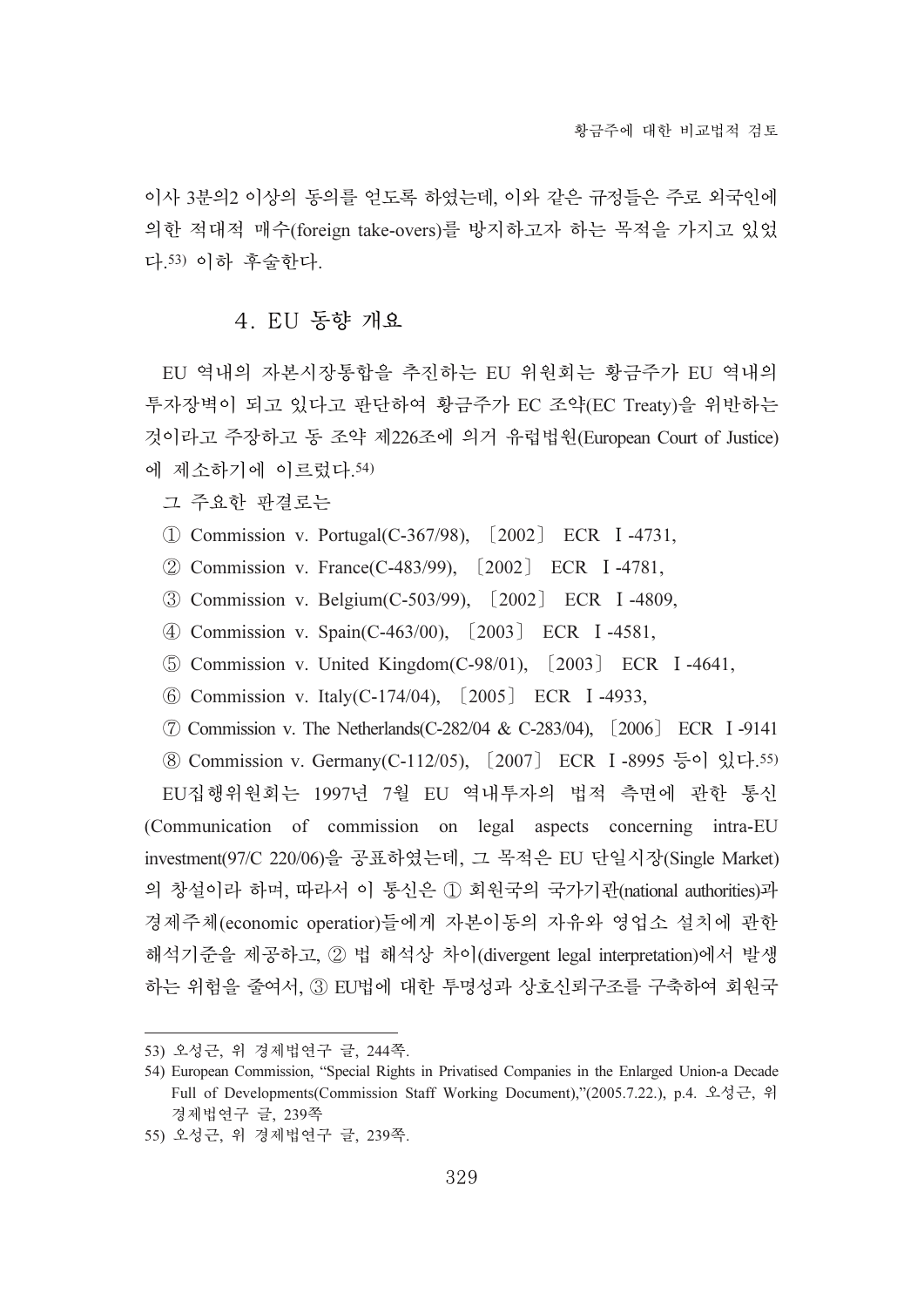정책 수립에 도움을 주고자 하지만, 4 다만 같은 분야에 대한 유럽법원의 해석을 예단하는 것은 아니라고 설명하고 있다.56)

<sup>56)</sup> 즉 "지난 수십년간 경제분야에서 EU역내투자(intra-EU Investment)의 중요성이 크게 증가하 고 있다. 여기에는 EU 단일시장(Single Market)의 창설이 중요한 역할을 하였다. 그러나 일부 회원국(some Member States)은 이와 같은 단일시장 발달에 대한 경계심을 가지고 몇가지 국내조치를 취하고 있다. 국내조치에는 종전에 도입된 지배권거래규제(exchange control regulations)와 비공개회사규제(private company regulations) 등에 관한 일반법 규정 및 최근 민영화계획에 따라 일부 회원국이 도입한 규정 등이다. 그 조치들은 국경을 넘나드는 자유로운 투자에 제한을 야기할 수 있다. 특히 자본이동의 자유(free movement of capital)에 관한 EC조약(EC Treaty) 제73b조 및 영업소 설치의 권리(right of establishment)에 관한 EC 조약 제52조와 상충도리 수 있고, 단일시장 기능을 방해할 수 있다. 그런데 EU 역내 투자와 관련하여 EC 조약은 두가지 자유에 관한 규정을 명시하면서도 그 해석규정은 두지 않고 있다."고 한다(오성근, 위 선진상사법률연구 글, 151~152쪽).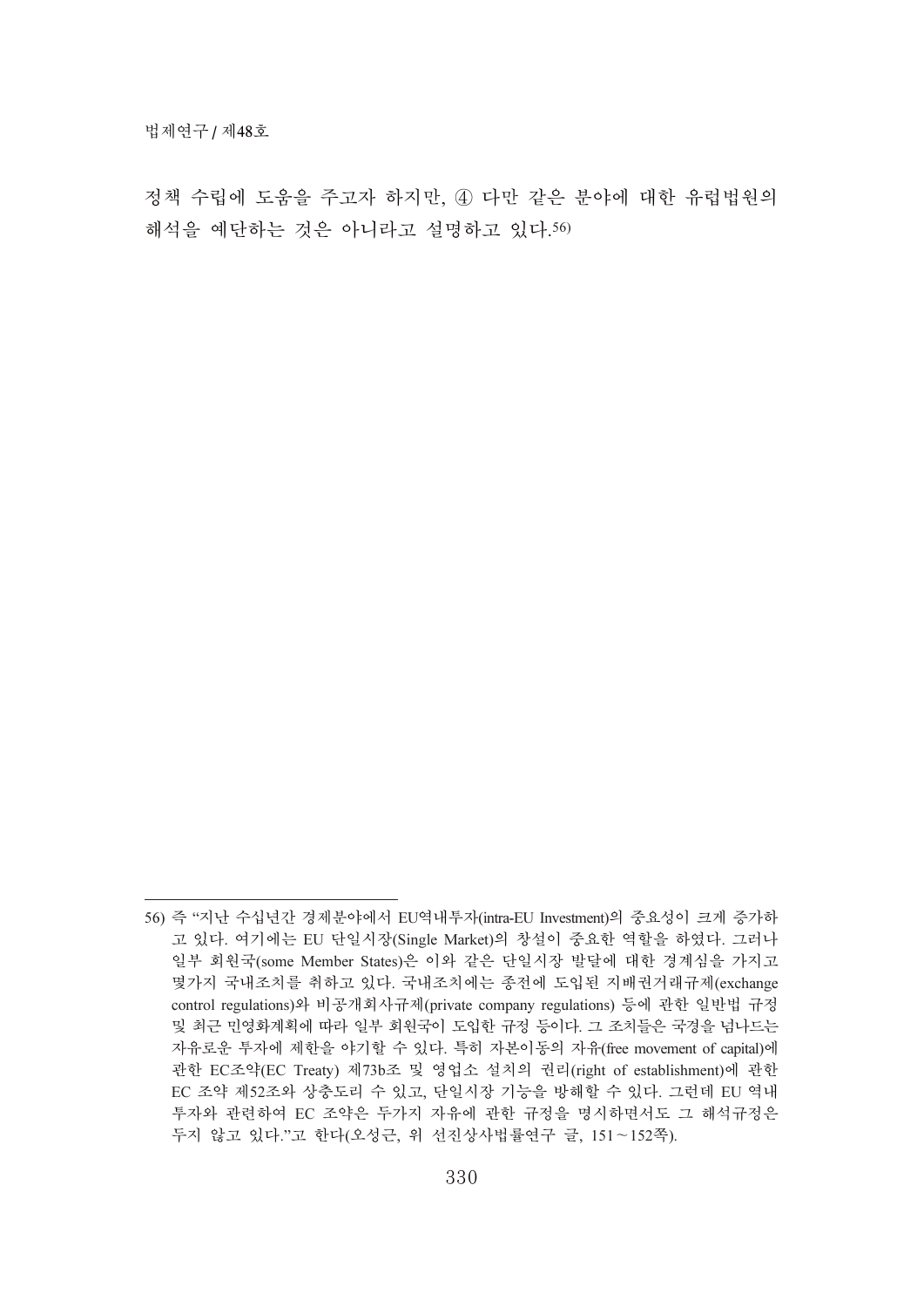#### $II.$  EU와 EC57)

# 1. EU와 EC의 법적 성격

EU(European Union)는 2013년 8월 현재 28개 회원국으로 구성58)되어져 있고 유럽의회, 이사회, 집행위원회를 각 그 기관으로 두고 있다.

EU라는 개념은 상당히 애매한 개념이기도 하다. 가령 소위 리스본 조약59)이 발효된 2009년 12월까지 EU라 함은 경제공동체인 EC(European Communities )60), 정치협력체인 CFSP(Common Foreign and Security Policy), 경찰사법협력체 인 PJCCM(Police and Judicial Cooperation in Criminal Matters) 등 세 개의 기둥으로

未가입국은 몬테네그로, 보스니아 · 헤르체고비나, 세르비아, 마케도니아 등 구 유고여방 후속 6개 중 4국 그리고 알바니아, 스위스가 가입하지 않았다. 구 소련연방 후속 유럽쪽 국가들 중 발트해연안 3국은 가입하였고, 벨로루시, 우크라이나, 몰도바는 未가입 상태이다. 그렇다면 필자가 보건대 EU는 2차세계대전 전후체제가 재편되는 2가지 흐름의 통합이다. 첫째는 독일의 우세한 국력을 회석시키고자 서유럽을 확대재편하려는 흐름, 둘째는 구 소련 국익의 사활적 이해가 걸린 세력권 또는 완충지대였던 동유럽 일대가 대거 서유럽화한 것인데. 이는 EU의 영향력이 강력해져서 그런 것이라기보다 구 소련이 해체되고 미국의 영향력은 그대로 남아있기 때문이다. 미국 국력 팽창의 한 흐름에 불과하며, EU 확장을 또 다른 수퍼 파워의 등장으로 풀이하는 것은 옳지 않다.

- 59) 유럽연합 개정조약(EU Reform Treaty). 유럽연합 27개 회원국 정상들이 2007년 10월 리스본 정상회담에서 최종합의하고 같은 해 12월 공식 서명하였다. EU가 브뤼셀 정상회담 (2004.6.18.)에서 합의한 EU헌법조약이 2005년 프랑스 · 네덜란드 국민투표에서 부결되자, 새로운 EU헌법조약을 합의한 것이다. 종전의 순회의장국 제도 대신 EU 대통령직(2년6개월 임기, 1회 연임가능)(상임의장)을 신설하고 2중다수결제도(EU 전체인구의 65% 이상, 27개국 중 15개국 이상 찬성) 채택 등이 특징이다.
- 60) 유럽공동체. EEC, ECSC, 유라톰이 통합하여 설립한 기구이다. 1967년 7월, EEC의 법적 기초를 이루는 로마조약 조인 10주년을 맞이하여 이들 3조직의 집행기관이 일체가 되어 새로운 출발을 했기 때문에 이 이름이 쓰이게 되었다. 출발은 서독 • 仏.伊 • 베네룩스 3국 등 6개 국가이었으나, 영국, 덴마크, 아일랜드 가입(1973.1.), 그리스 가입(1981.1.), 스페인, 포르투갈 가입(1986.1), 그 후 스웨덴, 핀란드, 오스트리아가 가입하는 등 확대되었다. EC는 가맹국 대표로 구성되는 최고결정기관인 각료이사회(Council of Ministers), 유럽의회 (European Parliament), 사법재판소(Court of Justice), 유럽위원회(또는 EC위원회, European Commission) 등의 기구가 있다.

<sup>57)</sup> 이 부분은, 성승제, 『국내 중소기업금융제도의 문제점과 개선과제-유럽의 중소기업금융과 자금조달구조 개선을 목적으로』, 국회 입법조사처, 2013.10, 34~38쪽

<sup>58)</sup> 마스트리히트 조약(EU조약; Treaty on European Union, 1992.2.7. 조인, 1993.11.1. 발효)에서 EC 12개국이 참여하여 오스트리아 · 핀란드 · 스웨덴(1995.1), 폴란드 · 헝가리 · 체코 · 슬 로바키아 · 슬로베니아 · 리투아니아 · 라트비아 · 에스토니아 · 키프로스 · 몰타(2004), 불 가리아 · 루마니아(2007), 크로아티아(2013.7) 등 28개국.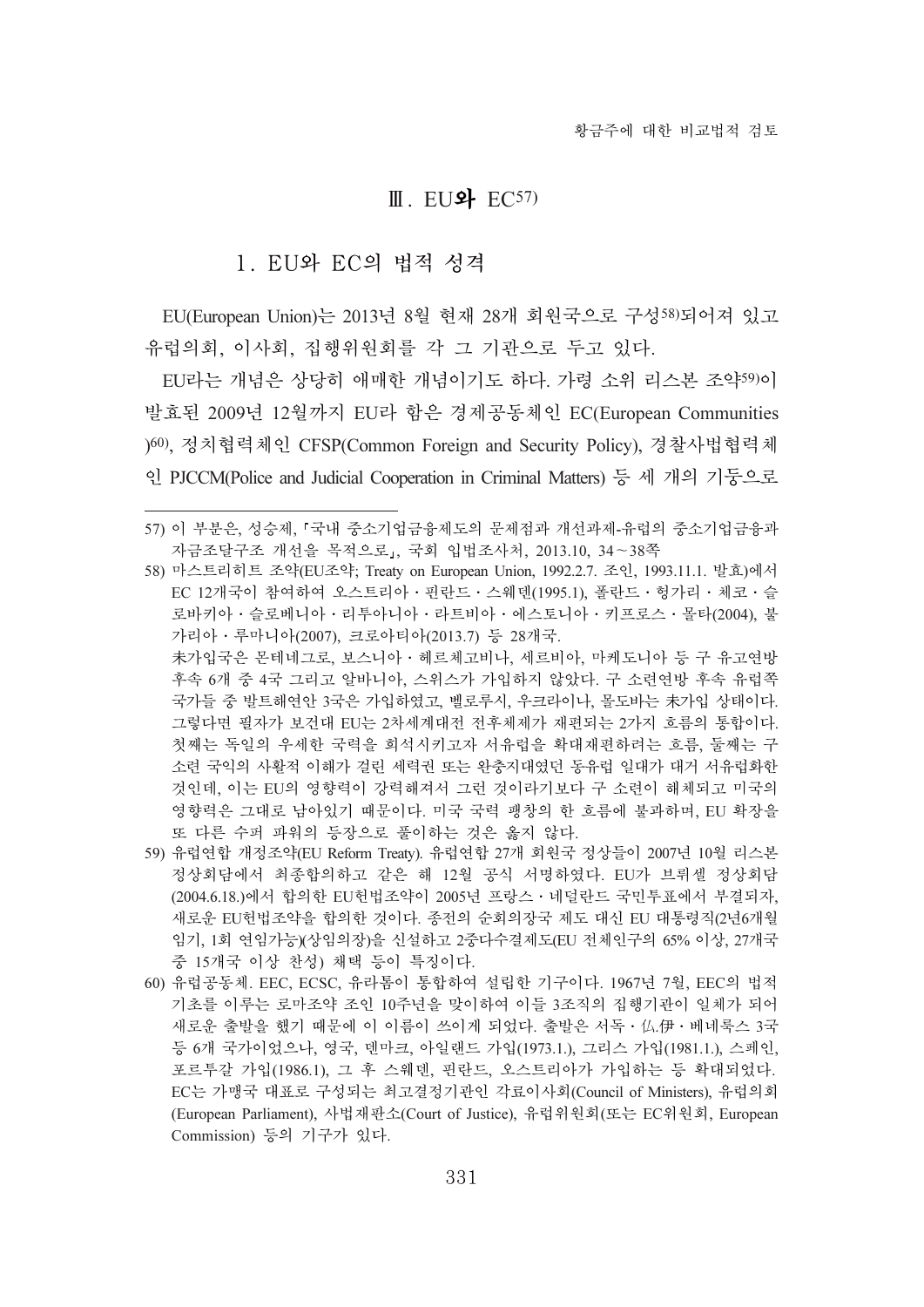떠반쳐지는 무언가를 의미하는 것이었다. 그래서 어떤 의미에서는 EU는 실체가 없었다.61) 대부분이 EU로 오해하고 있는 EC는 첫째 EC 법이 각 회원국에 대하여 몇몇 예외적인 상황을 제외하고는 대부분 직접효를 가지고 있으며, 둘째 EC법의 회원국 국내법에 대한 우월성이 인정되며, 셋째 발효된 EC법에 대해 EC법원(European Court of Justice)의 강제관할권이 인정된다는 점에서 일반적인 국제기구와는 크게 다른 성격을 갖고 있으며 이에 대하여 연방 (Federalism)과 일반적인 국제기구(Intergovernmentalism)의 중간정도의 성격을 갖는 공동체로 파악할 수 있으며 이러한 EC를 Supernational legal order가 적용되 는 공동체로 부르는 경우가 많다. 대부분의 EU 법학자들은 위 세가지 축 중에서 supernational legal order가 적용되는 EC를 제외한 나머지 두 개의 축 즉 CFSP와 PJCCM과 같은 영역에서 EC 회원국들이 EC의 기구들을 이용하여 결정하고 행위한 것을 EU의 행위라고 본다. 즉 EU의 행위는 주로 정치/경찰/사법에 관한 것이며 경제/사회적 성격의 정책 집행을 위한 행위들은 모두 EC의 영역에 속하다.62)

# 2. EU의 기구조직(Institutional Structure)

EU의 기구조직(Institutional Structure)은 매우 복잡한데, 기구가 많고 다양하며 기능과 권한 분화가 되어 있지 않아서 EU의 Institutional Structure를 제대로 이해하기는 어렵다. 여기서는 주요 기구에 대하여 개관한다.

(1) 유럽이사회(European Council)

유럽이사회(European Council)는 EU의 외교안보정책(CFSP) 과 관련한 가이드 라인, 공동 전략을 결정하는 기구로서, Amsterdam, Nice 조약 까지는 EU 정식기 구가 아니었으나 리스본 조약 하에서 정식 EU 조직이 되었다. European Council 은 EU의 내적인 문제보다는 크게 나누어 첫째 외교안보정책(CFSP)과 같은

<sup>61)</sup> 가령 FTA 협상시 EU의 대표단은 기실 EU 대표가 아닌 EC의 대표인 European Commission의 협상팀이었으며, 2009년 12월까지는 한국의 EU대표부도 EC 대표부(Commission Delegation) 이었다.

<sup>62)</sup> 이상의 논의는 http://blog.naver.com/luremein?Redirect=Log&logNo=100102713695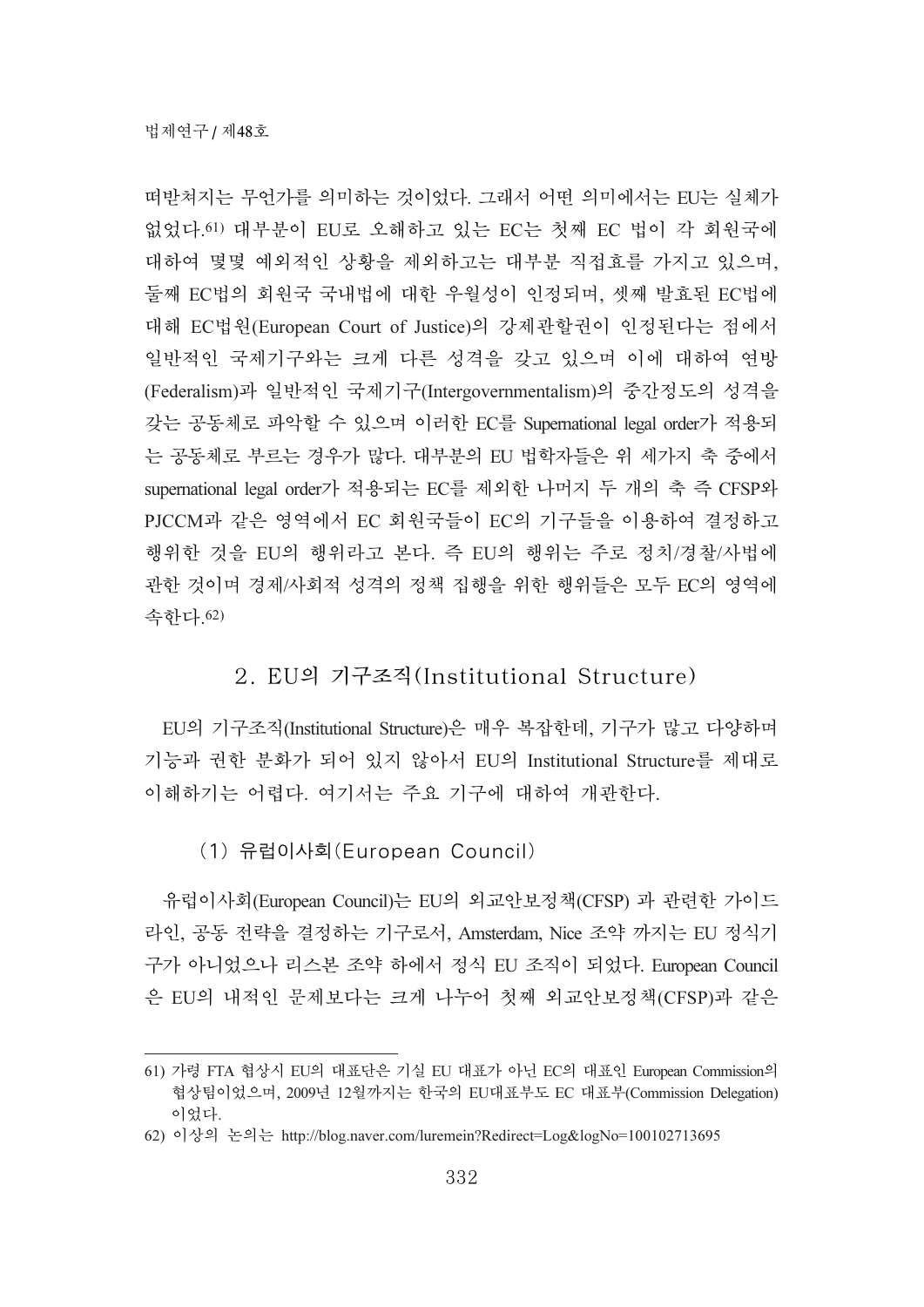EU의 대외정책에 대하여 The Council과 함께 결정할 수 있는 권한, 둘째 The Council에서 만장일치로 결정해야 하는 사항이 일부 반대 회원국 때문에 결의가 안 될 경우 European Council에 회부하여 결의한다. 즉 The Council이 관계 장관들이 모이는 장관급 기구이고, European Council은 행정부 수반들과 EU 위원회 위원장이 모이는 EU의 최고의사결정기구이다.

### (2) The Council

The Council은 입법부와 행정부의 기능이 혼재되어 있어서, The Council은 European Commission의 제안에 따라 European Parliament와 함께 입법사항 및 EU 예산에 대한 최종 결정을 한다(입법부 기능). 한편 국제조약을 체결하는 기능을 한다(행정부 기능). EU 각료이사회(Council of Ministers of the European Union)라고도 한다. The Council은 고정된 조직과 구성원이 있는 것이 아니어서, 각 회원국의 관계 장관들로 구성되며 사안에 따라 구성원이 달라지는데, 가령 외교 관련 사안일 경우 외교부 장관들로 구성된 The Council(이 경우 "General Council"이라 칭함)이 구성되고, 농업부 관련 사안일 때에는 농업부 장관들로 구성된 The Council(Agricultural Council)이 구성된다. The Council은 EU의 공식적 인 조직이지만 구성원이 각 회원국의 관계장관들이 해당국을 대표하여 모이는 모임이므로, EU보다는 각 회원국의 이익이 대변되는 조직이다.

### (3) 유럽평의회(또는 유럽회의; Council of Europe)

유럽평의회(또는 유럽회의; Council of Europe)는 EU의 기구가 아니며, 유럽의 민주주의 및 인권증진을 위해 만들어진 기구로 EU Treaty가 아닌 유럽인권협약 (European Convention on Human Rights)<sup>63)</sup>과 관련된 기구로서 회원국도 EU 27개국뿐 아니라 러시아, 터키 등을 포함하여 47개국에 달한다.

<sup>63)</sup> 璽桲籚甭, Convention for the Protection of Human Rights and Fundamental Freedoms. 1950.11.4. 성립, 1953.9.3. 발효. 당초 32개 체약국이 냉전 종료 후 동유럽 회원국이 증가하여 40여 개국이 당사국이다.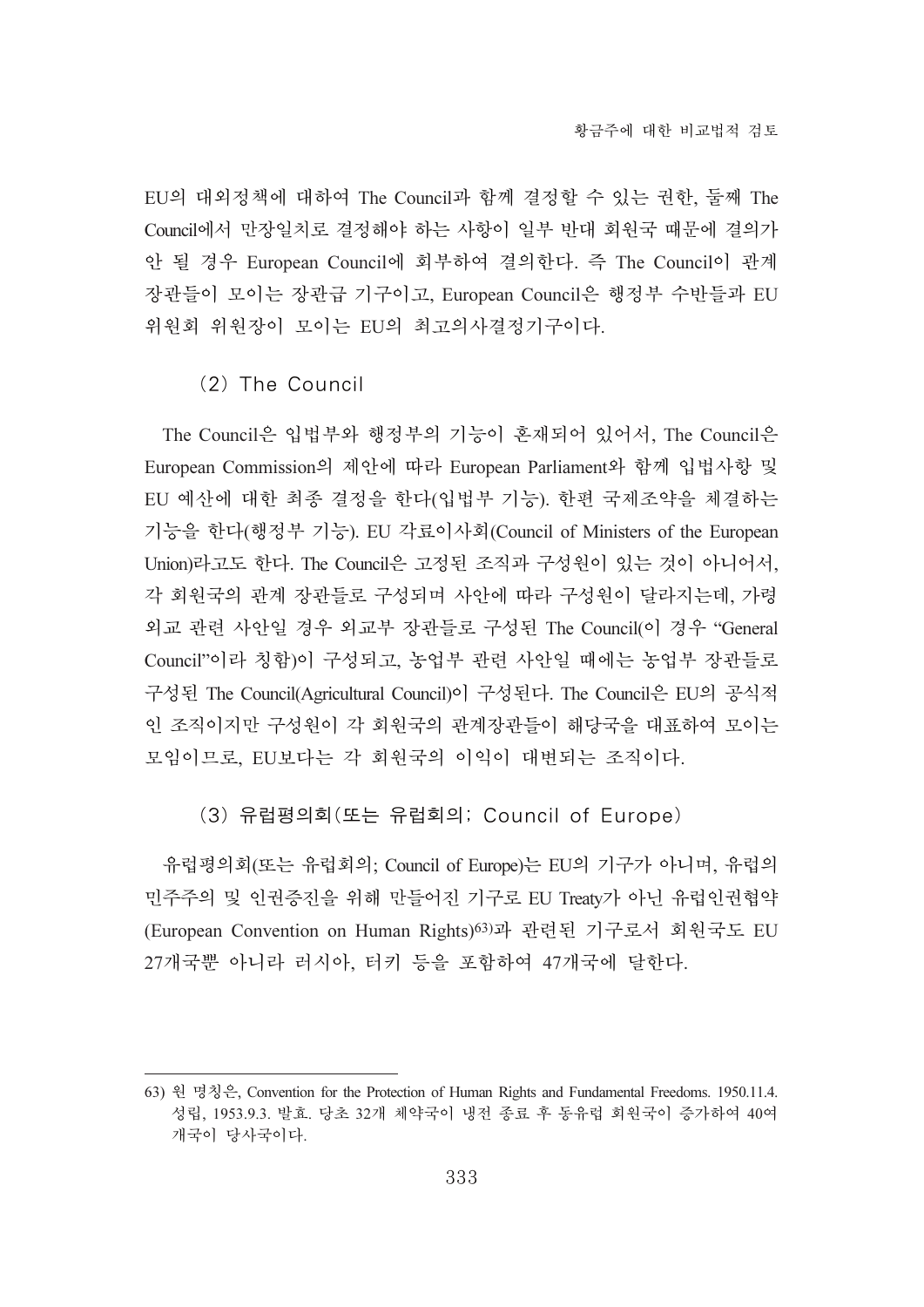# (4) 유럽연합 집행위원회(European Commission)

유럽연합 집행위원회(European Commission)는 유사명칭이 범람하는 Council 과 달리 혼란스럽지는 않다. 집행위원회의 주요 기능은 입법제안, 법집행, 회원 국들의 EU법 준수와 실행을 갂시, EU 정책 실행 및 예산집행, 무역 · 개발협력 · 일반협력 등으로 구성된다. 역시 입법ㆍ행정ㆍ사법 기능이 혼재되어 있다. Commission은 다시 각 분야를 담당하는 45개의 국(Directorate General)으로 구성되어 있는데, 크게 정책(Policies), 대외관계(External Relations), 일반서비스 (General Service), 내부서비스(Internal Service)의 4개 분야로 구분할 수 있다. EU의 형태가 국제기구인 만큼 EU와 회원국간 이해관계의 충돌에서 Commission 은 회원국의 이익을 대변하는 조직인 The Council과 European Council을 견제하 며 EU 통합을 추진하여야 하는 만큼 유럽사법재판소(ECJ) 판결의 상당수가 Commission이 제기한 소송일 정도이다. 각종 무역이나 FTA협상시 Commission 은 EU를 대표여)하고, 리스본 조약이 발효되기 전까지 각국에 있던 EU 대표부라 불리던 조직이 사실은 이 Commission의 대표부여서 EU 외의 국가들에게는 Commission은 EU를 대표하는 조직으로 인식되어 왔다.65)

# 3. EU 황금주 판례 I (불합치 선언 판결)

# (1) 프랑스 황금주 사용례에 대한 유럽법원 판결

1) 1993년 법령에 대한 2002년 판결66)

프랑스는 정유회사인 Société Elf Aquitqine의 민영화를 위한 1993년 12월 13일의 법령 제93-1298호 제2조 제1항과 제3항에 의하여 정부 보유주식에 대한 특권을 부여하였던 바, 한편으로 일반 투자자가 단독 또는 다른 자연인이나 법인과 공동으로 당해 기업의 지분 또는 의결권의 10분의1, 5분의1 또는 3분의

<sup>64)</sup> TFEU §207.

<sup>65)</sup> 이상 http://blog.naver.com/luremein?Redirect=Log&logNo=100102713695 을 주로 하여 작성

<sup>66)</sup> EuGH, Urteil vom 4. Juni 2002-Rs. C-483/99 ّKommission/Frankreih, Slg 2002. S. I-4781., 이형규, "상법개정안상 거부권부주식의 도입에 관한 검토", 『상사법연구』(25권 4호), 한국상 溙檂荆葹, 2007, 127碪.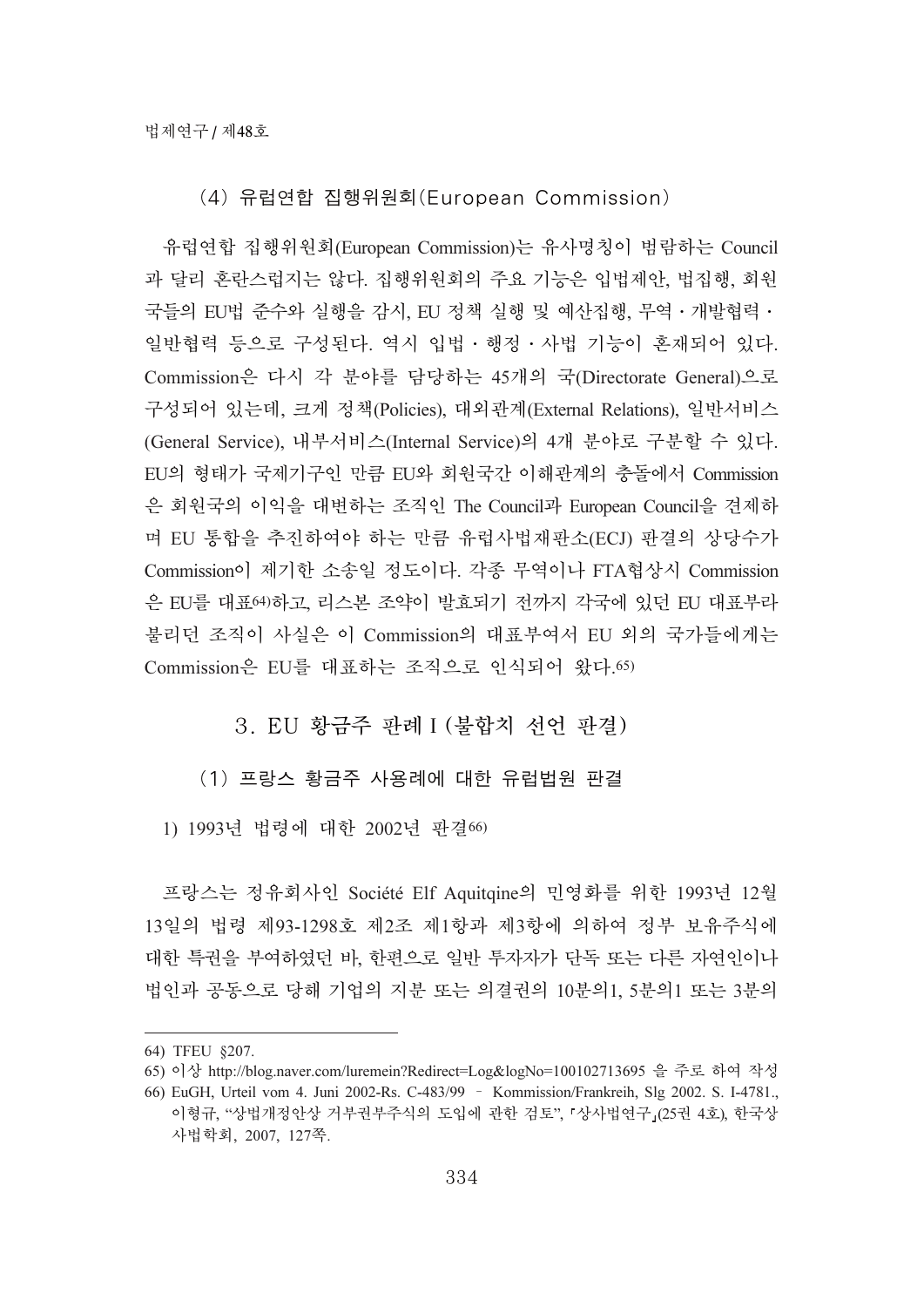1을 초과하여 보유할 경우 경제부장관의 사전인가를 거치도록 하고, 다른 한편 당해 기업이 자회사인 Elf-Aquitanine Production, Elf-Antar France, Elf-Gabon SA 또는 Elf-Congo SA의 과반수에 해당하는 자본을 양도하거나 담보에 제공하 는 결정에 대해서는 정부가 이의권을 행사할 수 있도록 하고 있었다.

이에 대하여 EU 위원회는 이 법령 규정이 영업소설치의 자유를 정한 EC조약 제52조(현행 제43조) 및 제58조(현행 제48조), 그리고 자본이동의 자유를 정한 동 조약 제73b조(현행 제56조)에 위반한 것으로 보고, 동 조약 제226조에 의하여 유럽법원에 제소하였다.

유럽법원은 프랑스 정부가 보유한 특별주(황금주)에 대한 규정이 객관적이고 엄격한 기준을 결하고 있기 때문에, 에너지 위기시에 석유제품공급의 안전성확 보를 위한 비례의 원칙에 적합한 규정이라 할 수 없고 자본이동의 자유원칙에 위반된다고 판시하였다.67) 이 판결의 요지는 에너지 위기시에 국가안전을 이유 로 최저한의 석유제품공급 확보를 위하여 상품이동의 자유를 제한하는 것은 인정된다고 이미 유럽법원 판결이 밝힌 바이며, 동일한 이유로 자본이동의 자유를 제한하는 것도 정당화될 수 있지만, 자본 또는 의결권의 10분의1, 5분의1 혹은 3분의1에 해당하는 주식을 보유하는 경우 경제부장관의 사전 인가를 받도록 하고, 또한 자회사 자본 과반수에 해당하는 주식을 양도하거나 담보로 제공하는 결정에 대하여 정부가 이의를 제기할 수 있도록 한 법률 규정은 인가의 기주이나 이의에 기초하는 처부 내용을 객관적이고 명확하게 제시한 것은 아니므로, 그것이 회원국 국내법의 예외규정이 허용되는 한도를 초과한 것으로서, 자본이동의 자유 원칙에 반한다고 하였다.68)

2) 부연설명

ELF는 1986년에 민영화가 되었지만, 정부는 여전히 소위 '황금주(golden share : 외국 자본에게 매각되는 일을 막기 위해 정부가 보유하는 주식)'를 보유하고 있었다. 황금주 덕분에 정부는 감독권의 변동이 있을 때 거부권을 행사할 수 있었다는 것이다. 동 프랑스 사안에서는 ELF社(프랑스의 정유회

<sup>67)</sup> Grundmann/Moelsein, a.a.O., S. 320.

<sup>68)</sup> EuZW 2002, S. 433 ff.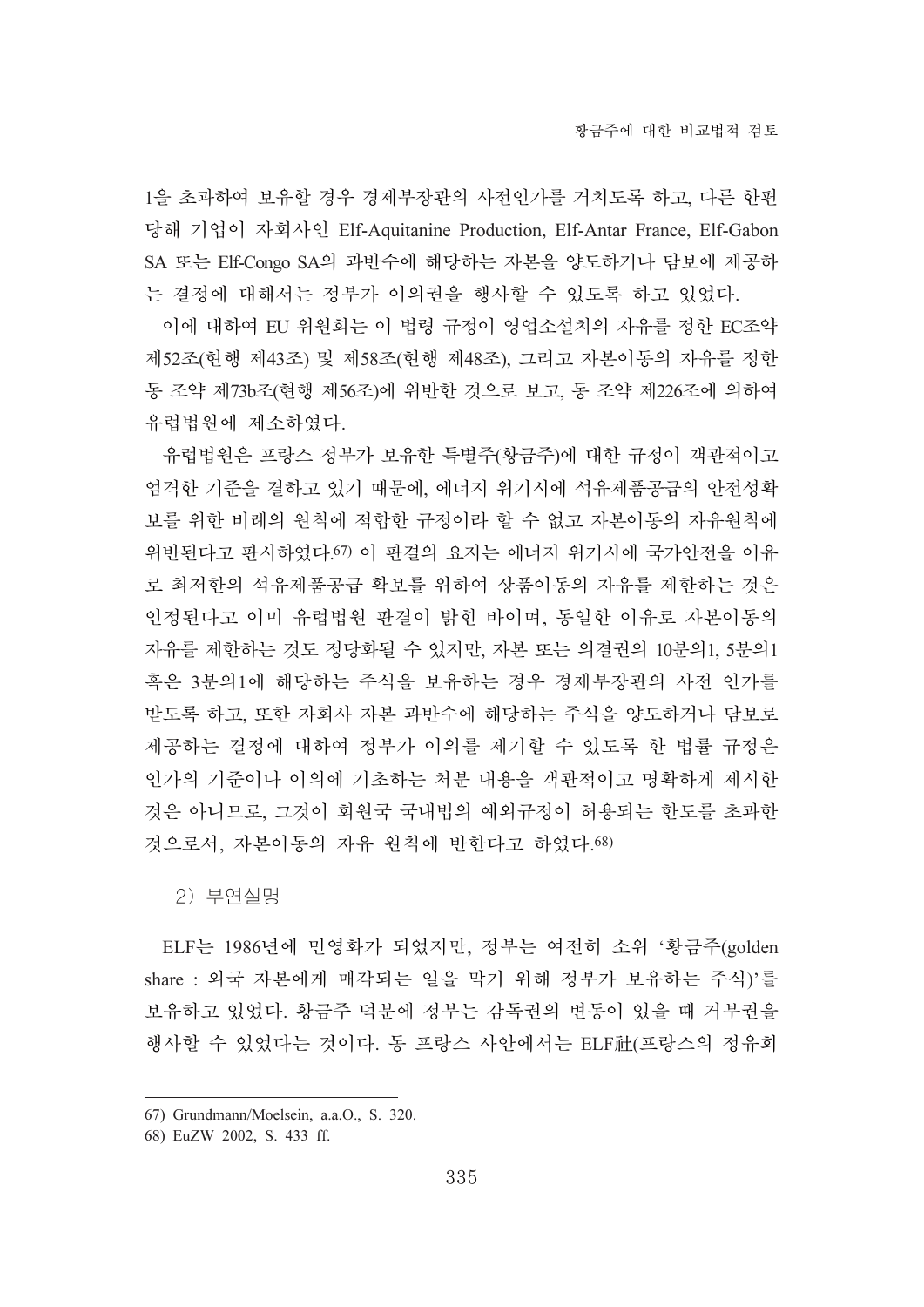사)(Elf-Aquitaine)의 민영화를 위한 1993년 12월 13일 Dekret Nr. 93-1298이 문제가 되었던 것인 바, 이 법은 ① 1인 또는 동일한 이해를 가진 수인이 자본 또는 의결권 있는 주식의 10%, 20%와 33 ½%의 기준을 넘는 의결권 있는 주식을 소유하고자 하는 경우 각각 발생하는 승인유보(경제부장관에 의한) 및 ② 황금주의 소유자로서 프랑스 공화국의 거부권(Vetorecht)을 규정하고 있었다. 후자의 경우는 4개의 자회사들의 다수 지분을 양도하는 경우 또는 지분을 담보로 사용하는 경우에도 해당된다. 유럽법원(EuGH)은 경제부처 (Ministerium)가 자신의 결정에 대하여 구체적으로 잠재적인 위험요소들에 대한 근거를 제시할 필요가 없고 이러한 법적보호가 정당하지 않다고 판단하였다.69)

### (2) 포르투갈 황금주 사용례에 대한 유럽법원 판결

1) 포르투갈 1990년 4월 5일 법 제11/90호의 민영화에 관한 기본법70)

포르투갈은 1990년 4월 5일의 법 제11/90호의 민영화에 관한 기본법과 동법 제13조 제3항에 의하여, 국유기업 민영화 후에 그 기업 주식을 외국기업 또는 외국기업이 발행주식 과반수를 보유한 기업이 취득 또는 인수하는 경우에 취득 또는 인수할 수 있는 주식 수의 상한, 출자비율의 상한 및 경영형태에 관하여 조직변경에 관한 법률로써 정할 수 있고, 이 상한을 초과하여 취득한 주식은 매각하여야 하며, 동시에 의결권을 박탈하거나 그 취득 또는 인수를 무효화할 수 있도록 설계되었었다. 실제로 동법에 의하여 은행, 보험회사, 에너 지관련기업 및 운송관련기업의 민영화에 관한 시행령 제64/90호와 제380/93호 는 외국기업이 출자할 수 있는 상한선을 5%부터 40%까지로 제한하고, 또한 유 · 무상을 불문하고 1인의 자연인 또는 1개의 법인이 자본의 10%를 초과하여 주식을 취득하는 경우 또는 이미 보유한 주식과 합하여 10%를 초과하는 경우 재무부장관의 사전인가를 받도록 되어 있었다.71)

<sup>69)</sup> 헌법위원회(Conseil Constitutionnel)는 확실히 근거제시의무와 심사권이 있다고 보기 때문에 이에 대하여는 의문이 있다고 한다; vgl. Décision no. 89-254 DC v. 4. 7. 1989, Journal Officiel de la République Française v. 5. 7. 1989, S. 8382.

<sup>70)</sup> EuGH, Urteil vom 4. Juni 2002 - Rs. C-367/98) - Kommission/Portugal, Slg, 2002, S. I-4731. 이형규, 위의 글 128~129쪽.

<sup>71)</sup> NJW 2003, S. 2306-7: EuZW 2002, S. 437.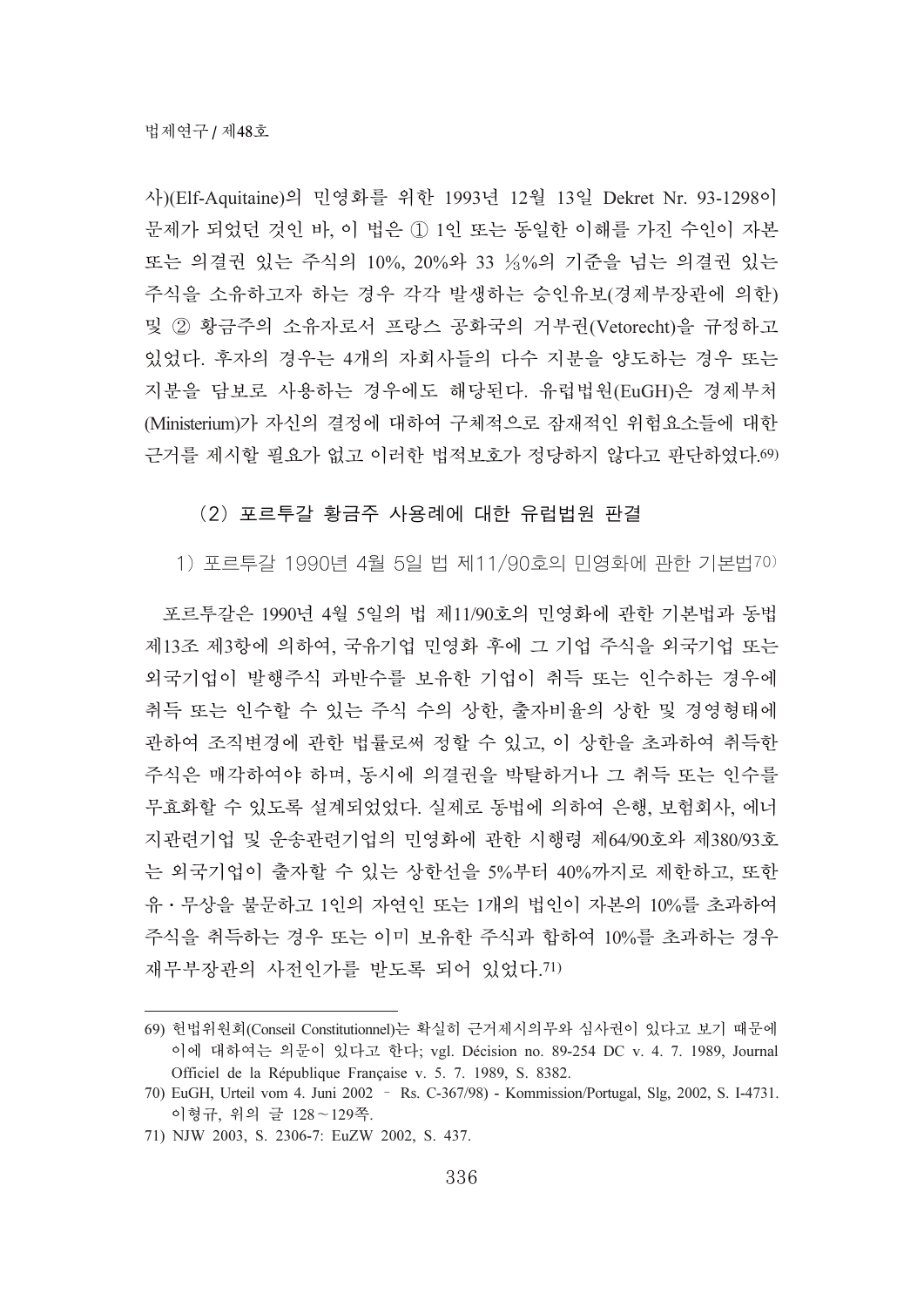이와 관련하여 EU위원회는 이 법 제11/90호의 규정과 그에 기초한 일련의 민영화에 관한 법규정이 영업소설치의 자유를 정한 EU 조약 제52조(현행 제43 조), 제56조(현행 제46조) 및 제58조(현행 제48조), 자본이동의 자유를 정한 동 조약 제73b조(현행 제56조), 자본참가에 관한 외국인의 차별금지를 정한 제221조(현행 제294조), 그리고 스페인 및 포르투갈의 EC가입에 관한 결정에 의하여 유럽법원에 제소하였다.

2002년 6월 4일 유럽법원은 포르투갈의 황금주 규정이 주식취득에 관하여 외국인을 차별하는 한편, 다른 한편으로 국내법에 의한 사전인가를 받도록 한 것은 자본이동의 자유 원칙과 불합치한다고 판시하였다.72) 이 판결의 요지는 주식 취득에 관하여 자국 이외의 EC 회원국의 투자자를 차별취급하는 것은 자본이동의 자유에 반하며, 일정비율을 초과하는 주식취득에 대하여 재무부장 관의 사전 인가를 요하도록 한 것은 설령 그것이 국내산업의 보호와 진흥을 목적으로 하는 것이라 하더라도 자본이동의 자유를 제한하는 것이기 때문에, 정당화될 수 없다고 하였다.

#### <u>2) 2010년 7월 8일의 포르투갈 텔레콤 판결</u>

2010년 7월 8일의 판결73)에 의해, 유럽법원(EuGH)은 포르투갈 정부가 포르투 갈 텔레콤 SGPS SA (PT)에 보유한 소위 황금주Goldene Aktien (golden shares)<sup>74)</sup>가 자본거래의 자유 원칙을 위반했다고 판결했다. 포르투갈 텔레콤(PT)은 이전에 국영통신기업에서 포르투갈 주식회사(sociedade anónima - SA)의 형태로 등장 한 지주회사(sociedade gestora de participações sociais - SGPS)이다. 종래 국영기 업의 민영화를 위해 포르투갈에서 만든 법률의 규정들은 정관개정 등의 다른 의사결정에서 보유한 주식수와는 상관없이 거부권을 인정하는 우선주를 규정 하는 것을 회사의 정관에서 허용하고 있다. 법적 규정에 따라 PT의 정관은 경영위원회(Verwaltungsrat)의 구성원 중 일부의 선임, 정관 변경 및 다른 회사에

<sup>72)</sup> Grundmann/Moeslein, a.a.O., S. 320.

<sup>73)</sup> NZG 2010, 983 - Kommission/Portugal.

<sup>74)</sup> 개별적인 유럽연합 국가들에서 황금주(Goldene Aktien)에 대한 규정에 대해 자세한 것은 Grundmann/Möslein, Die Goldene Aktie und der Markt für Unternehmenskontrolle im Rechtsvergleich, ZVglRWiss 102 (2003), 289 (295ff.).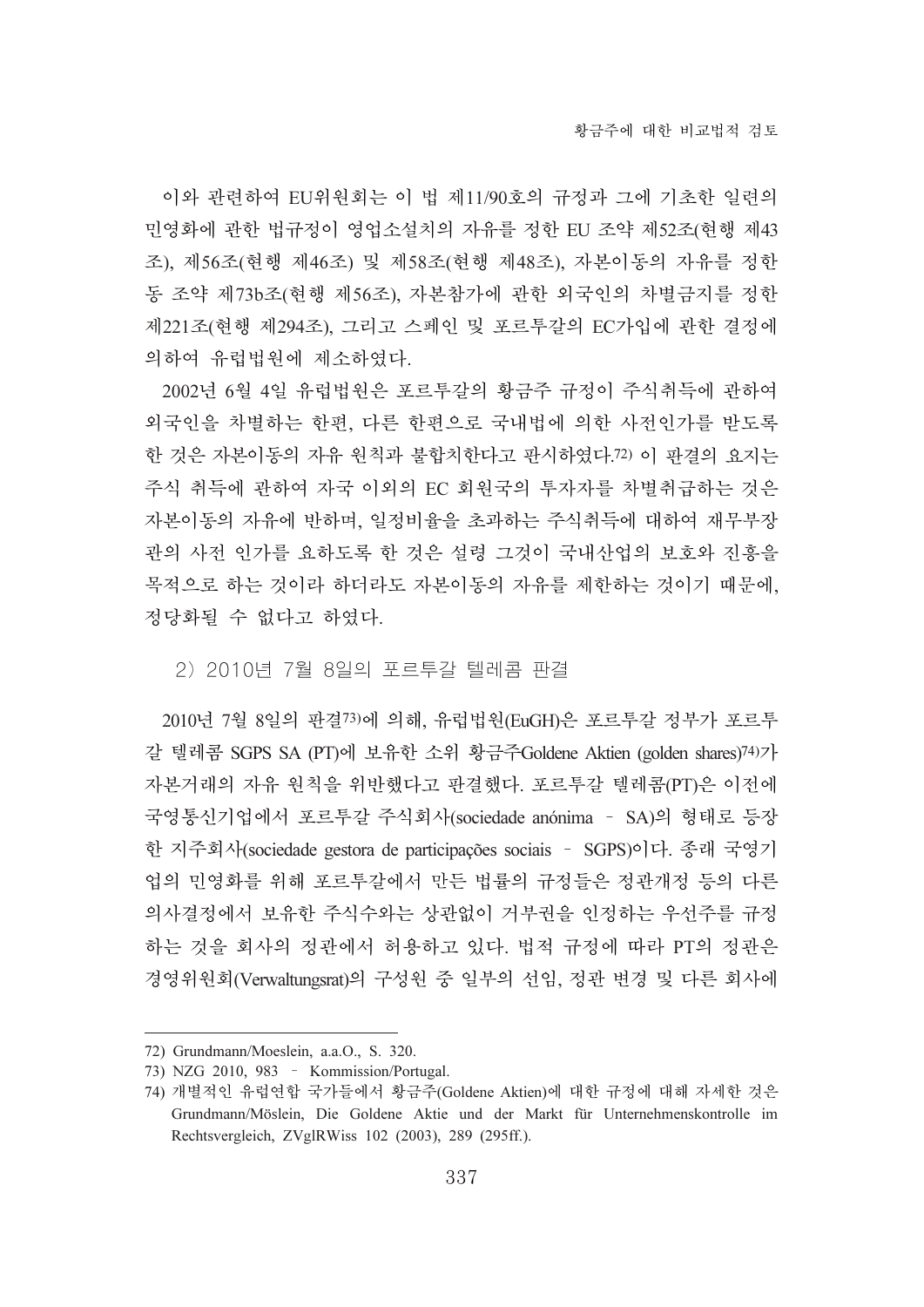대한 지부의 매각에 대한 특별주주총회의 결의들이 국가가 보유한 우선주에 배당되는 다수의 투표권에 대해서만 포함될 수 없다고 규정하고 있다.

이러한 거부권에 대해서는 포르투갈이 2010년 포르투갈 텔레콤(PT)이 총회의 다수결로 Brasilcel NV에 대한 지분들을 스페인의 Telefónica社(Telefónica SA)로 양도하려고 할 때 사용하였다. 네덜란드의 주식회사(naamloze vennootschap - NV)의 법적 형태로 포르투갈 텔레콤(PT)과 스페인의 Telefónica社(Telefónica SA)의 자회사가 공동으로 각각의 50%를 가진 Brasilcel NV는 Telefónica社 (Telefónica SA)의 브라질 이동통신사업자-지주회사 Vivo Participações SA의 주식 60%를 가지고 있다. 계획한 거래(geplanten Transaktion)과는 독립적으로 유럽위워회 (European Commission)에 의해 개시된 침해소송을 워이으로 하는 유럽법원(EuGH)의 판결에 따라 포르투갈 정부는 2010년 7월 말 지분의 양도를 승인하였다.

2010년 포르투갈 판결에서 유럽법원(EuGH)은 포르투갈 텔레콤의 민영화에 대한 이전의 판결과는 달리 다양한 관점에서 검토하고 있으며 특히 자본거래의 자유는 금전투자뿐만 아니라 주식의 취득을 통한 소위 포토폴리오투자 (Portfolioinvestitionen)도 포함한다75)는 점을 강조하였다.

### $(3)$  영국 황금주 사용례에 대한 유럽법원 판결 $76$ )

영국은 1986년 7월 8일의 1986년 공항법(Airports Act)에 의하여 민영화된 영국공항공단(British Airports Authority)에 대한 것이다. 동 공단은 민영화 전 영국내 7개의 국제공항을 소유 · 관리하고 있었으며, 민영화로 1987년 설립된 영국공항공단주식회사(British Airport Authoirty Pic)의 회사정관의 인가권한이 영국정부 당국에 유보되고, 또한 영국 교통부로 하여금 소위 1파운드 특별주식 (One Pound Special Share)이 발행되었다.77) 동 회사 회사정관 제10조 규정에 의한 이 특별주식으로써 영국정부는 동사 자산 매각, 동 회사 자회사의 관리와 통제, 그리고 그 청산 등에 대한 인가권한을 보유하였으며, 또한 동사의 회사정관

<sup>75)</sup> EuGH, NZG 2006, 942 Rdnr. 19 m.w. Nachw.

<sup>76)</sup> EuGH, Urteil vom 13. Mai 2003 - Rs. C-98/01 - Kommission/Grossbritannien, Slg, 2003, S. I-4641. 이형규, 위의 글 130쪽.

<sup>77)</sup> Grundmann/Moeslein, a.a.O., S. 319.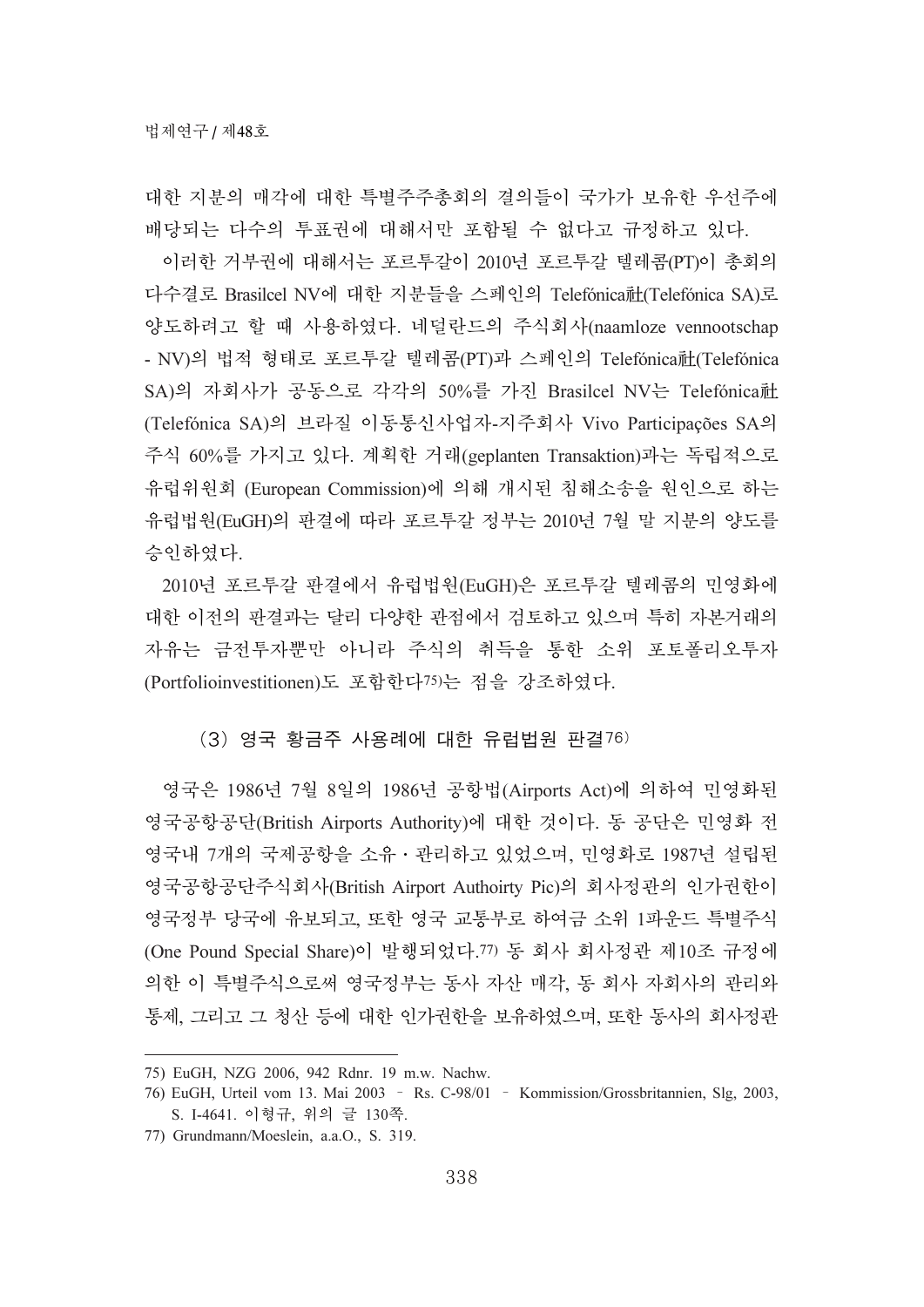제40조에 의하여 정부로부터의 위탁을 받은 자 이외의 자가 15%를 초과하여 주식의결권을 취득하지 못하도록 제한된다.78)

이에 대하여 유럽법원은 EC 조약상 자본이동자유의 원칙이 다른 EU회원국 투자자를 비롯한 투자자 일반에 대한 차별적 취급을 금하는 바, 문제된 영국공항 공단주식회사의 규정은 명백한 형태의 차별은 아니지만, 결과적으로 다른 EU 회원국 투자자로 하여금 당해 기업에 대한 투자를 단념케 하여, 시장참가에 대한 영향력을 행사하는 것이므로, 자본이동자유의 원칙을 제한한다고 판시하 였다.

영국은 2006년 유럽여합의 지침을 반영하여 1300조에 달하는 방대한 신회사 법(Companies Act 2006)을 제정하였으나, 과거와 같이 회사법 자체에서는 주식 의 종류에 관하여 규정하지 않고 있다. 즉 영국회사법상 회사의 기본정관 (Memorandum of association, 제8조)과 부속정관(articles of association, 제18조)<sup>79)</sup> 은 주식의 종류에 관하여 특히 규정하지 아니하고 이를 회사와 투자자 사이의 계약(소위 주주간 계약)80)에 맡기고 있어서, 여전히 영국은 다양한 종류주식 또는 황금주에 대한 다양한 설계가 가능하다.81)

복수의 의결권을 가지기 때문에 주주총회에서 다른 모든 주주들의 결의를 거부할 수 있는 힘을 가진 주식을 흔히 황금주(golden shares)라 부르는데, 2003년 EU법원이 영국정부가 항공공단에 대하여 갖는 황금주의 효력이 자본의 자유이 동원칙을 저해한다는 이유로 EU조약에 불합치한다는 판결을 내렸음에도 불구 하고, 여전히 황금주의 유용성에 따라, 일정한 요건에 따라 계속 사용하고 畵惑.82)

<sup>78)</sup> EuZW 2003, S. 536 ff.

<sup>79)</sup> 영미법에서 사용하는 것으로서, 기본정관은 우리 상법상 절대적기재사항, 부속정관은 우리 상법상 임의적 기재사항 정도에 해당한다. 미국의 경우 기본정관은 certificate of corporation 부속정관은 bylaw 정도로 용어를 사용한다.

<sup>80)</sup> 우리 상법 해석상 주주간 계약은 절대적 효력이 생기지는 않고, 채권적 효력이 부여될 뿐이라고 보는 것이 다수설이다. 상세는 성승제, "의결권신탁에 대한 고찰", 「기업법연구」 (28권 3호), 한국기업법학회, 2014.9 참조.

<sup>81)</sup> Gower & Davies, Principles of Modern Company Law(8th ed., 2008), p.812

<sup>82)</sup> 정동윤, 위의 책 139쪽.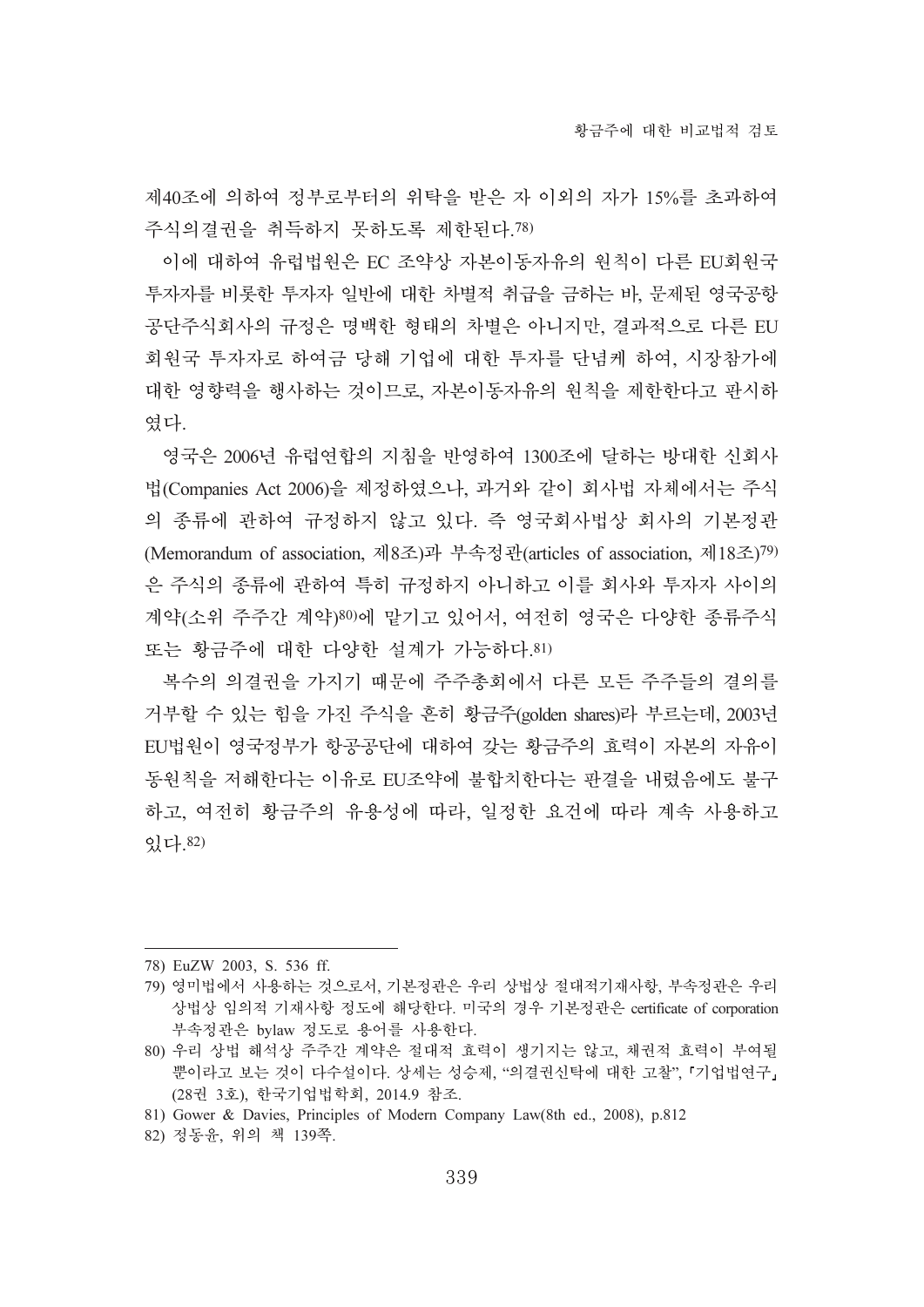# (4) 스페인 황금주 사용례에 대한 유럽법원 판결

<u>1) 1995년 법령들에 대한 2003년 판결<sup>83)</sup></u>

유럽법원 판결대상이 된 스페인 황금주 법률 규정은 1995년 3월 23일의 특정기업에 대한 국유주식 매각을 규제하기 위한 1995년 제5법 제2조 및 제3조 제1항과 제2항, 그리고 이와 관련하여 1996년부터 1998년까지 공포된 각 대상기 업별 5건의 왕령이다. 대상기업은 Repsol(석유·에너지), Telefonica(통신), Argentaria(은행), Tabacalela(담배), Endesa(전력), 등 5개 회사이다. 1995년 제5법 제2조 및 제3조는 위 구 국영기업의 경우 다섯 가지 즉 ① 당해 구 국영기업 의사결정에 기초한 회사 청산 · 분사 · 합병의 경우, ② 당해 구 국영기업의 사업목적 달성에 불가결한 자산 및 다른 회사 출자지분 매각 또는 당해 자산 • 출 자지분에 대한 저당권 설정 등 부담 부과의 경우, ③ 당해 구 국영기업 사업목적을 변경하는 경우, 4 10% 이상 국가 출자지분 인하에 결부된 자본거래의 경우, 5) 10% 이상의 당해 구 국영기업에 대한 출자지분 취득시 당해 구 국영기업에 대한 국가의 출자지분비율이 인하 폭에 관계없이 15% 미만으로 되는 경우에는, 정부 사전인가를 요한다는 규정이 있었다.84)

유럽법원은 스페인의 황금주 규정, 구체적으로 1995년 제5법의 제2조 및 제3조 제2항과 제3항 규정에 대하여, 영국 황금주와 마찬가지로 명백한 형태의 다른 EU회원국으로부터 투자자에 대한 차별이라 할 수는 없지만, 결과적으로 다른 EU 회원국 투자자로 하여금 판결대상이 된 기업에 대한 투자를 단념시키게 되어 시장참가에 대한 영향력 행사의 수단이 되어 있기 때문에, 역시 자본이동의 자유워칙을 제한한 것이라 판시하였다.

#### 2) 에너지부문에 대한 2008년 판결

에너지 부문에 투자가능성을 평가하기 위한 시험대가 된 스페인에 대한 두 개의 소송85)에서 유럽법원(EuGH)은 국가의 전기가스관청 CNE에 의한 사전 승인이 모든 경우에 안전한 에너지 공급을 보장할 수는 없다고 하고 에너지

<sup>83)</sup> EuGH, Urteil vom 13. Mai 2003 - Rs. C-463/00 - Kommission/, Slg. 2003, S. I - 4581.

<sup>84)</sup> EuZW 2003. S. 529 ff.

<sup>85)</sup> EuGH, Urteil vom 14.02.2008 - C-274/06 und C-207/07.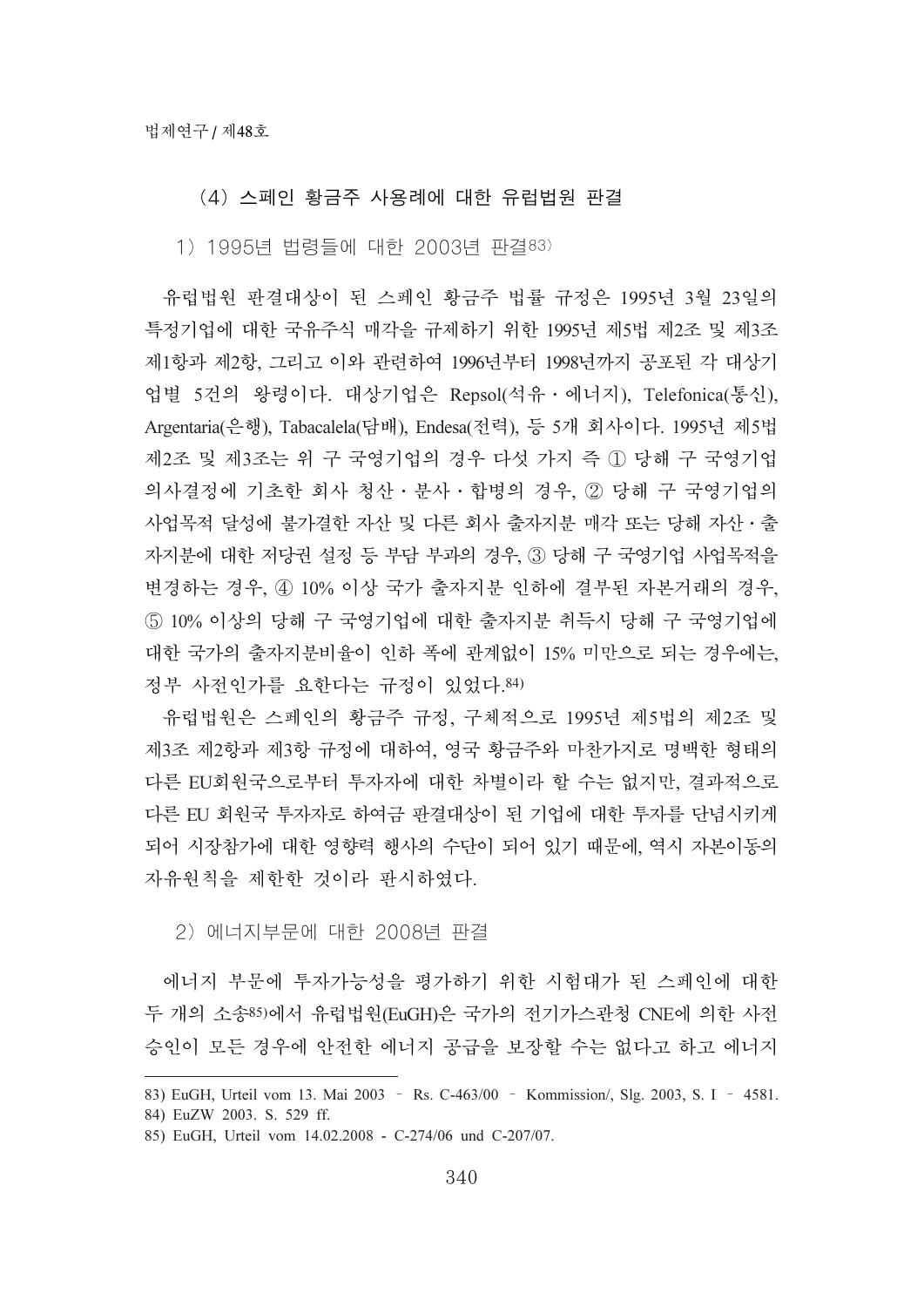기업에 대한 구체적인 의무의 부과가 단순한 의결권의 제한 보다 에너지 공급에 대한 적절한 수단으로 볼 수 있다고 판시하였다. 따라서 기업설립의 자유와 자본거래의 자유를 위반하며 에너지공급의 안전성에 대한 목적을 정당화될 수 없다고 판결했다.

(5) 이탈리아 황금주 사용례에 대한 유럽법원 판결

<u>1) 2001년 법령들에 대한 2005년 판결86)</u>

이탈리아는 2001년 5월 25일 법률 제192호와 특수 공공서비스 분야 자유화 · 민영화 절차를 위한 2001년 7월 20일 개정법률 제301호에 의하여 전기・가스 분야 기업들을 민영화하면서 자국내 시장에서 시장지배적 지위에 있는 당해 분야의 비상장 공기업 자본의 2%를 초과하여 지분을 취득한 경우에는 그 초과 부분 의결권을 자동 배제시키는 조항을 마련하였다.

이에 대하여 2005년 6월 2일 EU법원은 이러한 의결권 배제는 전기·가스 업을 영위하는 이탈리아 기업의 경영권 또는 지배권에 대한 실질적 참여를 방해하는 것으로서 자본이동의 자유에 대한 EC 조약 제56조 규정에 위반한다고 판시하였다.<sup>87)</sup> 아울러 EU법원은 이 법규정은 당해 분야에서 경쟁구조의 강화를 위한 것도 아니고, 에너지 공급의 보장을 위하여 필수적인 것도 아니라고 하였다. 이탈리아는 2005년 5월 14일 당해 법률을 개정할 새로운 법률을 공포하였음에 도 EU위원회는 개정법률에 유럽법원 판결이 충분히 반영되지 못하였다고 하면서, 유럽법원 판결을 충실히 이행해줄 것을 요구하였다. 이에 따라 이탈리아 는 2006년 8월 1일 법률 제242호를 반포하여, 종래 2001년 법률 제192호와 2005년 법률 제81호를 폐지하고, 유럽법원의 판결을 완전히 수용하는 조치를 취하였다.88)

<sup>86)</sup> EuGH, Urt. v. 2. 6. 2005 - Rs c- 174/04 - Kommission/Italien. 이형규, 위의 글 132쪽.

<sup>87)</sup> BB 2005, S. 2260E.

<sup>88)</sup> EU Communiqués de presse; IP/06/1366, Bruessel, den 12, Oktober 2006.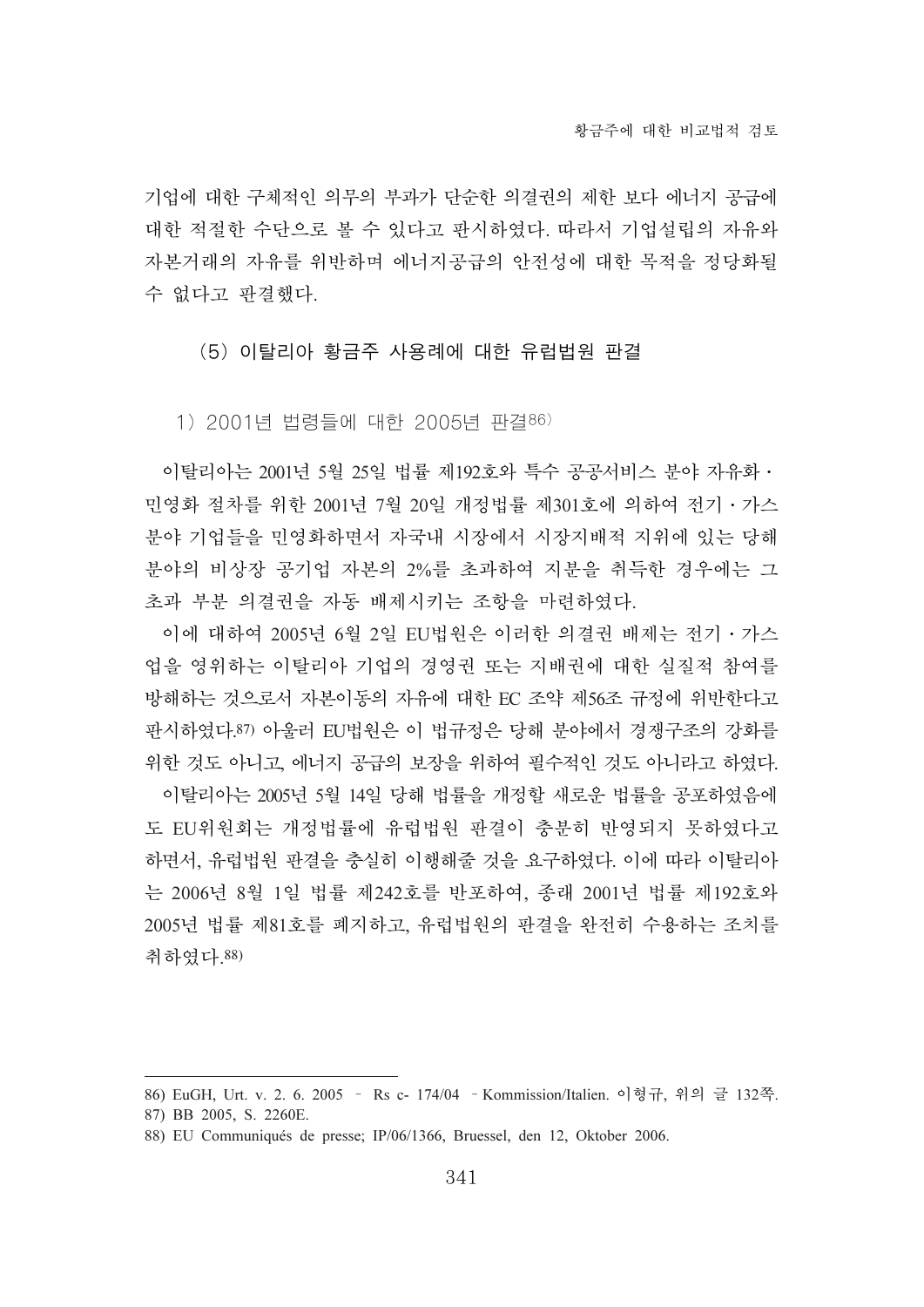### 2) 2005년 판결상 이탈리아 정부조치의 내용

2005년 Kommission/Italien 판결89)에서 이탈리아 정부는 외국인이 국유 에너지 회사의 지분을 매입하지 못하도록 함과 동시에 경쟁구조를 유지하기 위해 의결권의 최대한도를 규정하였다(Italien/Kommission Rdnr. 36)90). 유럽법원 (EuGH)은 가스와 전기 회사에 투자하는 공기업에 대해 2% 이상의 주식지분참여 를 하는 경우의 의결권의 배제에 대해 판결하였는데, 경쟁구조의 강화에 대한 이익은 팔수적인 요건이 아니라고 판시하였다(Italien/Kommission Rdnr. 37; Golden Share I, Rdnr. 52)).

3) 2008년 판결

2008년 3월 26일 유럽법원(EuGH)은 이탈리아91)에 대한 판결에서, 일반적으로 주주로서의 지위를 허용하는 수준을 넘어 비례원칙을 일탈한 권한(überproportionale Macht)과 정부기관의 개입을 보장하는 특별권은 기업설립의 자유와 자본거래의 자유를 위반한다고 판결했다.

### (6) 네덜란드 황금주 사용례에 대한 유럽법원 판결

1) 판결 내용92)

네덜란드는 자국 통신회사인 KPN과 우편회사인 TNT를 민영화하면서 정관변 경을 통하여 국가에 특별주(황금주)와 연계된 특권을 부여하였다. 이에 따르면 두 기업에서 회사 합병, 분할, 해산 등 기업의 주요한 의사결정은 정부의 사전인 가를 받게 되어 있었다.93)

이에 대하여 2006년 9월 28일 유럽법원은 KPN과 TNT 정관에 규정된 이른바

<sup>89)</sup> EuGH, Slg. 2005, 4933 = NZG 2005, 631.

<sup>90)</sup> 이에 대해 Gundel, EWS 2002, 280 (281f.).

<sup>91)</sup> EuGH (Dritte Kammer), Urteil vom 26. 3. 2009 - C-326/07 Kommission/Italien, EuZW 2009, 458.

<sup>92)</sup> EuGH, Urteil vom 28. September 2006 - Rs. C-282/04, C-283/04 - Kommissioln/Niederlande. 이형규, 위의 글 132쪽. 92) EuGH, Urteil vom 28. September 2006 - Rs. C-282/04, C-283/04 - Kommissioln/Niederlande.<br>이형규, 위의 글 132쪽.<br>93) Pießkalla, Anmerkung zu EuGH, Urteil vom 28. 9. 2006(verb. Rs. C-282/04 und 283/04 "Golden

Shares Niederlande"), EuZW 2006, S. 724 f.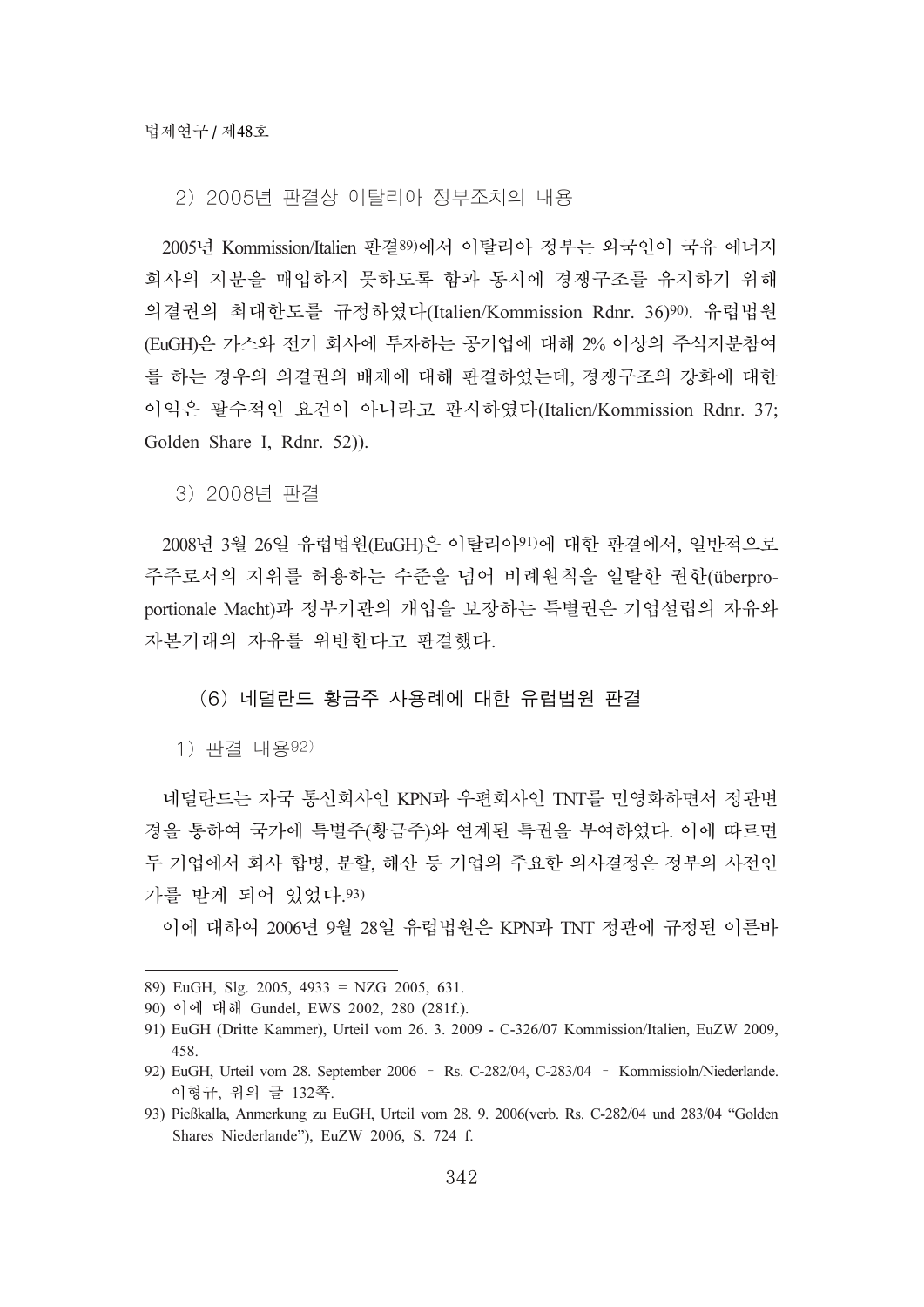"황금주"는 EC조약 제56조의 자본이동의 자유와 영업소 설치의 자유를 침해한 것이라 판시하였다. TNT 판결에서 법적 정당성과 관련하여 유럽법원은 그 제한이 일반 우편서비스 뿐 아니라 기타 기업부문에도 적용될 수 있기 때문에 과도한 것이고, 나아가 사전 인가요건은 비례의 원칙에 적합하지 않으며, 이러한 특권의 행사에 대한 효율적인 통제도 보장되어 있지 않다는 점을 지적하였다.

2) 구체적 내용

네덜란드의 우편, 전화와 통신서비스기관의 일부 민영화 이전인 90년대 중반 에 민간기업들(네덜란드의 주식회사)의 정관들에서 각각 국가에 인정된 황금주 를 도입하였다. 이러한 황금주는 가령 주식발행, 주식취득, 구조조정 또는 특별 한 투자결정과 같은 이사회나 주주총회의 수많은 결정에 있어서 강제적인 승인유보를 명문화하였다. 위원회가 심혈을 기울인 조약위반여부를 묻는 소송 에서 네덜란드 정부는 "우편의 보편적 서비스"의 보장에 대한 이익을 주장하였 惑(Rdnr. 17).

유럽법원은(EuGH) 우선 구 유럽조약(EGV) 제56조 제1항(2009년 11월 30일부 터: 유럽여합의 기능에 관한 조약(AEUV) 제63조 제1항)에서 규정하고 있는 제한금지에 주목하였다. 즉 황금주는 네덜란드정부가 여전히 단독소유자였던 시점에 법률이 아니라 주식회사정관의 변경을 기초로 하고 있다는 점에서 국가의 개입에 대한 침해를 인정할 수밖에 없다고 하였다(Rdnr. 23)94). 하지만 황금주는 지분권과 참여가능성 사이의 관계를 왜곡시키고 있고(Rdnr. 24) 이 때문에 단순한 자본투자자(Portfolio-투자자들)와 마찬가지로 전략적인 투자자 들(직접투자)의 투자의욕을 위축시킨다고 하였다(Rdnrn. 26f.)95) 왜냐하면 국가 의 협력권(Mitwirkungsrechte)이라는 것은 이러한 기업과 관련해서는 각각 순수 한 정책적 의도 하에 작용하는 것이고, 경제적 관점에서 유발된 정책이 아니며

<sup>94)</sup> 이러한 평가는 마찬가지로 새로운 것은 아니며 다른 판결과 학설에도 인정하고 있다. EuGH, Slg. I-4641 = NZG 2003, 685 - Kommission/Großbritannien, Rdnr. 48 - Golden Share V; Kilian, VW-Gesetz und Wissenschaftsförderung, NJW 2003, 2653; Ruge, EuZW 2003, 540, 541; Spindler, Deutsches Gesellschaftsrecht in der Zange zwischen Inspire Art und Golden Shares?, RIW 2003, 850 (853f.).

<sup>95)</sup> EuGH, Slg. I-1661 = BeckRS 2004, 75206 Rdnr. 21 - Trummer und Mayer, üblich, orientiert sich der EuGH hier an der Terminologie der Kapitalverkehrsrichtlinie 88/361/EWG.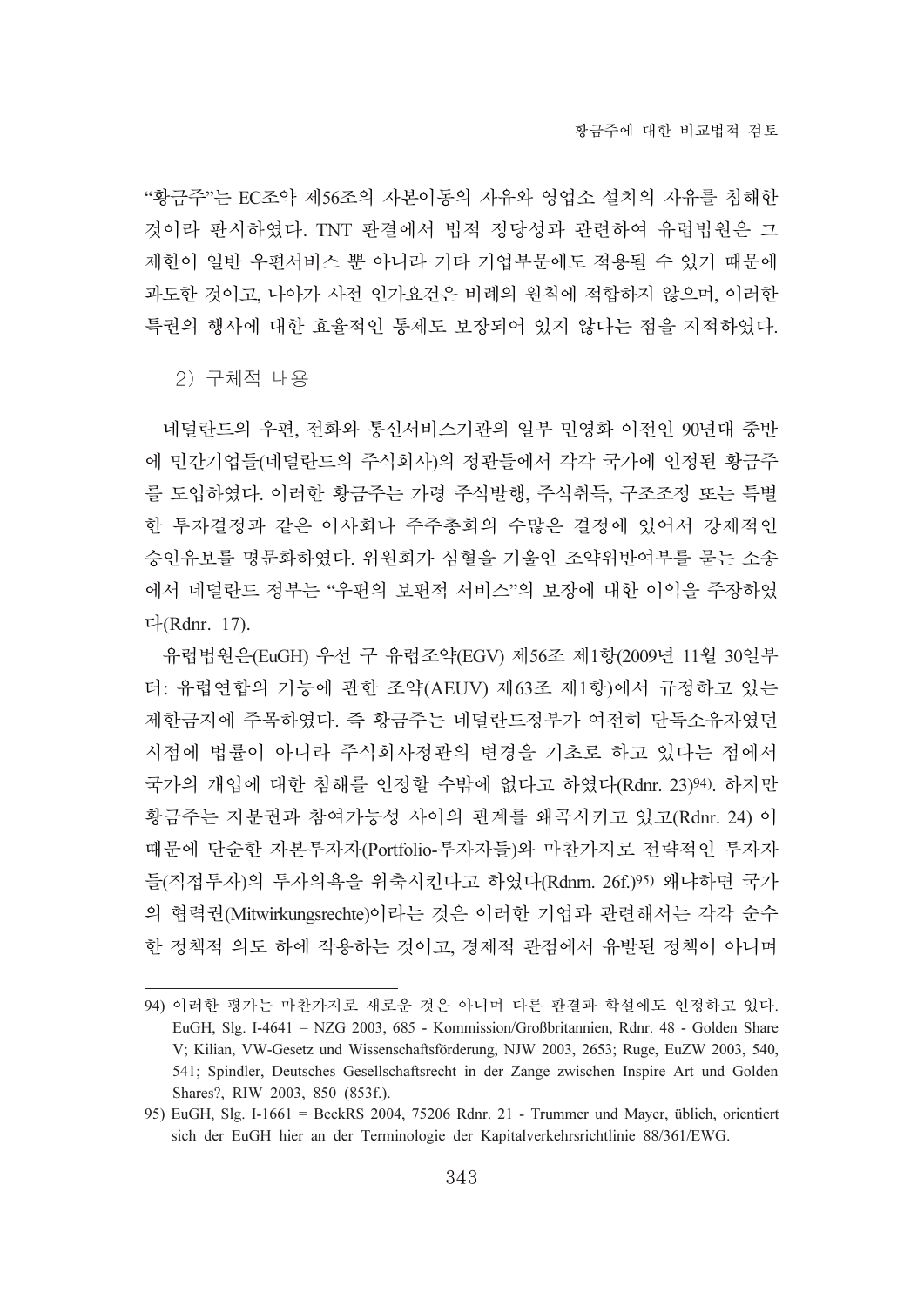투자자들에 불이익을 가져다 줄 수 있기 때문이라고 판단하였다(Rdnr. 30). 비록 우편 분야의 보편적 서비스의 유지가 자유권제한의 정당성에 있어서 필수적인 요건으로 고려되지만(Rdnr. 38), 이러한 정당성은 결국 유보된 권한이 이러한 목적을 제한하지 못한다는 점에서 인정되지 않는다고 하였다(Rdnr. 40).

(7) 독일 폴크스바겐 황금주 사용에 대한 유럽법원 판결

1) 녹일주식법

독일은 종류주식에 대하여 영미보다 매우 엄격한 편이다. 1965년 주식법은 주식의 종류로서 무의결권우선주(Vorzugsaktien ohne Stimmrecht)를 허용(독일 주식법 제11조 제1항, 제139조 이하)하였고, 과거에는 전체 경제적으로 중요한 목적을 위하여 해당 주무부처 장관 승인을 얻어 예외적으로 복수의결권주식 (Mehrstimmrechtsaktien)을 발행할 수 있었으나, 1998년 기업통제 및 투명법 (Gesetz zur Kontrolle und Transparenz im Unternehmens-bereich)에 의하여 복수의 결권주는 더 이상 허용되지 않는다(독일 주식법 제11조 제2항).96) 다만 비상장법 인은 정관규정으로써 다수 주식을 갖는 주주에게 의결권을 행사할 수 없게 되는 상한선을 정할 수(독일주식법 제134조 제1항) 있게 하는데, 이를 최고의결 권제도(Hoechstimmrecht)라 한다.97)

2) 쏠크스바겐 민영화법에 대한 2007년 판결

2007년 10월 23일 유럽법원(EuGH)98)는 당시의 폭스바겐민영화법 (VW-Gesetz)99)이 유럽법에 위반된다고 판결하였다. 폭스바겐민영화법 (VW-Gesetz)에 따르면 독일 연방정부와 니더작센 주정부는 각각 폭스바겐사의 지분을 20%씩 보유하고 또한 감사회 위원을 각각 2명씩 임면할 수 있었다.

<sup>96)</sup> 정동윤, 위의 책 140쪽.

<sup>97)</sup> 정동윤, 위의 책 140쪽.

<sup>98)</sup> EuGH, 23.10.2007 - C-112/05, NJW 2007, 3481=ZIP 2007, 2068=EuZW 2007, 697=WM 2007, 2060=BB 2007, 947=NZG 2007, 942; 이에 대해서 Teichmann/Heise, Das VW-Urteil des EuGH und seine Folgen, BB 2007, 2577; NZG 2007, 942; Kerber, Staatliche Aktionärsprivilegien ungeklärt, NZG 2008, 9; Kilian, VW-Gesetz und Wissenschaftsförderung, NJW 2007, 3469. 99) Gesetz v. 21. 7. 1960, BGBl I, 585.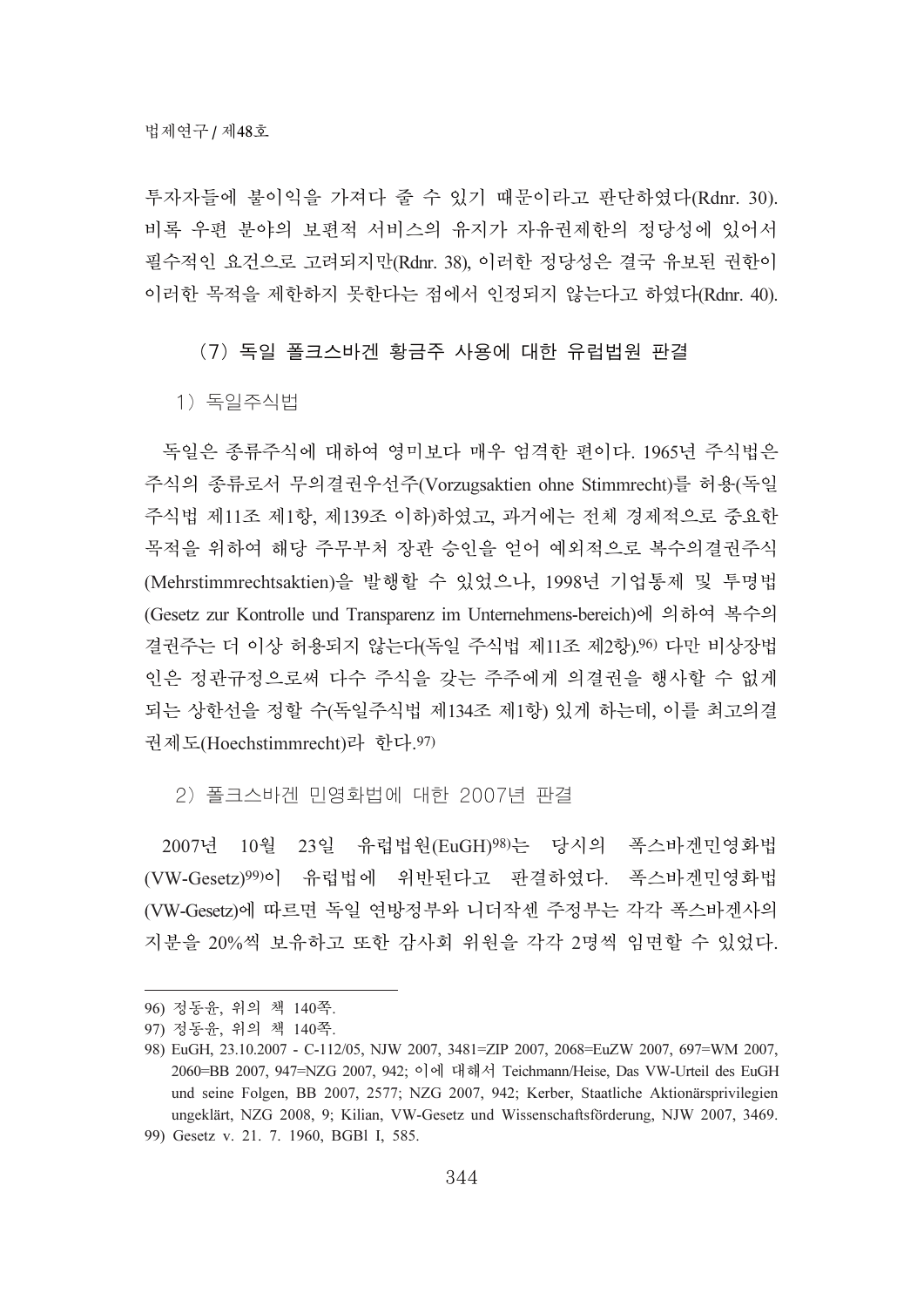동법에 의하면 1인의 의결권은 20%를 초과할 수 없었으며, 결의는 총의결권의 80% 찬성을 요건으로 하였다. 유럽집행위원회는 이러한 규정이 실질적으로 연방정부와 지방정부에 의한 승인요건에 해당한다고 보고, 독일 정부를 구 유럽조약 제56조의 위반을 이유로 제소하였다. 특이한 점은 제43조의 위반을 언급하지 않은 점이다. 이에 대해 독일은 폭스바겐의 지배구조가 국내적인 조치가 아니라 노동조합, 근로자, 정부 간 협상의 결과이며, 동 협상에서 노동조 합과 근로자가 정부로 하여금 특정한 대주주가 당해 회사를 지배하는 것을 방지하는 대가로 폭스바겐에 대한 지배권을 양도한 것이라고 주장하였다. 그러 나 유럽집행위원회는 80%의 결의요건과 더불어 20%의 의결권 상한 설정이 일반 주주가 아니라 정부만을 이롭게 하는 것으로 보았다.

유럽법원(EuGH)은 독일 정부가 당해 법률을 통해 자신들의 보유수준을 넘어 서는 영향력을 행사하고 있다고 보았다. 독일 주식회사법 (AktG) 제134조 제1항 에 따르면 의결권은 주식 수에 따라 부여되고, 특정한 경우 이를 정관에서 제한할 수 있도록 규정하고 있으나, 상장회사에 대한 의결권 제한은 허용하지 않는다. 그러나 폭스바겐민영화법(VW-Gesetz) 제2조 제1항은 의결권 상한을 20%로 제한하면서 이를 주주들의 합의에 따라 정관을 통하여가 아니라, 법률에 의하여 제한함으로써 주식법의 규정을 일탈하였다. 또한 상장회사인 폭스바겐 사에 대해서는 주식법상 의결권 제한이 허용되지 않았지만 민영화법률은 이를 제한하고 있었다. 또한 독일 주식회사법 (AktG)은 정관이나 회사의 자본을 변경하는 경우 4분의 3의 결의요건을 규정하고 정관으로 이를 더 강화할 수 있도록 규정하고 있었다. 그러나 폭스바겐민영화법(VW-Gesetz) 제4조 제3항은 결의요건을 80%로 규정함으로써 주주의 동의를 거치지 않고 법률에 의하여 강제하고 있었다. 이러한 20%의 의결권 제한과 80%의 결의요건 강화가 소수 주주의 회사 경영에 대한 참가를 제한하고, 정부에게 과다한 영향력을 부여하는 것으로 보았다. 이에 따라 다른 회원국의 폭스바겐사에 대한 투자에 부정적인 영향을 미침으로써 자본의 자유로운 이동이라는 대원칙을 위반한다고 판단하였다. EU 집행위원회는 폭스바겐민영화법(VW-Gesetz) 제4조 제1항이 연방과 지방 정부에 2인의 감사회 위원을 각각 임명하도록 규정한 것은 정부에게 특권을 부여함으로써 외국인의 투자 동기를 저해하여 자본의 자유로운 이동원칙을

345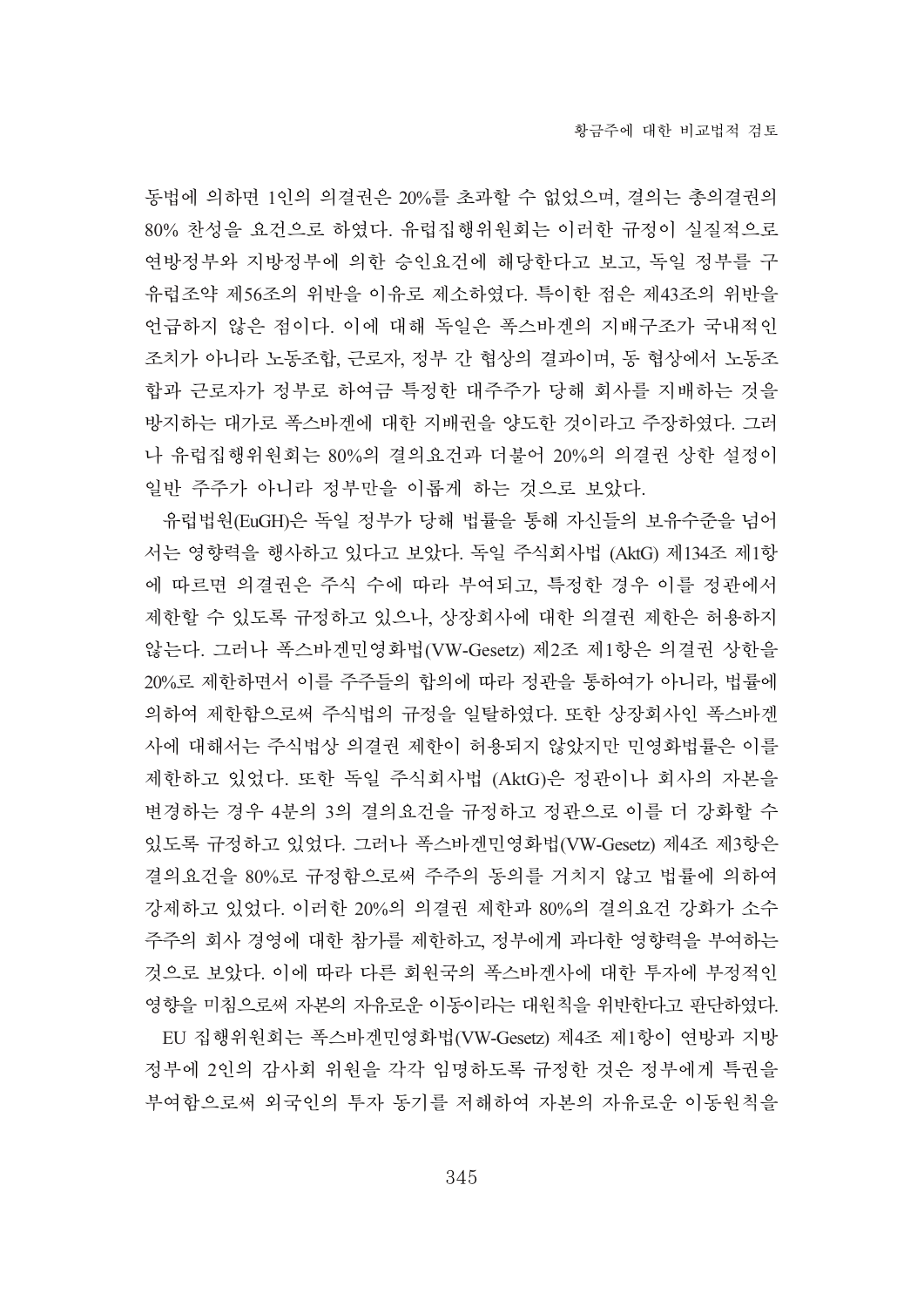침해한다고 주장하였다. 유럽법원(EuGH)도 독일 주식법상 주주는 감사회 위원 을 1/3까지 임명할 수 있음에 비추어(주식법 제101조 제2항) 감사회 위원을 4명까지 임명한 것은 주식법의 규정을 일탈한 것으로 보았다. 즉, 폭스바겐사의 감사회 위원은 총 20명으로 이 중 10명을 주주가 임명하도록 규정되어 있었다. 따라서 독일 주식법에 따르면 1인의 주주가 임명할 수 있는 감사회 위원의 상한은 1/3이므로 3명을 초과하여 임명할 수 없다. 그러나 폭스바겐민영화법 (VW-Gesetz)은 정부가 4명을 임명할 수 있도록 규정함으로써 이러한 주식법상 의 규정을 일탈하여 정부에게 과도한 권한을 부여한 것으로 보았다. 독일은 정부가 40% 이상의 주식을 보유하고 있으므로 보유주식 수에 비례하여 4명을 임명한 것이며, 오히려 지방정부가 보유한 주식수보다 감사회 위원이 덜 임명된 것이라고 주장하였다. 그러나 유럽법원(EuGH)은 독일 주식법상의 3분의 1을 초과하여 임명할 수 있도록 민영화법률에서 규정한 것은 정부에게 과도한 권한을 부여한 것으로 보았다. 또한 독일은 감사회가 의결기관이 아니며 갂독기 능과 주주에게 경영진에 관한 사항을 보고하는 기능을 담당하는 기관에 불과하 다고 항변을 하였다. 이에 대해 유럽법원(EuGH)은 감사회가 의결기관은 아니지 만, 전술한 기능을 수행하는 이사회 구성원을 임면하는 권한을 가지고, 또한 주요한 거래 즉, 생산설비의 구축 및 이전, 지점의 설치, 토지의 매도나 매입, 다른 회사에 대한 투자나 인수 등에 대하여 사전승인 권한을 가지고 있다는 점을 근거로 독일의 주장을 배척하였다. 이처럼 민영화법 제4조 제1항은 정부를 제외한 다른 주주가 회사 경영에 참가하는 것을 제한함으로써 다른 체약국 투자자들이 동 기업에 투자하는 것을 저해한다고 보았다. 그러므로 이는 구 유럽조약 제56조 위반으로 판단하였다.

유럽법원은 근로자의 이익보호와 관련하여 왜 독일 정부가 폭스바겐에 대한 지주비율에 비추어 특별한 지위를 가지고 있는 점에 대하여 그 적절성 및 필요성을 소명하지 못하였다고 보았다. 또한 근로자가 감사회 위원의 일부를 임명하는 권한을 가지고 있는 점도 독일의 주장을 약화시켰다. 그 이외에 독일은 소수주주의 보호 목적이나 폭스바겐사에 대한 기업인수가 공공이익에 미치는 영향을 거론하였으나, 역시 당해 조치가 그러한 목적 달성을 하는데 적절하고 필요하다는 근거를 밝히지 못해 법원은 이를 받아들이지 않았으며, 구 유럽조약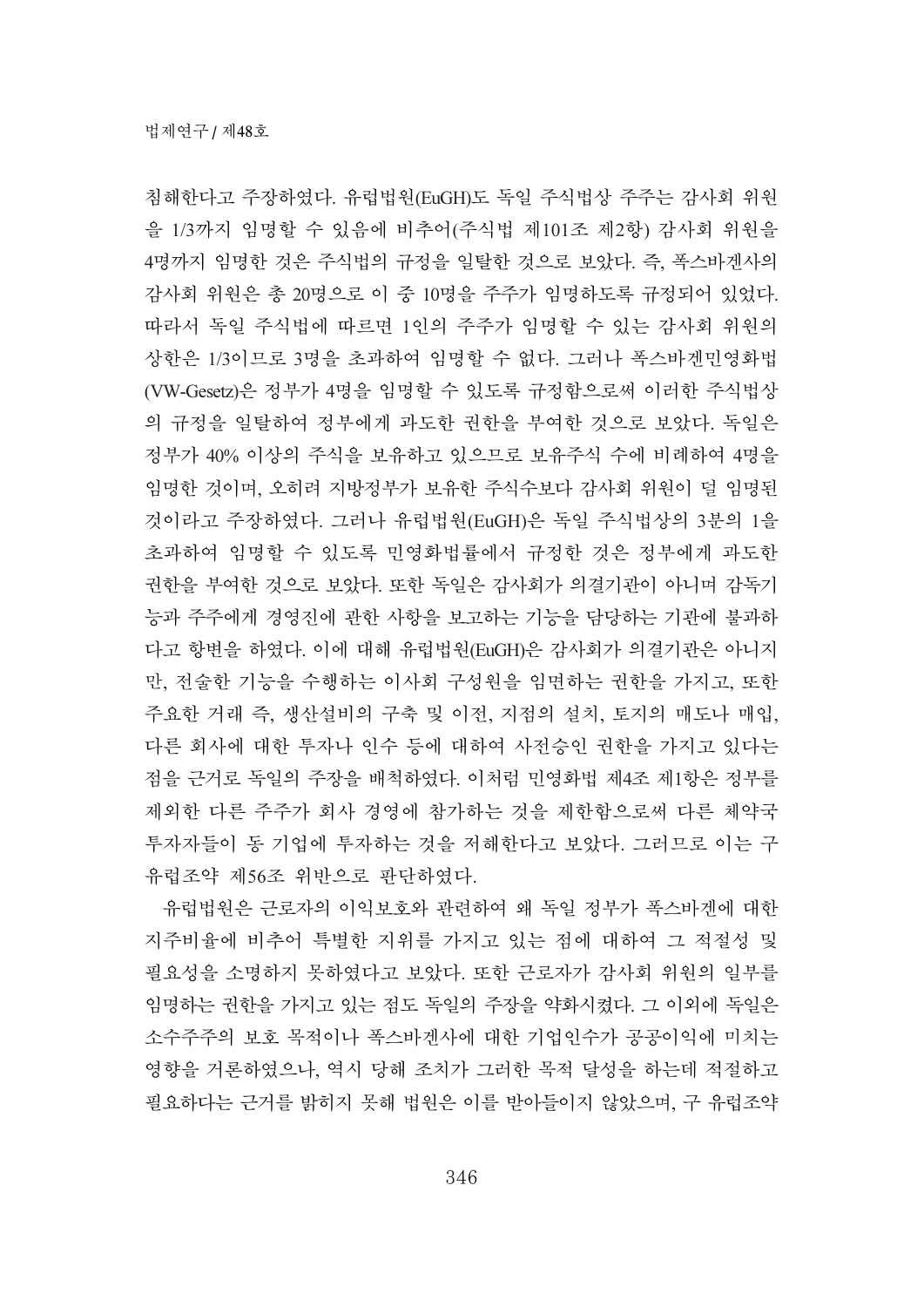제56조의 위반으로 보았다.

3) 폴크스바겐 민영화법에 대한 2013년 10월의 EU법원 판결

한편 독일 폴크스바겐 황금주에 대한 주목할 만한 최신 판결이 2013년 10월에 畵玵惑.100)

유럽위원회가 독일공화국을 제소한 이 사건에 대한 동 판결문의 주문(主文) 은, "유럽연합 기능에 관한 조약 제 260조 제1항 및 제2항(AEUV Art. 260 I, II)에 대하여, 독일연방공화국은 폭스바겐법(VW-Gesetz) 제4조 제1항 및 제2조 제1항을 폐지하고 동 법 제2조 제1항의 규정과 연동된 동법 제4조 제3항을 삭제함으로써 AEUV 제260조 제1항에 따른 의무를 기한에 좋아 이행하였음" 이라 하였다.101)102)

상황을 요약하면 다음과 같다. 니더작센 주정부는 폴크스바겐 주식 20.2%를 보유하고 있다. 폴크스바겐 정관은 그 주주총회 특별결의 요건을 80% 이상으로 하고 있다. 때문에 결과적으로 니더작센 주정부는 폴크스바겐에 대하여, 주주총 회 특별결의를 요건으로 하는 결의사항에 대하여 실질적인 거부권(right of veto)을 가지고 있다. 이것은 실질적으로 황금주가 목표로 하는 기능을 발휘할 수 있게 하는 것이다. 이 건은 유럽위원회가 유럽법원에 제소하였으나, 부록1에 서 참고할 수 있는 바와 같이, 유럽법원은 종전 판결에 따른 EU법원의 판결을 독일공화국이 이행하였다고 보았다.103) 결과적으로 황금주가 목표로 하는 기능 을 계속 사용할 수 있게 되었다.

이 내용에 의미를 부여할 수 있다.

필자는 곳곳에 황금주에 대하여 사기업과 공기업을 구분하자는 점을 주장하 고 있다. 그 이유는 경제력집중의 문제 때문이라 할 수 있다. 사기업은 경제력집 중의 문제로 인하여 적절한 회사법상 기업지배구조 논의가 진척되지 못하는 case가 적지 않다. 공기업은 공익을 전제한다면 새로운 제도 채택을 논의하지

<sup>100)</sup> EuGH (Große Kammer), Urt. v. 22. 10. 2013 - C-95/12(Kommission/Deutschland)

<sup>101)</sup> EuGH: Vereinbarkeit der herabgesetzten Sperrminorität im VW-Gesetz mit Europarecht NZG 2013, 1308

<sup>102)</sup> 사실관계에 대한 유럽법원(EU 법원, 또는 ECJ)의 판단은, 부록1 참조.

<sup>103)</sup> http://www.dw.de/das-vw-gesetz-kann-bleiben/a-17172183 (等癲樖椥. 2015.1.12.)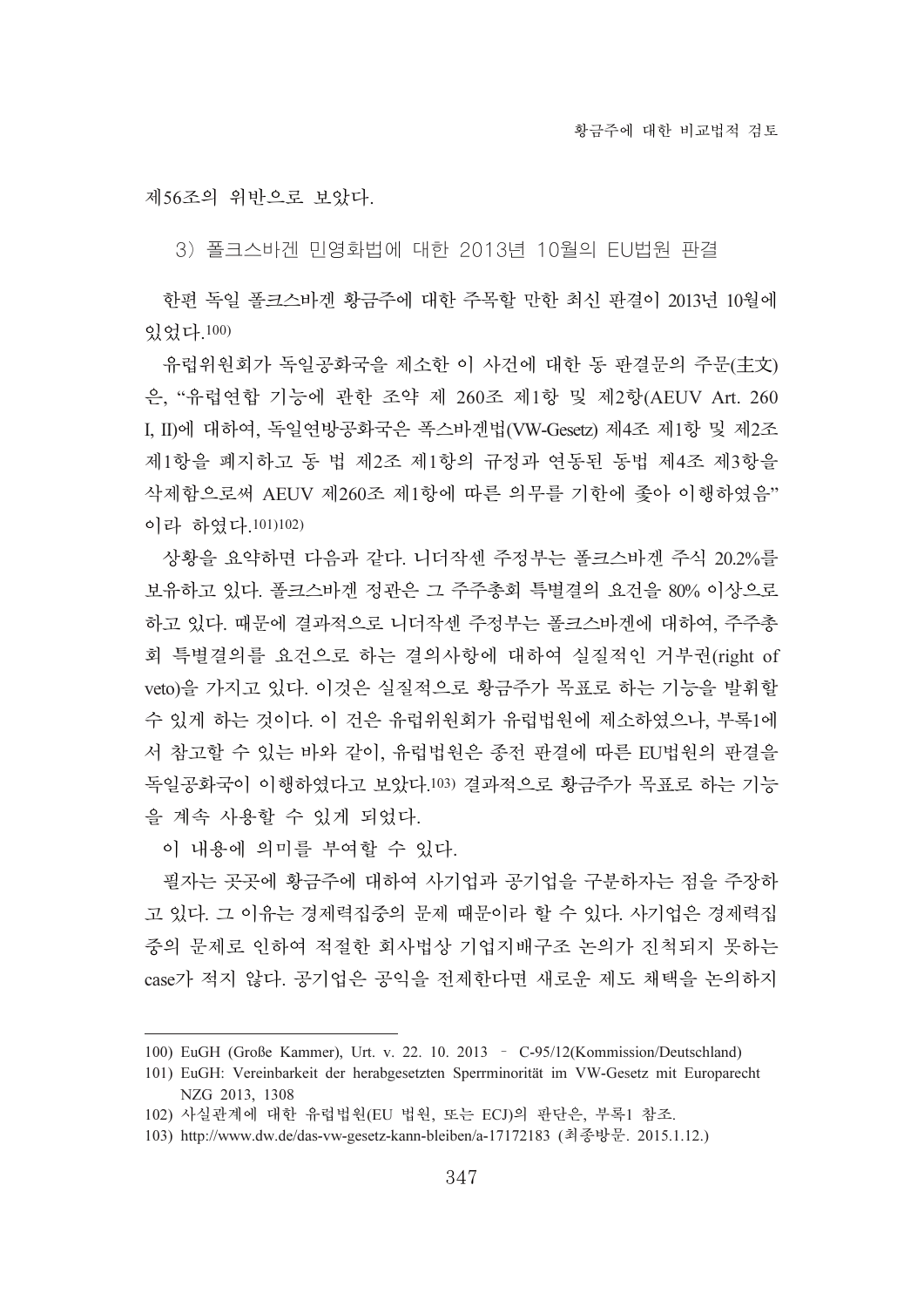못할 바가 없다.

전술 폴크스바겐의 경우와 관련하여 검토할 것으로서 초다수결(supermajority voting)의 문제가 나타난다. 초다수결을 허용한다면 일부주주들에게 거부권 (power of voto)을 주는 효과가 있어 다수 주주의 의결권을 침해하는 결과를 초래하며 주주간에 의사의 대립이 있으면 회사가 경영상 교착(deadlock)에 빠질 우려도 있다. 초다수결의 허용은 유한책임의 회사법적 전제에도 어긋난다는 점이 지적된다.104)

현행 한국 상법의 경우 주주총회의 신중한 의사결정을 위하여 출석한 주주의 의결권의 3부의 2 이상의 수와 발행주식총수의 3부의 1 이상의 수로써 하는 결의를 특별결의요건으로 하고 있다. 여기서 더 가중하는 것의 효력에 대해서는 찬반이 갈린다(물론 회사법 적용을 받는 私企業의 경우).

첫 번째는 1995년 개정 전 상법처럼 발행주식총수 과반수의 출석과 그 3분의 2이상의 찬성을 결의요건으로까지 하는 것을 제한적으로 허용하자는 견해이  $L.105$ 

두 번째는 폐쇄회사라면 소수파주주에게 거부권을 확보해줄 필요가 있다는 이유에서 그보다 더 가중할 수 있다는 견해이다.106)

세 번째는 심지어 총주주의 동의(현행 상법상 특수결의에 해당함)를 요하게 하는 것도 가능하다는 견해이다.107)

위와 같은 논의를 구별하자면 우선 전적으로 회사법의 적용을 받는 사기업을 전제로 한 논의라는 점이다. 본 보고서는 공익적 공기업에 대한 제도 개선방안을 창고 있다. 저술한 학설의 갈래에서도 폐쇄회사 같은 경우 초다수결을 허용하는 견해가 다수 있고, 심지어 총주주의 동의도 경우에 따라 허용하자는 견해가 있음을 알 수 있다. 공익적 목적의 공기업의 경우 황금주를 논의하는 것은 당연히 정부로 하여금 非공익적 사안이 발생할 경우 거부권을 행사할 수 있도록

<sup>104)</sup> 이철송, 앞의 책 544쪽.

<sup>105)</sup> 이철송, 앞의 책 544쪽.

<sup>106)</sup> 강위두 · 임재호, (제3전정판)상법강의(상), 형설출판사, 2009, 741쪽; 정경영, (개정판)상법 학강의, 박영사, 2009, 462쪽; 정동윤, 위의 책, 569쪽; 정찬형, (제15판), 상법강의(상), 박영사, 2012, 853쪽..

<sup>107)</sup> 권기범, (제4판)현대회사법론, 사지원, 2012, 645쪽; 송옥렬, (제2판)상법강의, 홍문사, 2012, 910쪽; 최기원, (제14대정판)신회사법론, 박영사, 2012, 431쪽.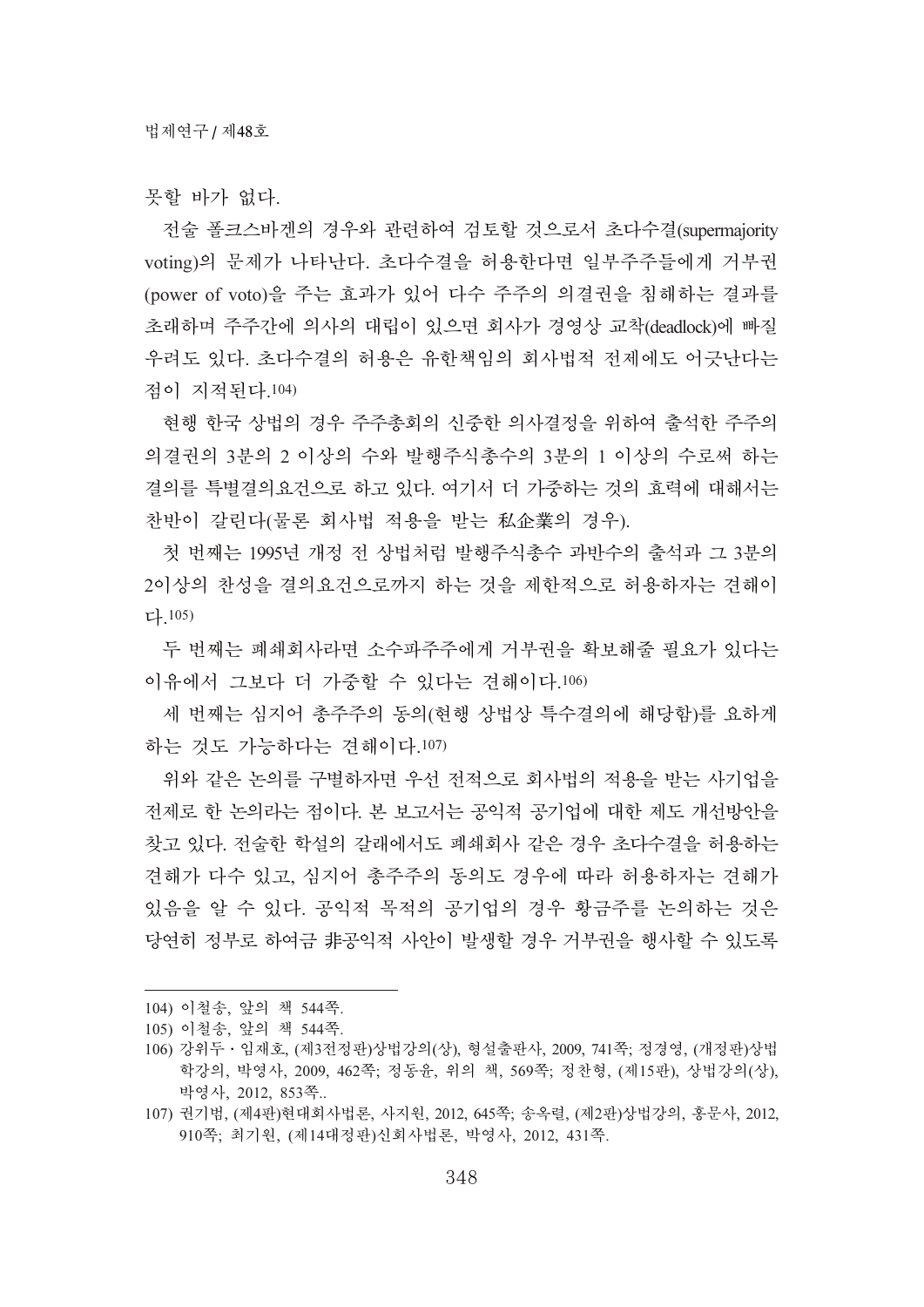하기 위한 것이다. 황금주가 갖는 거부권이라 함은 경영권에 제약을 가하거나 때로는 경영권을 정부의 공익적 견지에서 결정할 수 있도록 유보하는 것이다. 때문에 정부는 공기업을 민영화하는 과정에서 주식 매각대금을 최대화하지 못하고 소위 경영권 프리미엄을 포기하여야 한다.

EU법원의 판결이 이러한 주주총회 특별결의 요건에 대한 초다수결 문제를 폴크스바겐 민영화법에 대하여 직접 다룬 것은 아니고(부록2 참조), 독일 공화국 이 직전(2007년도) 판결을 이행하였다는 점만을 확인한 것이기는 하다. 아무튼 결과적으로 전술한 80%의 비율이 부정적인 초다수결 결의요건이고, 황금주의 효과를 거둘 수 있는 제도적 장애가 아니라고 볼 여지를 두었다는 점에 의의를 찾을 수 있다고 본다.

# 4. EU 황금주 판례Ⅱ(합치 선언 판결)

벨기에의 황금주에 대한 유럽법원의 판결이다.108)

벨기에는 Société nationale de transport par canalisations 회사와 Distirgaz 회사 민영화에 관한 1994년 6월 10일의 왕령 및 1994년 6월 16일의 왕령에 따라 정부 보유 주식에 두가지 범주의 특권을 부여하였다.109)

첫째, 벨기에 국내 에너지제품 수송에서 중요한 사회간접자본시설에 해당하 거나 또는 이에 이바지할 수 있는 기업이 소유하는 자산을 양도하거나 담보로서 제공하거나 또는 그 사용목적을 변경하는 경우 그 계획을 사전에 관할부처장관 에게 신고하도록 하고, 관할부처 장관은 당해 계획이 에너지 분야 국익을 침해한 다고 인정하는 경우 이에 대하여 이의를 제기할 권하을 가진다. 그리고 둘째 당해 기업의 경영기관에 2명의 이사를 파견할 수 있도록 하여, 경영기관의 결정이 국가 에너지 정책에 반하는 경우에 이들은 관할부처 장관에게 이의를 신청할 수 있도록 되어 있었다. 이의제기권은 단기간 내로 제한되어 있었고 국가의 에너지공급의 구체적 위기 시에 행사할 수 있었다.110) 그러나 EU위원회 는 이러한 왕령의 규정이 영업소설치의 자유를 정한 EC조약 제52조(현행 제43

<sup>108)</sup> EuGH, Urteil vom 4. Juni 2002 - Rs. C- 503/99 - Kommission/Belgien, Slg, 2002, S. I-4809. 이형규, 위의 글 126~127쪽.

<sup>109)</sup> Grundmann/Moeslein, a.a.O., S. 319.

<sup>110)</sup> NJW 2002. S. 2303.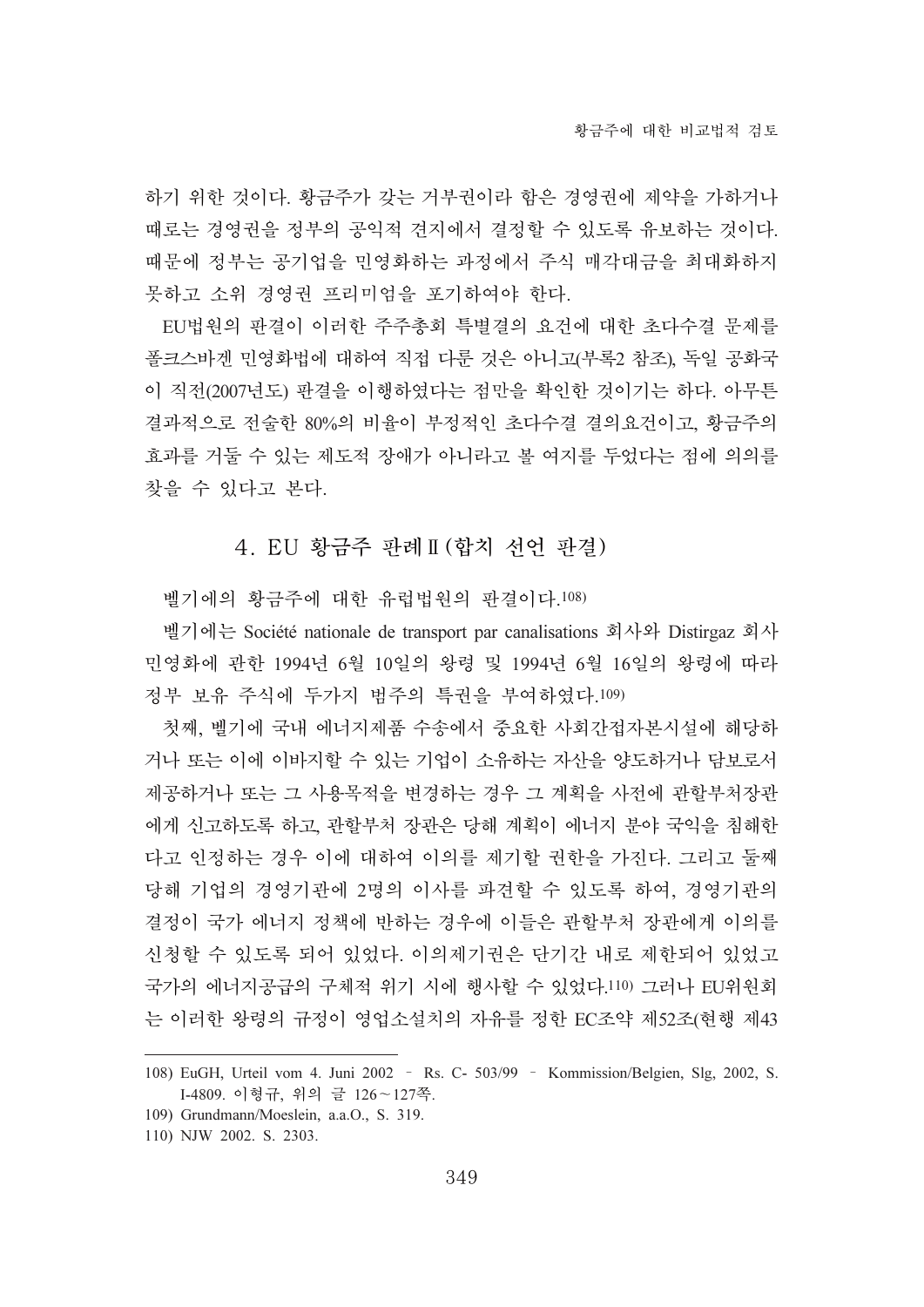조) 및 자본이동의 자유를 정한 동 제73b조(현행 제56조)에 위반하는 것으로 보고, 동 조약 제226조에 의하여 유럽법원에 제소하였다.

그러나 유럽법원은 이 왕령의 규정이 위기에 있어서 에너지 공급을 확보하기 위한 예방적 조치이고, 자본이동의 자유를 부당하게 제한한 것은 아니라고 하였다. 유럽법원 판결요지를 보면, 벨기에의 황금주에 관한 국내법규가 기업의 의사결정의 자유를 방해하는 것이기는 하지만 사전 인가를 요건으로 하지 않고 사후적인 이의제기권의 형태를 취하였으며, 또한 그 이의제기 기간이 엄격하게 정해져 있고, 특히 에너지 공급망이라는 기업의 전략적 자산에 관계되 는 의사결정만을 대상으로 하는 경우이므로, 위기시 에너지 공급의 확보를 위하여 비례의 원칙에 적합한 것으로 인정하였다. 그러므로 이 국내법 규정은 벨기에 국내에서의 에너지 제품공급을 위한 중요한 사회간접자본시설을 확보 하기 위하여 객관적이고 법원에 의하여 검증가능한 기준에 기초한 것이어서 EC조약에 저촉되지 아니한다고 하였다.111)

### **N.** 맺음말

# 1. 유럽법원 파결 검토

유럽법원(EuGH)이 심리한 여러 EU 회원국들의 황금주 규정들을 보면, 벨기에 와 프랑스의 법령들은 주식과 직접적으로 결부된 정부의 개입권에 해당된다. 반면 포르투갈 법령은 국가의 주식소유와 상관없이 인정된다. 양자가 문제가 된 것은 1994년 벨기에 왕실 법령을 들 수 있는데 Société Nationale de Transport par Canalisations와 Distrigaz 기업의 국가에 인정된 특별주(Sonderaktie)를 각각 인정하였다. 이러한 특별주는 에너지 장관에게 모든 기술 관련기관 이전과 기업의 경영판단(Verwaltungsentscheidungen)을 신고하게 함으로써 회사의 적극 적 자산 및 벨기에 천연가스의 공급을 위태롭게 할 수 있는 행위를 금지할 수 있도록 하는 것이다. 또한, 정부는 회사의 경영진에(Verwaltungsrat) 2명의 위원을 파견할 수 있다. 이러한 판단을 함에 있어서 정부는 기한에 엄격히

<sup>111)</sup> EuZW 2002, S. 429 ff.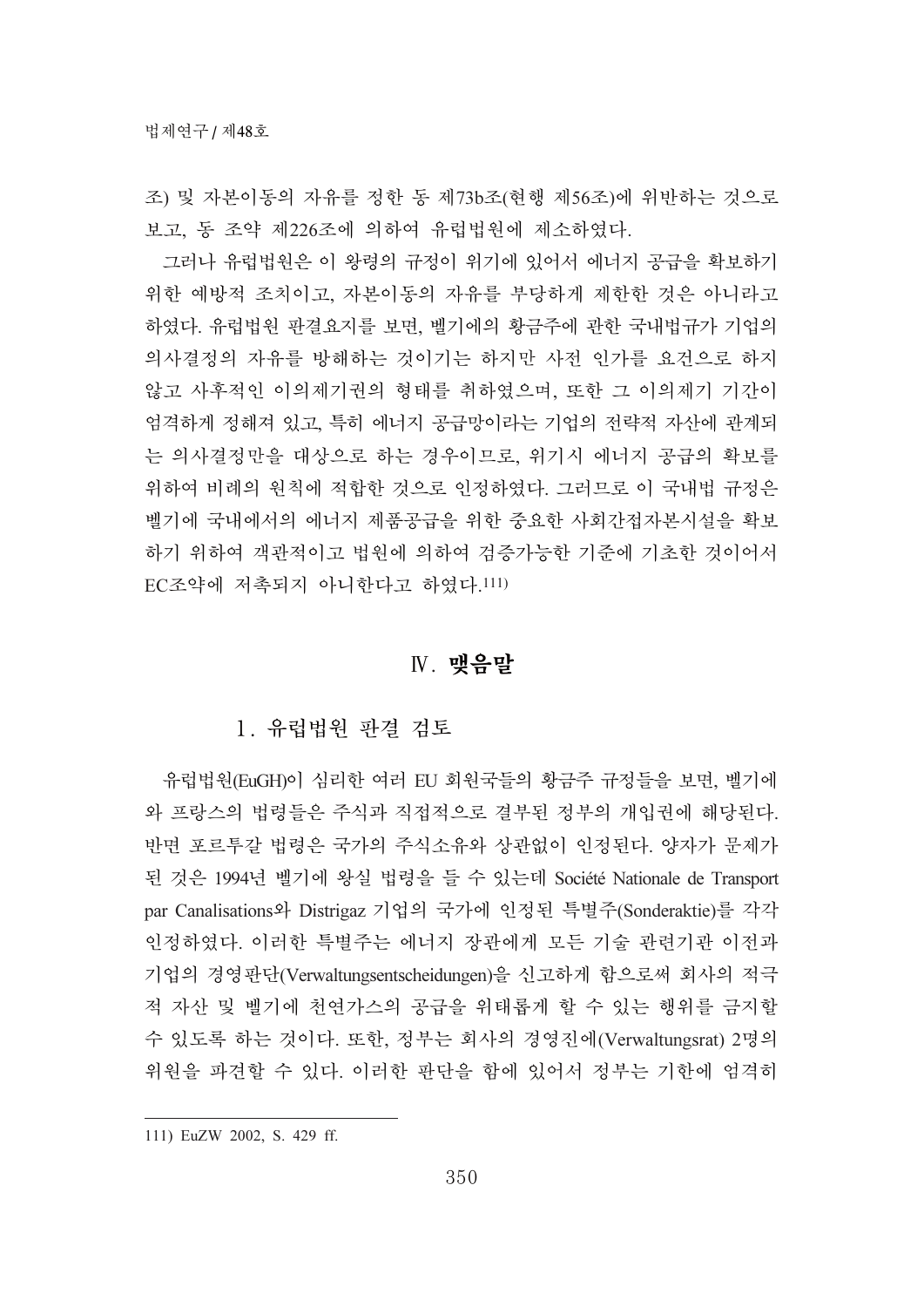기속되며 판단을 함에 있어 근거를 제시하여야 하며 에너지장관의 결정에 대하여는 이의를 제기할 수 있다.

프랑스 법령들의 경우 1993년 엘프 아키텐(Elf-Aquitaine)의 특별주의 인정과 관련하여서는 기업의 판단에 영향을 주는 것이 중요한 것이 아니라 오히려 지분취득이나 의결권이 중요하다고 한다. 이러한 취득이 특정한 기준치(자본의 1/10, 1/5, 1/3)를 초과하는 경우에는 경제부장관의 사전 승인을 받아야 하고, 또한 자산의 양도 또는 담보로서 자산의 사용에 대한 의사결정에 대해, 정부로 하여금 이의를 제기 할 수 있게 하였다. 프랑스 법령상 2인의 정부 대표가 이사회(Verwaltungsrat)의 구성원이 된다.

벨기에 및 프랑스 법령은 내국인과 외국인을 구별하지 아니하고 적용되는 반면에 포르투갈 규정은 오로지 외국인에 대해서만 해당되기 때문에 유럽조약 법상 금지되는 직접적인 차별이라고 본다.!12) 또한, 국가에 의한 주식의 소유권 과 직접 결부되어 있지 않다. 오히려, 외국인 참여를 제한하고 민영화된 회사 자본의 10 % 및 25 % 이상의 취득에 대한 재정부 장관의 사전 승인을 규정하는 민영화 기본법률 및 시행규정에 대한 법률 및 경영규칙에 관한 것이다. 이는 은행, 보험, 에너지 및 수송 분야의 여러 회사에 적용된다.

벨기에, 프랑스, 포르투갈의 판결에 대한 공통의 최종논고에서 특별검찰관 (Generalanwalt)은 아래와 같이 판단하였다. 즉 자본거래의 자유(Kapitalverkehrsfreiheit)에 대한 자세한 분석은 불필요하다고 생각했던 반면에 기업설립의 자유 (Niederlassungsfreiheit)와 유럽연합의 기능에 관한 조약(AEUV) 제345조에 대한 입장을 자세하게 언급했다. 특별검찰관 (Generalanwalt)은 프랑스와 벨기에의 규정은 유럽법에 합치되는 반면, 포르투갈 규정만 유럽법에 위반된다는 결론에 도달했다. 이에 반하여 유럽법원(EuGH)은 프랑스와 벨기에의 규정은 유럽법에 위반되는 반면에 벨기에 규정은 유럽법에 합치된다고 하였다. 여기서 유럽법원 (EuGH)은 주로 구유럽조약(EGV) 제56조 제1항(2009년 11월 30일부터: 유럽연 합의 기능에 관한 조약(AEUV) 제63조 제1항)의 자본거래의 자유 (Kapitalverkehrsfreiheit)를 근거로 하였다.

요컨대 기소를 담당한 특별검찰관은 프랑스와 벨기에 법령의 규정이 EU법에

<sup>112)</sup> Ruge, Goldene Aktien und EG-Recht, EuZW 2002, 421(422).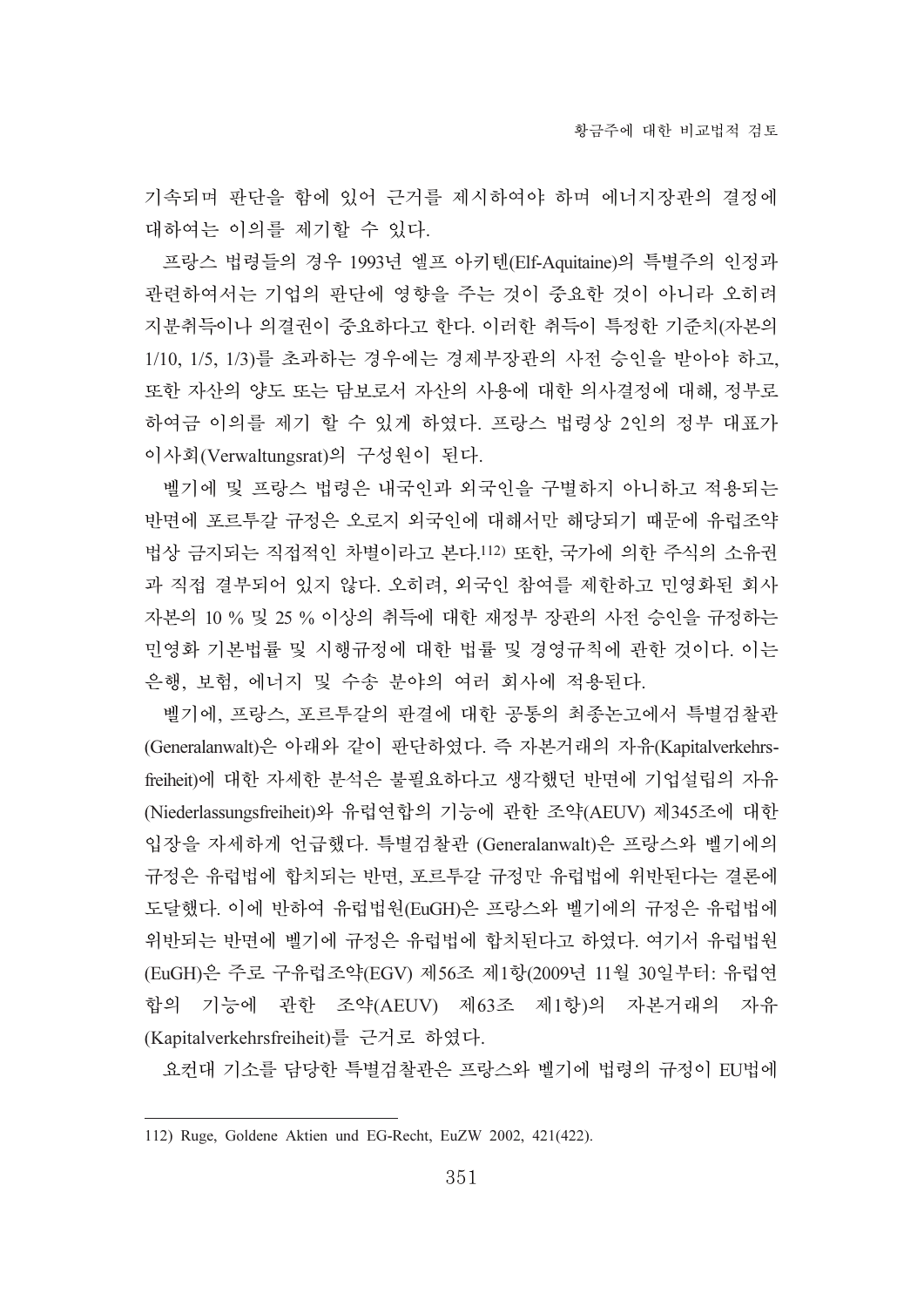합치한다고 판단하였으나, 최종적으로 EU법원은 벨기에 법령 규정만이 EU법에 합치한다고 결정하였다.

네덜란드 사례에서 네덜란드 정부는 유럽집행위원회에 대해 무엇보다 황금 주는 지금까지 투자자들에게 사실상 억제효과가 없기 때문에 억제효과의 인정 은 입증되지 않는 추정이라고 주장하였다(Golden Share VI, Rdnr. 17)<sup>113)</sup> 유럽연 합의 기능에 관한 조약(AEUV) 제63조 제1항(구유럽조약(EGV) 제56조 제1항)에 대한 유럽법원(EuGH)의 판례를 자세하게 살펴보면 이러한 논거는 처음부터 가능성이 없다는 것을 보여주고 있다. 왜냐하면 이러한 판례에 따르면 "이러한 조치들이 해당기업의 주식취득을 다른 회원국들의 투자자들이 이러한 기업의 자본에 투자하는 것을 저해하고 제한하는 데 적절(geeignet)하다면" 이미 유럽연 합의 기능에 관한 조약(AEUV) 제63조 제1항(구유럽조약(EGV) 제56조 제1항)에 서 금지하는 제한을 담고 있기 때문이다(Golden Share VI, Rdnr. 20)<sup>114)</sup>. 연혁적으 로 유럽조약의 다른 기본권에서와 같이 유럽연합의 기능에 관한 조약(AEUV) 제63조 제1항(구유럽조약(EGV) 제56조 제1항)의 해석에서 자본거래의 자유가 회원국들에게 단지 외국 투자자들의 차별만 금지하는지 혹은 이것이 그 외에도 외국 및 국내 투자자들에 대해 동일하게 적용할 수 있는 일반적인 자유권을 담고 있는지 여부가 문제된다. 이는 "Kraus"판결에서 기업설립의 자유 (Niederlassungsfreiheit)(유럽연합의 기능에 관한 조약(AEUV) 제49조 제1항 (2009년 11월 30일까지: 유럽조약(EGV) 제43조))에 대한 판단과 관련하여 구체 화할 수 있다. 여기서 영국에서 취득한 LL.M.-학위를 인정받으려면 Baden-Württemberg주 정부의 허가를 요하는 것이 유럽법에 위반되는지 문제 되었다. 유럽법원(EuGH)의 견해에 따르면 유럽연합의 기능에 관한 조약(AEUV) 제49조 제1항은 일반적인 자유권을 내용으로 하고 "… 비록 국적에 따른 차별 없이 적용할 수 있지만 유럽경제공동체(EWG)-조약에 의해 보장된 회원국의 국적과 공동체 국적을 통해 보장된 자유권의 행사를 저해하는 모든 국가의 규정"을 배척한다.115)

<sup>113)</sup> 이미 이러한 논거는 EuGH, NZG 2003, 679 Rdnr. 43 - Golden Shares IV에서도 받아들이지 않았다.

<sup>114)</sup> EuGH, Slg. I-4781 = NZG 2002, 628 - Kommission/Frankreich (Elf Aquitaine/Golden Share II), Rdnr. 41; EuGH, Slg. 05 4933 = NZG 2005, 631 Rdnrn. 30f. - Kommission/Italien. 115) EuGH, Slg. I-1663 = NJW 1994, 1465 Rdnr. 32 - Kraus.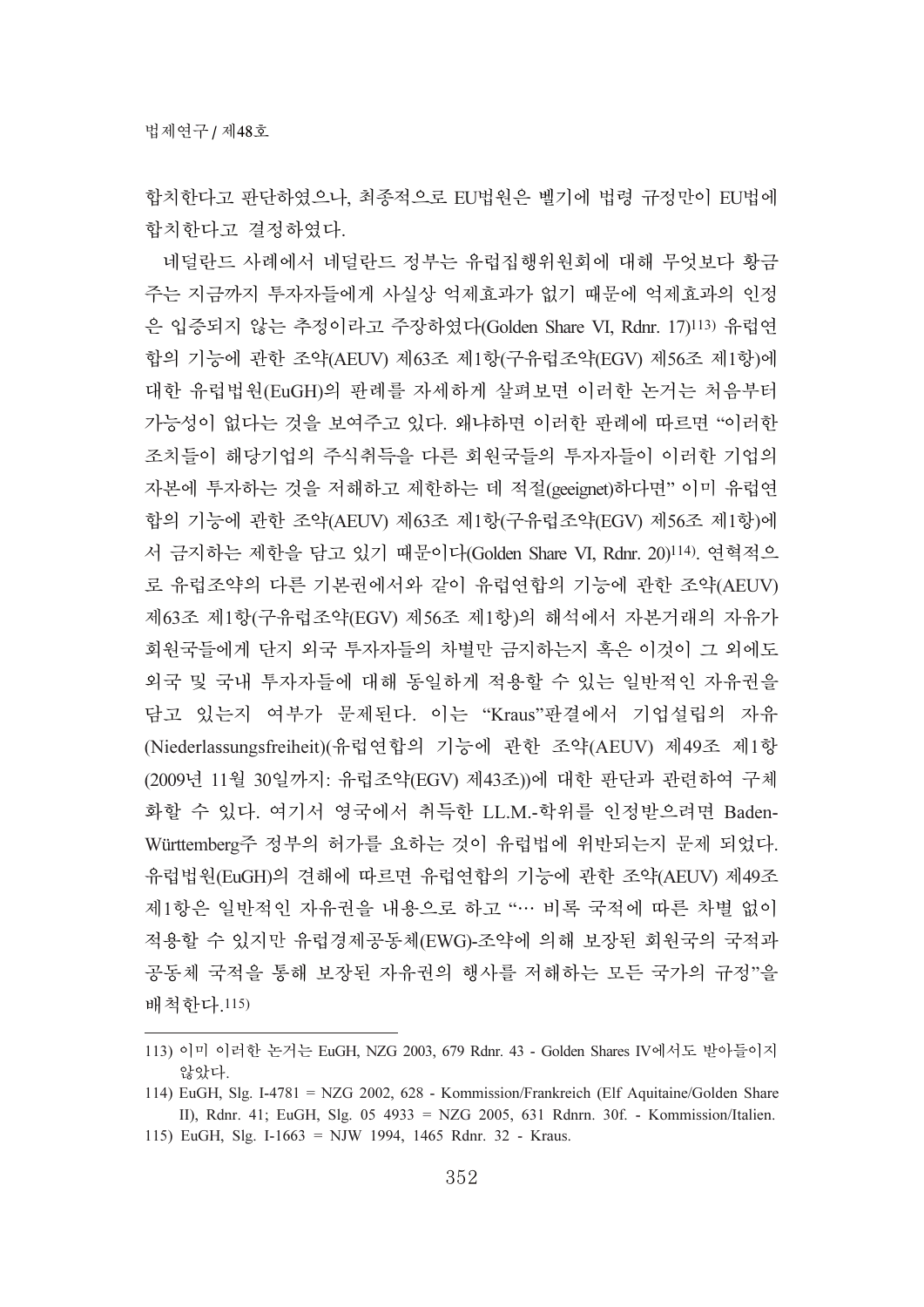Golden Share III 사건116)에서 벨기에 공화국은 황금주를 통해서 자본거래의 자유를 합법적인 방법으로 제한하게 되었다. 사실관계를 보면 벨기에 공기업인 가스공급회사의 부분 민영화가 문제가 되었는데 분제가 된 사업은 2개의 주식회 사에 의해 운영되었고 이 회사들 중 하나는 운송설비(가스관)를 가지고 다른 하나는 수송 및 보관 장비회사를 보유하고 있었다(Golden Share III, Rdnr. 28). 무엇보다 문제가 된 것은 자기재산의 상당 부분의 양도나 사업목적을 변경하는 경우에 감사를 수행하는 행정기관(Ministerium)에 이를 신고하도록 (Meldepflicht) 하고 있었다는 점이다. 행정기관은 국내에서 에너지생산물의 촉진하고 동시에 에너지 영역에서의 국가적 이익을 위한 중요한 인프라가 영향을 받는 경우 이러한 신고에 대해 21일까지 이러한 조치에 대해 이의신청을 받아야 한다.

유럽법원(EuGH)은 자본거래의 자유에 대한 침해를 주목할 만한 근거로 인정 하고 있다: 벨기에 정부는 이러한 침해를 다투지 않았고 소송보조자로서 영국정 부도 간접적으로 인정하였다(Golden Share III, Rdnrn. 41f.). 중요한 것은 벨기에 의 황금주는 오로지 이의제출권만을 명문화하였고 본래적 의미의 결정권에 대하여는 규정하지 않음으로서 EU 법원은 무엇보다 기타의 사원들의 회사에 대한 판단의 자유를 보장한다고 보았다. 유럽법원(EuGH)은 이외에도 벨기에 정부에게 유리한 3가지 사정들을 제시하였다. 즉 이의제출권(Widerspruchsrecht) 의 행사는 시간적으로 기간이 정해져 있고(Golden Share III, Rdnr. 49), 그 권리의 행사를 함에 있어서 주무장관은 서면으로 근거를 제시해야 하고(Golden Share III, Rdnr. 51) 해당 처분에 대하여 법원의 사법적 판단의 길이 열려있다는 점이다(Golden Share III, Rdnr. 51). :즉 국가는 이의제출권(결정권이 아닌)만을 유보할 수 있으며 이는 개별적인 조치들에 한정되고 필수적인 요건(zwingende Erfordernis)의 측면에서 목적에 기속되어야(Zweckbindung) 한다. 목적의 유지의 측면에서 국가의 결정에 대한 서면의 근거가 법원에 판단을 받을 수 있기 때문에 임의적인 결정으로부터 유효한 법적 보호가 보장된다면 황금주는 유럽 연합의 기능에 관한 조약(AEUV) 제63조 제1항(2009년 11월 30일까지: 유럽조약 (EGV) 제56조 제1항)에 반하지 않는다는 것이다.117)

<sup>116)</sup> EuGH, NJW 2002, 624 - Golden Share III,.

<sup>117)</sup> Oechsler, Erlaubte Gestaltungen im Anwendungsbereich des Art. 56 I EG - Zugleich zur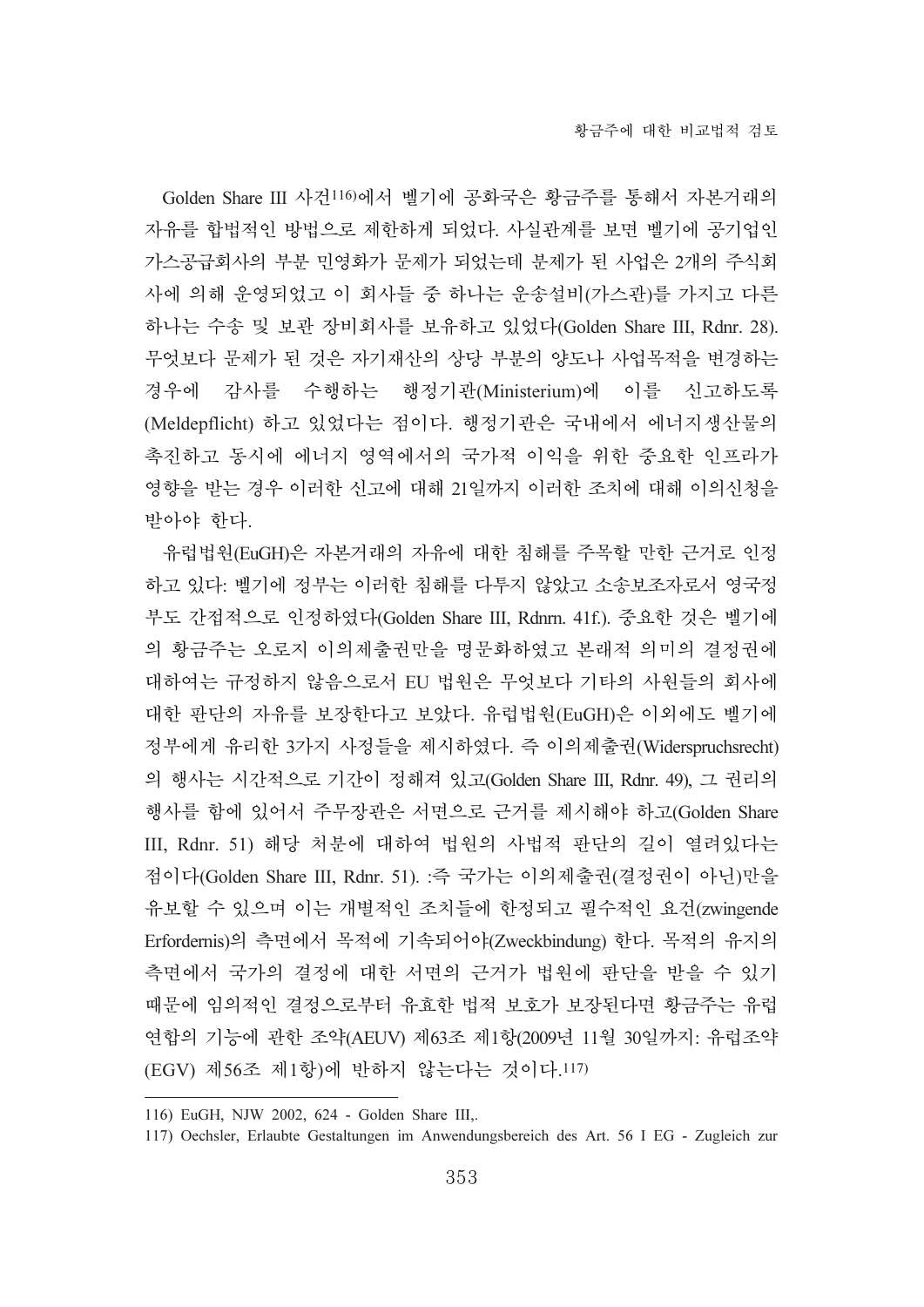# 2. 참고: 미국의 엑수-플로리오법

전술과 같이 영미법은 대륙법에 비하여 회사법 규정이 개방적이다. 소위 negative 시스템이어서 몇 가지 배제시키는 것을 제외한 나머지 모두가 가능하다. 이 점에서 EU법원 판례와 같은 황금주 엄격제한례 같은 것은 미국법에서는 낳설며, 심지어 그것을 넘어서서 기간산업보호를 위한 법규까지 발전하여 왔다.

잘 알려진 미국이 그 국가이익을 보호하기 위한 법률은 엑슨-플로리오법 (Exon-Florio)이다.

미국의 엑슨-플로리오법은 1988년 종합무역및경쟁력제고법 제정시 제5021 조로 도입되었고, 별도의 특별법이 아닌 기존의 방위산업법 제721조를 개정하는 형식으로 제정되었고, 미국 법령대전에는 타이틀 50의 부속규정으로서 제2170 조에 배치되었기 때문에 독립된 단행법률이 아니어서 엑슨-플로리오 조항이라 고 하는 것이 정확한 표현이다.118)

상당히 복잡한 내용이기 때문에 구체를 서술하는 것은 피하고, 요점만 인용한 다면 국익을 저해하는 일정한 인수나 합병을 제한할 수 있다. 태생 자체가 국민들의 경제적 민족주의 감정을 바탕으로 탄생했기 때문에 외국자본에 의한 M&A에 대한 방어전략 차원에서 정치인들과 일반 여론에 호소하는 사례가 많았다는 점이 지적되기도 한다.119)

경제적 주권은 경제민주화의 핵심적 요소라 할 수 있고, 주권재민이란 정치적 표현도 주권을 국민이 보유하는 경우에 갖는 것이며 외국 또는 외부의 누구인가 가 갖는 것은 옳지 않다는 점에서, 꼭 그것을 경제적 민족주의라 표현하기도 어렵다고 본다. 그 점에서 필자는 한국의 개방성이 과도하고 그것이 한국의 경제적 안정성에 좋지 않다는 점을 누차 주장한 바 있다.120)

현재 미국은 종래 엑슨-플로리오법보다 오히려 외국인투자에 대한 더 강화한 안전장치를 부착한, 외국인투자규제법(Foreign Investment and National Security Act of 2007; FINSA)을 2007년 제정하여 운용중이다.<sup>121)</sup> 구체는 약한다.

Entscheidung EuGH, NZG 2006, 942 - Golden Shares VI, NZG 2007, 161(164).

<sup>118)</sup> 성희활, 위의 글 10쪽.

<sup>119)</sup> 성희활, 위의 글 16쪽.

<sup>120)</sup> 가령 성승제/윤계형, 「경제민주화의 효율적 구현을 위한 법제연구」, 2014.10 참조

<sup>121)</sup> 상세는 김기수, "미국 기간산업의 외국인투자 규제제도", 「2008 세계법제연구보고서」,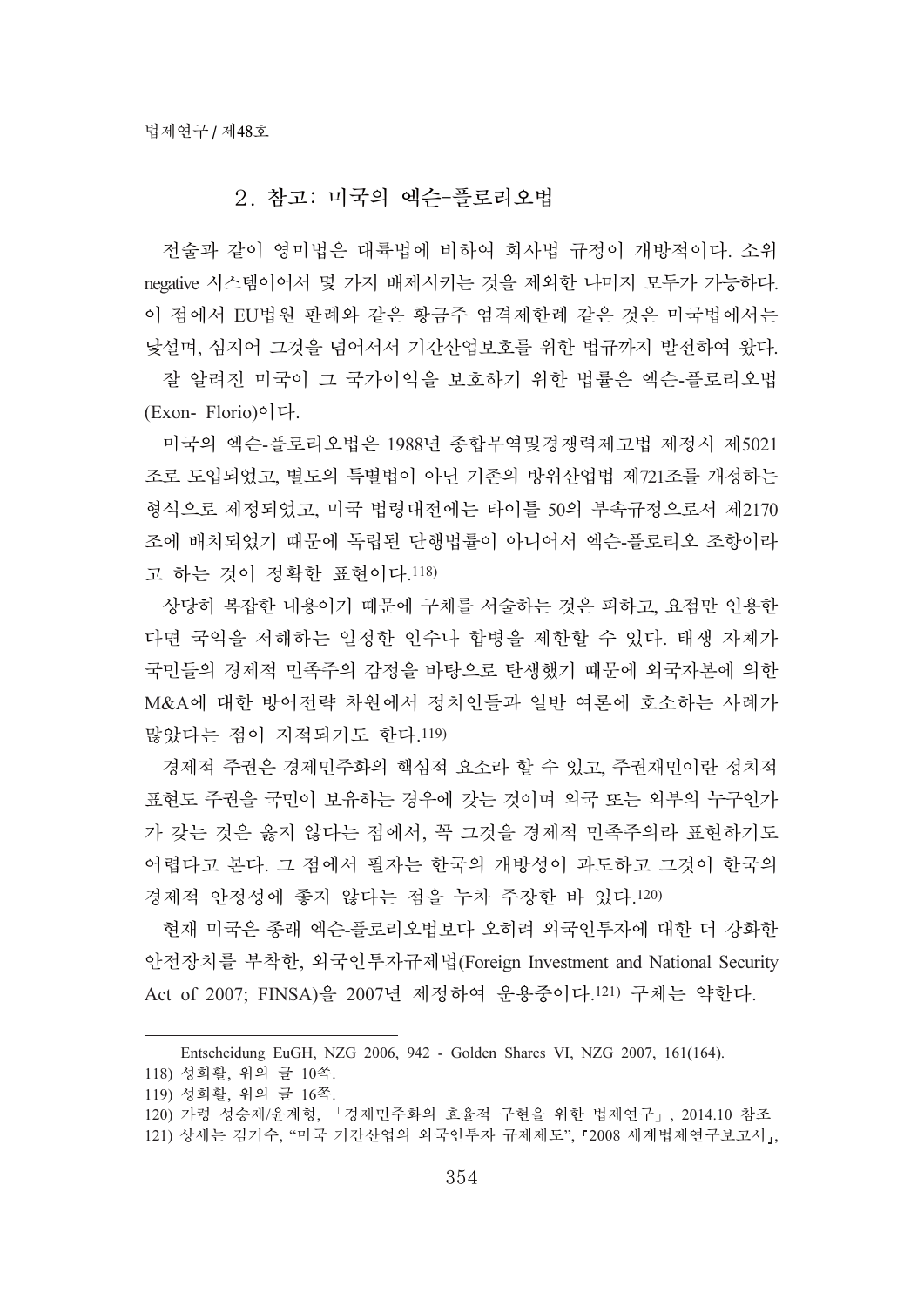# 3. 한국의 황금주 채택에 대한 시사점

황금주의 여러 가지 유형과 각 국별 채택 여하에 대하여 걲토하였다. 일반적으 로 미국의 경우 제한없이 사용되는 경향이 있고, 반면 EU의 경우 EU조약상 자본이동자유의 원칙 등에 근거하여 상당히 제한적으로만 사용가능하다는 것으로 요약할 수 있다.

EU는 상당히 제한적으로 황금주를 사용할 수 있게 하고 있다. EU에서 문제되 는 것은, 공기업 민영화 과정에서 정부가 계속하여 당해 공기업을 제어할 권한을 갖는가 하는 것이 핵심이라 할 것이다. 요컨대 경영권에 대한 권한을 유보한 채로 자본시장에 해당 공기업의 주식을 매각하고자 하는 것이다. 해당 공기업의 주식에 대한 가격은 자본시장의 가격이 제대로 반영되기 힘들 것이다. 이러한 것을 감수하더라도 민영화할 가치가 있을 것인지가 핵심적인 논의가 될 것이다.

본고는 다루지 않았지만, 사기업이 황금주를 사용하고자 하는 경우에 대해서 는 EU는 그 당부에 대하여 관여하지 않는다. 즉 전체 주주의 동의라던가 기타 해당 요건을 충족한다면 사용 가능할 것이다. 그러나 한국에서는 사기업이 황금주 제도를 사용하는 방식으로의 여하한 법 개정도 곤란하다고 본다. 거대한 담론에 대한 성급한 결론일 수 있겠지만, 경제력집중의 문제가 상당한 상황에서 기업소유지배구조를 왜곡할 수 있다고 보기 때문이다.

다시금 황금주 제도는 공기업이 민영화하는 과정에 대하여서 나타나고 논의 되어 온 제도라는 점을 상기하고자 한다. 공기업 내지 공공기관이 민영화되는 과정에서 해당 기업의 주식가치의 상당 부분을 차지하게 될 지배권 또는 경영권 프리미엄을 자본시장에서 매각해도 되는지 아니면 그러하면 곤란한지에 대해 서는 결론을 유보한다. 본고는 비교법 검토에 중점을 두고자 하기 때문이다. 소극적으로 전망한다면 경영권 프리미엄을 유보한 상태에서 굳이 공기업 황금 주 제도 채택을 추진해서 얻게 될 소득이 크지 않다고 본다. 반면에 전면적인 공기업 황금주 제도 채택도 정책적 리스크가 적지 않다. 이 점 법제도적 결정도 상당히 유보적일 필요가 있다고 본다. 요컨대 현재로서는 논의 자체가 시기상조 이며, 황금주 논의가 사기업의 법적 도구로서도 채택될 수 있는 것처럼 확대하거 나 주장하는 논의와 연결되는 점이 우려된다.

법제처 참조.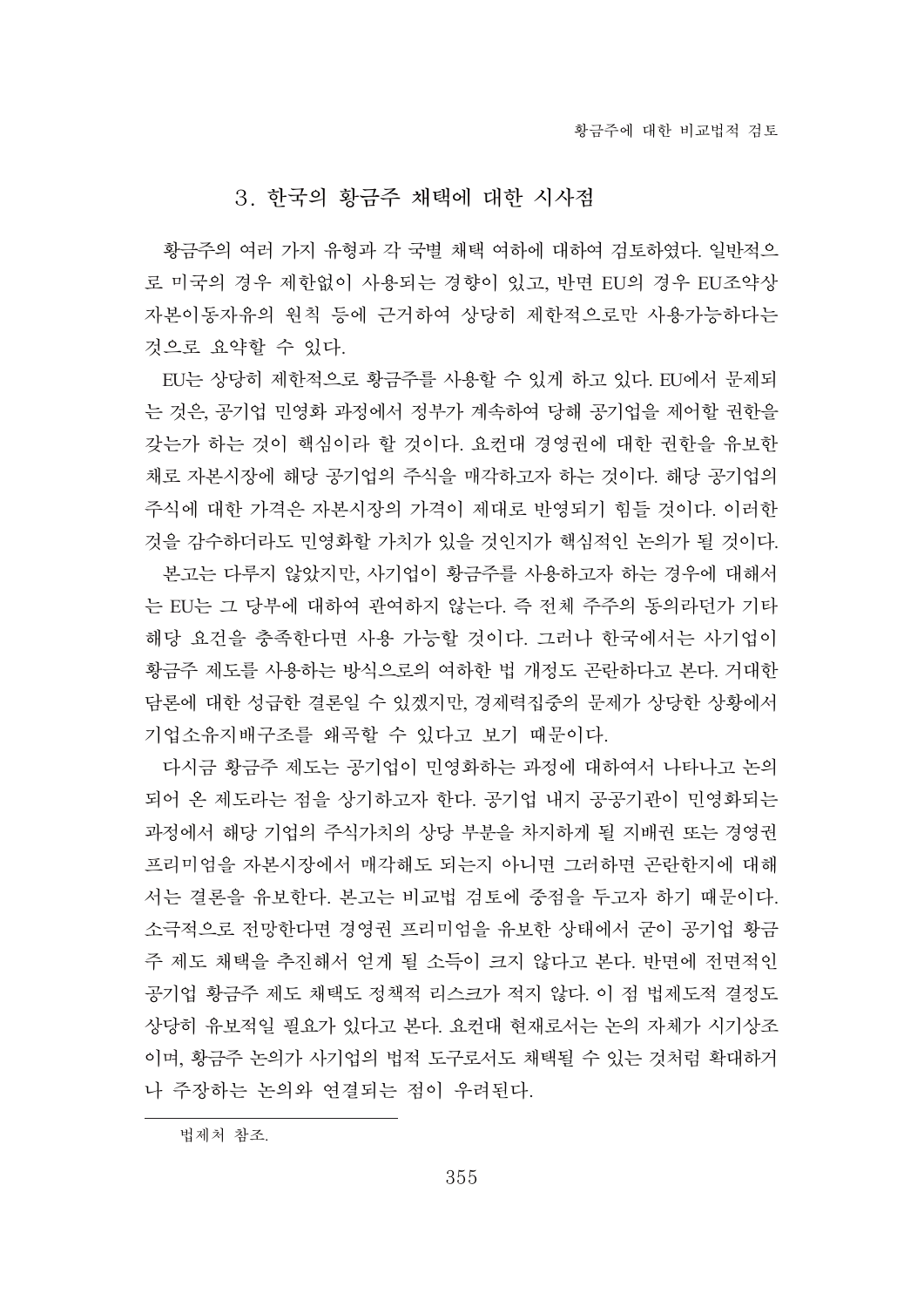# 참 고 무 허

- 강위두 · 임재호, (제3전정판)상법강의(상), 형설출판사, 2009
- 권기범. (제4판)현대회사법론, 사지원, 2012
- 김기수, "미국 기간산업의 외국인투자 규제제도", 『2008 세계법제연구보고서』, 법제처
- 김순석, "황금주 제도에 관한 연구", 「비교사법」(제16권 제1호), 한국비교사 법학회, 2009.3
- 김화진, [MT시평] 에너지 전쟁과 국가기간산업, 머니투데이, 2007.3.29. (인터 넷파).
- 김화진, 국제적 M&A와 국가기간산업, 월간 상장, 제376호, 2006.4,
- 나동민/함상문/김현욱, 『출자금융기관의 민영화 전략』, 한국개발연구원, 2002
- 성승제, 『국내 중소기업금융제도의 문제점과 개선과제-유럽의 중소기업금융 과 자금조달구조 개선을 목적으로, 국회 입법조사처, 2013.10
- 성승제/유계형, 「경제민주화의 효율적 구현을 위한 법제연구」, 2014.10
- 성희활, "미국의 기간산업보호와 엑슨-플로리오법", 「법학연구」(48권 1-1호),

### 부산대학교 법학여구소, 2007

- 송옥렬, (제2판)상법강의, 홍문사, 2012
- 오성근, "상법상 황금주 도입의 효용성 검토", 「선진상사법률연구」, 2014.1 , "황금주의 유형과 영국 회사법제상 관련규정에 관한 검토", 「경제법 연구,, 2013.12,
- 이철송 「회사법강의」(22판), 박영사, 2014,
- 이형규, "상법개정안상 거부권부주식의 도입에 과하 검토", 『상사법역구』(25 권 4호), 한국상사법학회, 2007
- 정경영, (개정판)상법학강의, 박영사, 2009
- 정동윤, (제6판)상법(상), 법문사, 2012)
- 정찬형, (제15판), 상법강의(상), 박영사, 2012
- 최기원, (제14대정판)신회사법론, 박영사, 2012,
- 허항진 "황금주 제도에 대한 입법론적 소고", 『기업법연구』(제23권 제2호), 한국기업법학회, 2009.6,
- KDI 국제정책대학원, 「공기업 및 민영화 이후의 소유지배구조에 관한 연구」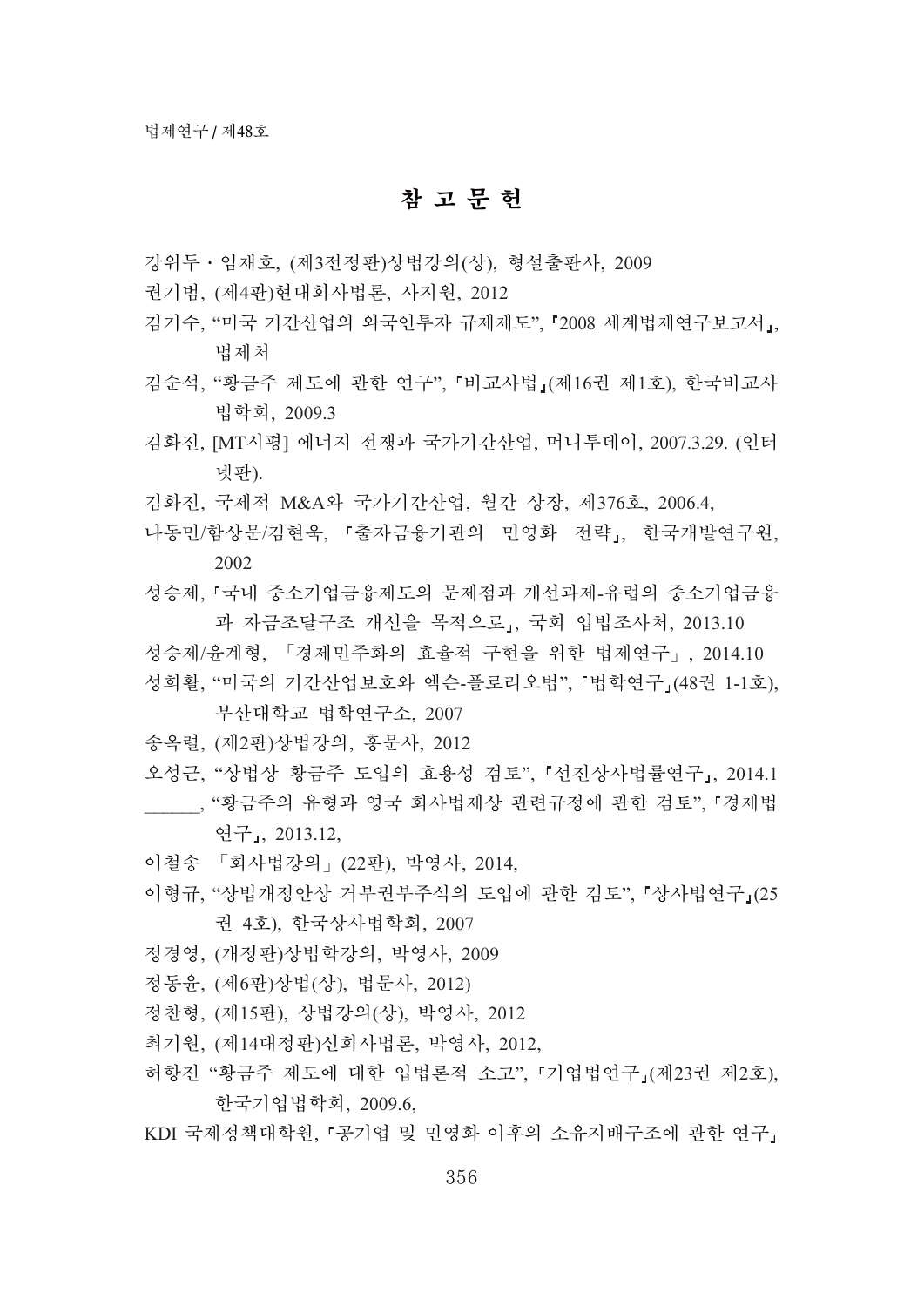(재경부 용역보고서), 2003.12

- Andrei A. Baev, "Is There A Niche For The State In Corporate Governance? Securitization of State-Owned Enterprise And New Forums of State Ownership", Vol. 18 Houston Journal of International Law, Fall 1995- 1996. Number 1(Fall 1995),
- European Commission, Special Rights in Privatised Companies in the Enlarged Union-a Decade Full of Developments(Commission Staff Working Document, 2005.7.22.
- Ivan Kuznetov, The legality of Golden Shares under EC Law, Hanse L. R. Vol. 1 No. 1(2005)
- Oechsler, Erlaubte Gestaltungen im Anwendungsbereich des Art. 56 I EG Zugleich zur Entscheidung EuGH, NZG 2006, 942 - Golden Shares VI, NZG 2007, 161(164).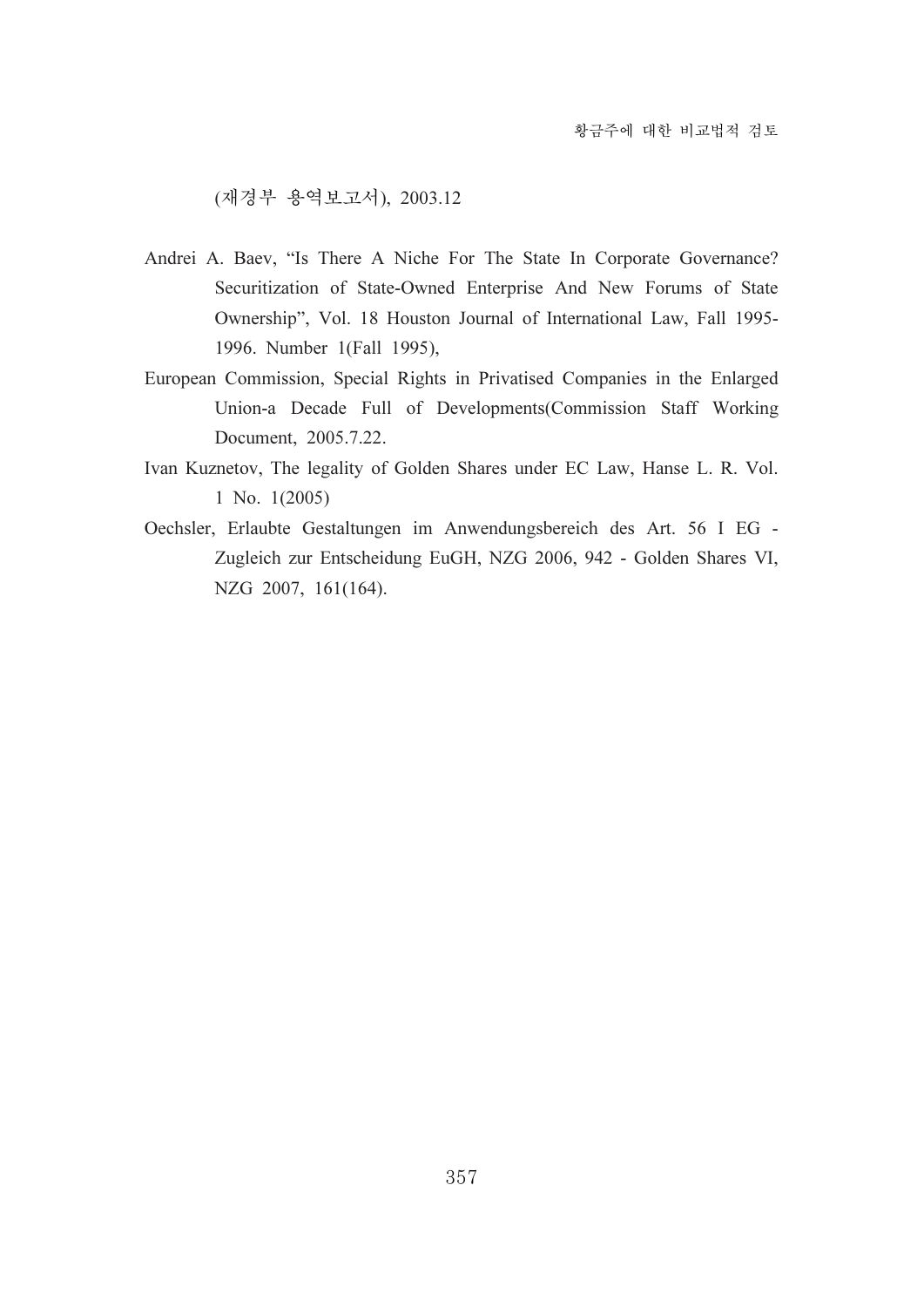# $<$ 국무초록>

황금주란 국가나 공기업 또는 공공기관이 국가의 전략적 이익을 보호하고 민영화된 기업을 지배하기 위한 주식, 사채, 그리고 각종 특별법에 근거할 수 있는 기타 다양한 특별한 권리가 내장되어 있는 법적 도구들을 의미한다. 이 점에서 황금주는 특정한 어느 것을 가리키는 것이라기 보다는 위와 같은 목적을 달성할 수 있도록 설계된 여러 가지 유형을 널리 가리키는 것이다. 이에 대한 유럽법원의 판결을 요약하면 다음과 같다.

유럽법원(EuGH)은 자본거래의 자유에 대한 침해를 주목할 만한 근거로 인정 하고 있다. 벨기에 정부는 이러한 침해를 다투지 않았고 소송보조자로서 영국정 부도 간접적으로 인정하였다(Golden Share III, Rdnrn. 41f.). 중요한 것은 벨기에 의 황금주는 오로지 이의제출권만을 명문화하였고 본래적 의미의 결정권에 대하여는 규정하지 않음으로서 EU 법원은 무엇보다 기타의 사원들의 회사에 대한 판단의 자유를 보장한다고 보았다. 유럽법원(EuGH)은 이외에도 벨기에 정부에게 유리한 3가지 사정들을 제시하였다. 즉 이의제출권(Widerspruchsrecht) 의 행사는 시간적으로 기간이 정해져 있고(Golden Share III, Rdnr. 49), 그 권리의 행사를 함에 있어서 주무장관은 서면으로 근거를 제시해야 하고(Golden Share III, Rdnr. 51) 해당 처분에 대하여 법원의 사법적 판단의 길이 열려있다는 점이다(Golden Share III, Rdnr. 51). :즉 국가는 이의제출권(결정권이 아닌)만을 유보할 수 있으며 이는 개별적인 조치들에 한정되고 필수적인 요건(zwingende Erfordernis)의 측면에서 목적에 기속되어야(Zweckbindung) 한다. 목적의 유지의 측면에서 국가의 결정에 대한 서면의 근거가 법원에 판단을 받을 수 있기 때문에 임의적인 결정으로부터 유효한 법적 보호가 보장된다면 황금주는 유럽 연합의 기능에 관한 조약(AEUV) 제63조 제1항(2009년 11월 30일까지: 유럽조약 (EGV) 제56조 제1항)에 반하지 않는다는 것이다

황금주는 본래 공기업 민영화과정에서 출현한 논의이고 사기업에 대한 그것 은 아니었다. 왜냐하면 사기업은 본래 법과 주주들이 허용할 수 있는 범위내에서 는 황금주 유사한 방식을 사용할 수도 있기 때문이고, EU에서도 그것에 대해 관여하지 않는다. 오늘날 한국에서 황금주가 사기업에 대한 그것으로도 연결되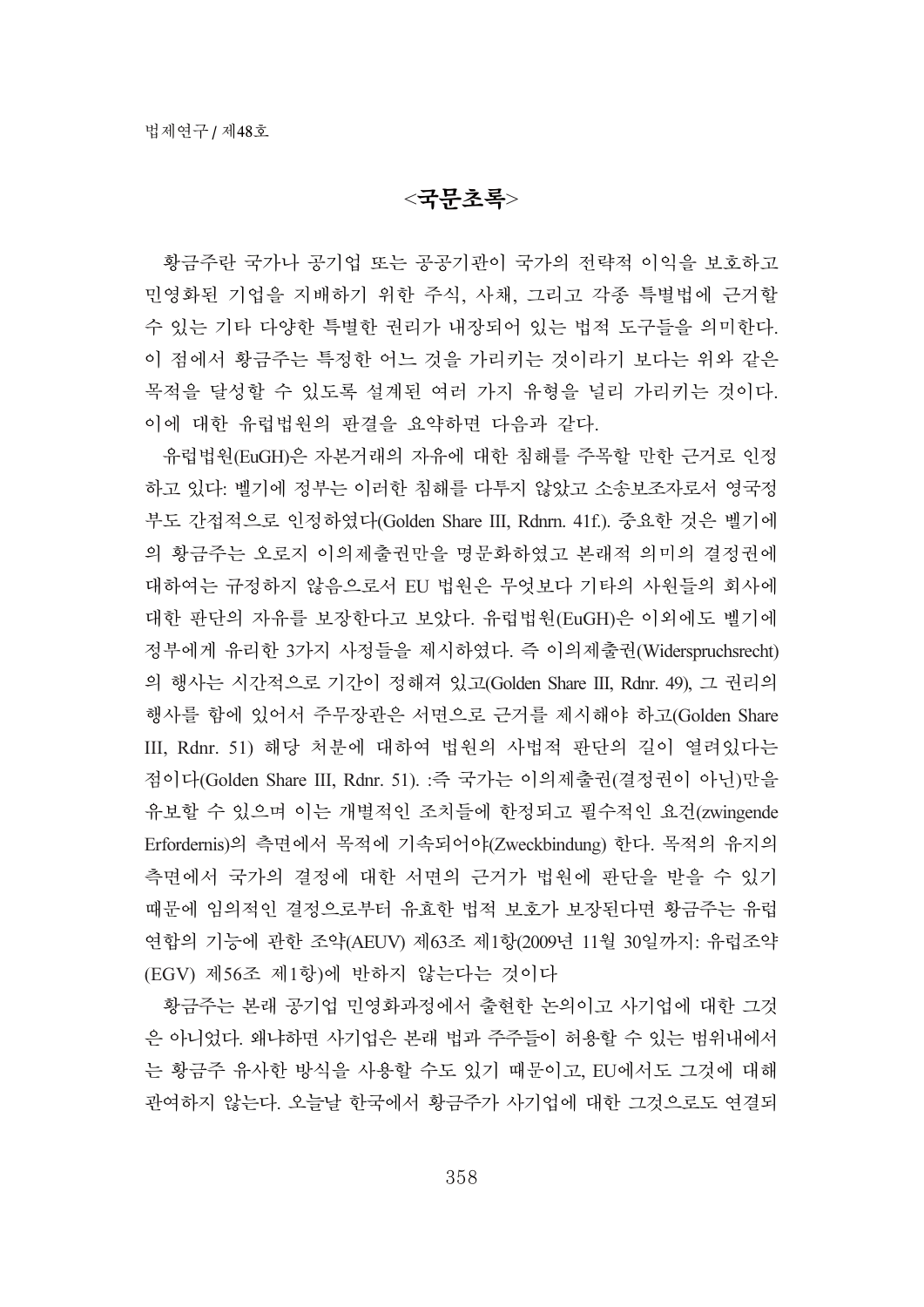는 것은 한국의 경제력집중이 심각하다는 점에서 바람직하지 않다. 한편 공기업 의 주식을 정부가 자본시장에 매각하기 위한 황금주 사용은, 경영권 프리미엄이 반영되지 않기 때문에 큰 성과를 보기 힘들다. 본고는 위와 같은 점을 감안하여 황금주에 대한 논의를 하였다.

주제어 : 황금주, 공기업, 정부소유기업, 전략산업, 기간산업, 방위산업